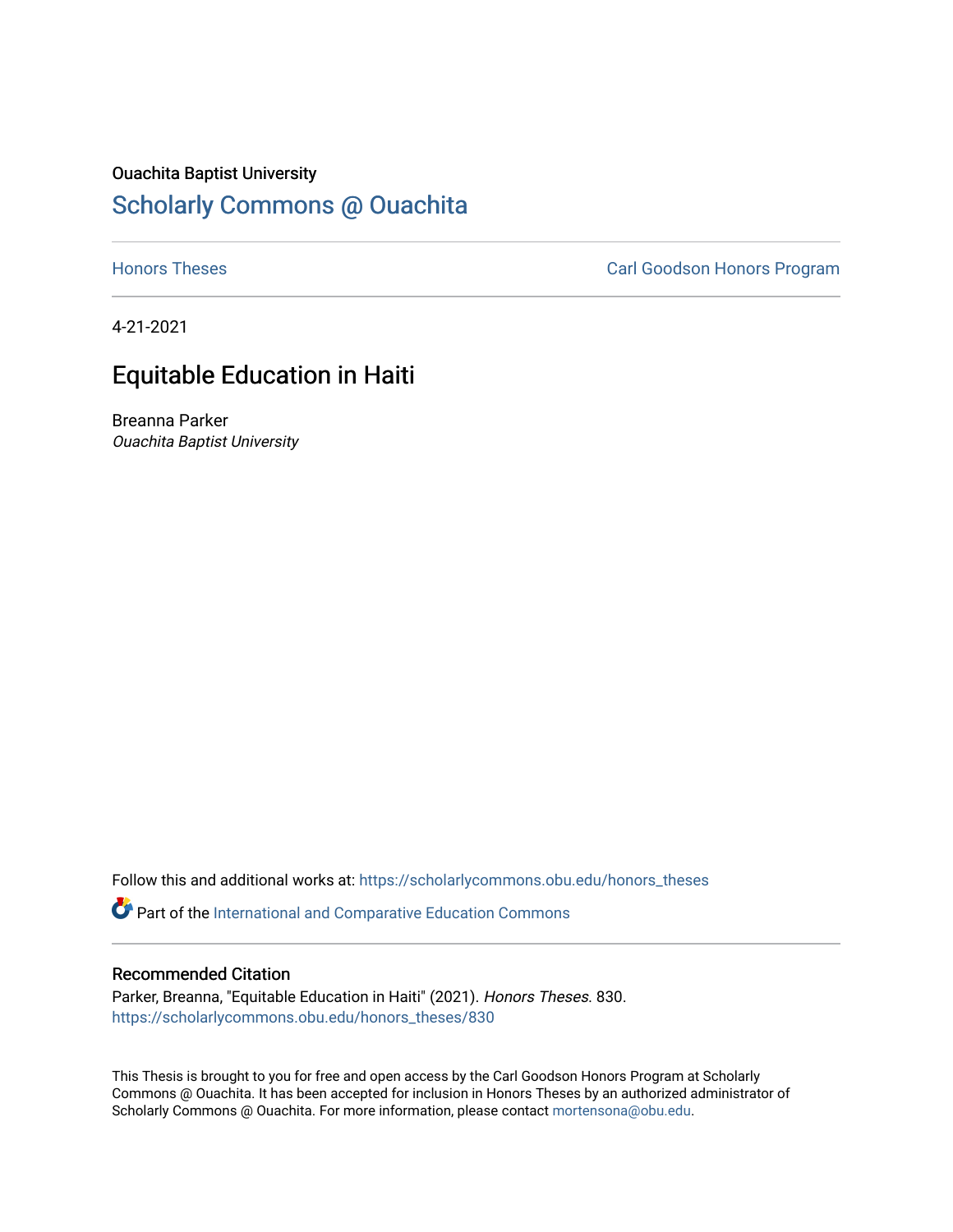# **Equitable Education for Haiti**

Breanna Parker Ouachita Baptist University Honors Thesis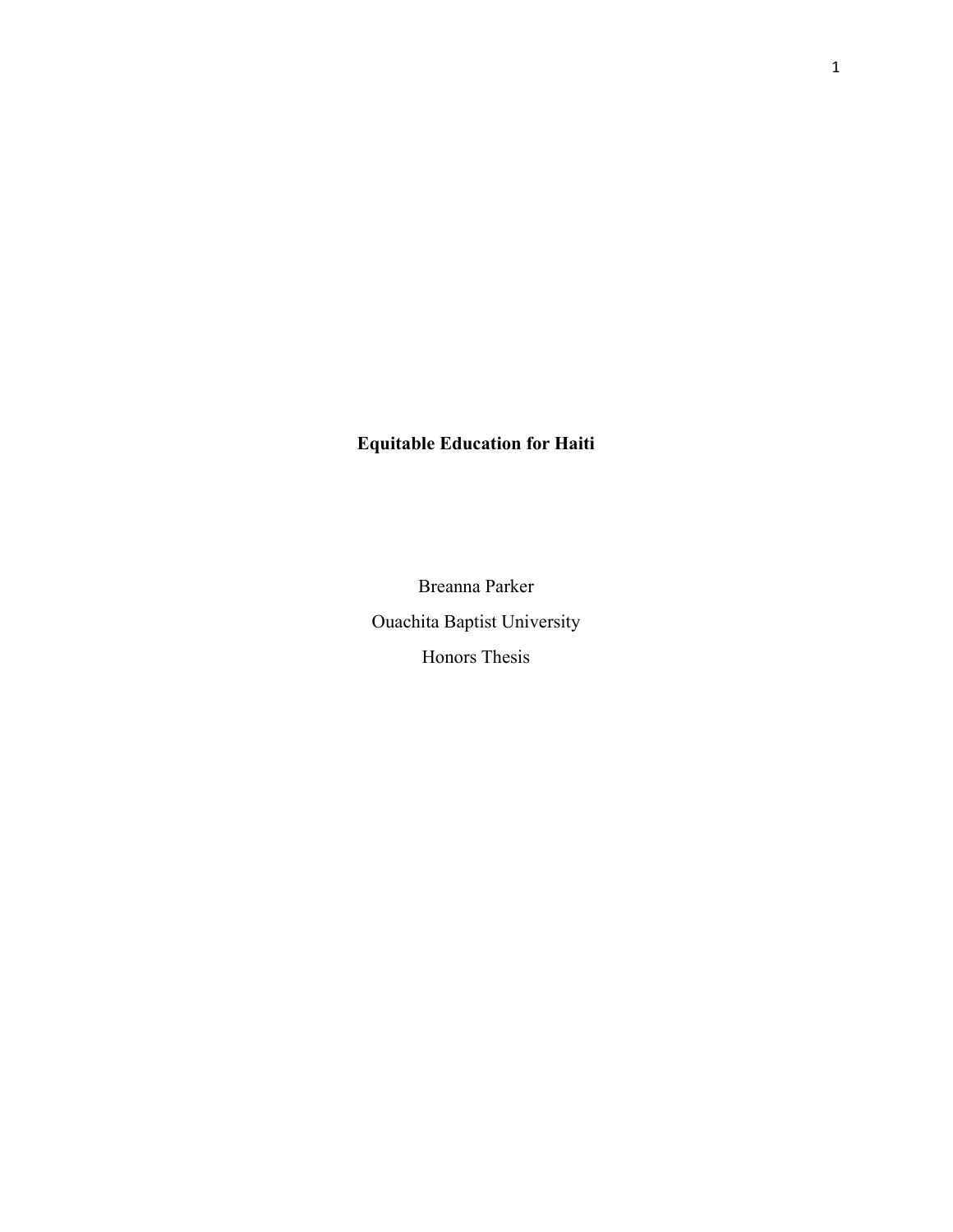# Table of Contents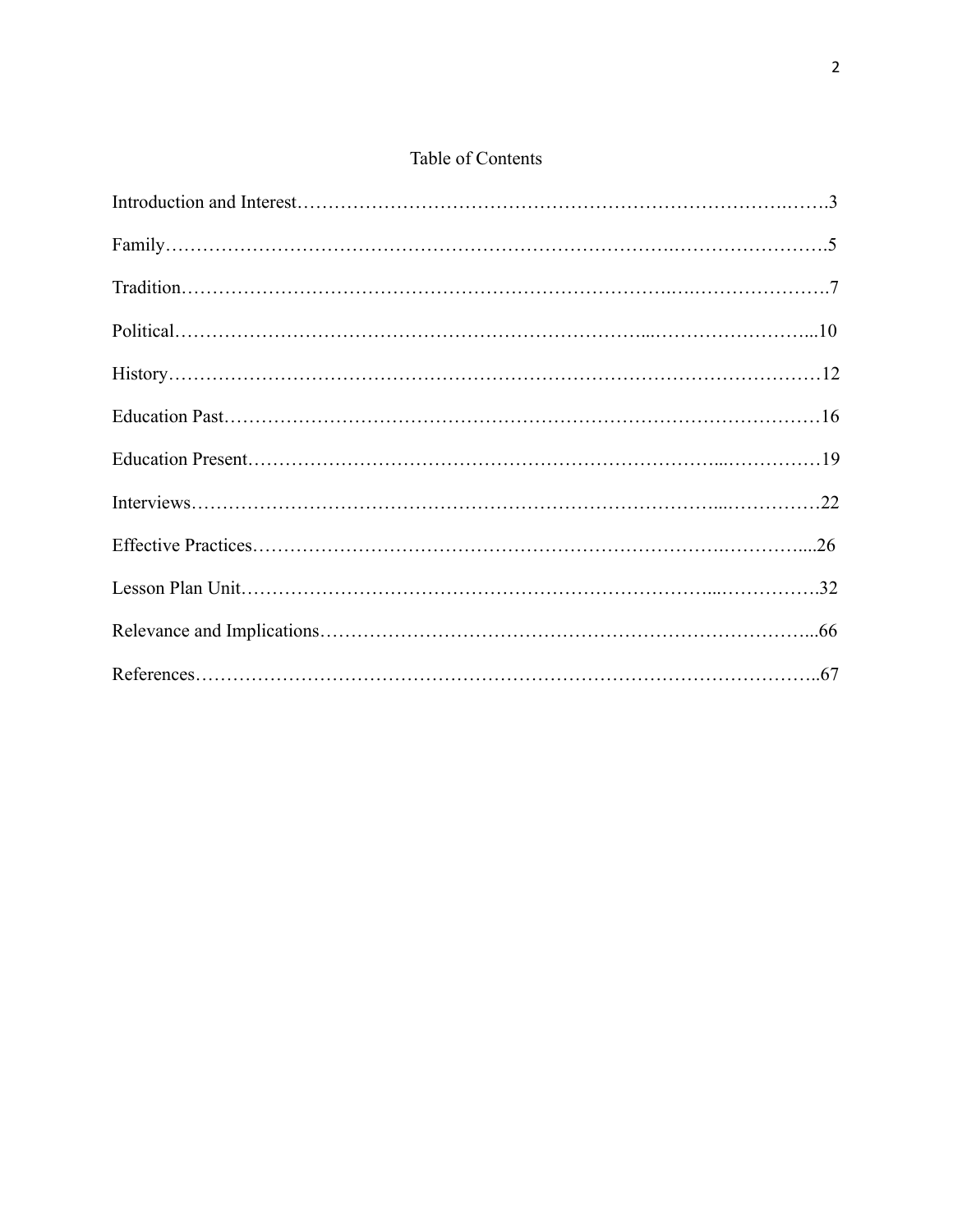#### **Equitable Education for Haiti**

The Lord placed the country of Haiti on my heart a couple of years ago and has been faithful in providing an opportunity to expand my knowledge and passion for the people and culture of Haiti thus far. I did not know much about the history and background of Haitians before I began the Honors Program, but I knew that this would be a great season to dive deep into resources and learn all that I could during my time at Ouachita Baptist. I am an Elementary Education major and so I found it fitting to explore the education system and the effectiveness or lack thereof throughout history. Every student will be unique and learn in various ways, styles, and timelines but it is our job as educators to cater to those needs and do everything in our power and ability to provide not an equal education- but rather an equitable experience. An equitable learning environment compared to an equal atmosphere could potentially be the difference between reaching a student or them slipping through the cracks of the education system. An equitable education means that as an educator, you do whatever it takes to ensure that they have the resources and the opportunities they need to succeed. Equitable versus equal refers to the style of teaching and instruction a child needs, modifications, accommodations, and instructional time and duration for each concept. An equal education approach is a homogenous curriculum and pedagogy that the students must then either succeed under or adjust to the set ways. Through an equitable learning experience, students have the opportunity to develop into their own unique selves and to embrace the way they learn, communicate, and succeed without judgement or attempt to mold them into who they were not created to be. I chose to document a lesson plan unit that could potentially be implemented in Haiti if the Lord calls me to go do mission work and teach in a third world country. This thesis gave me a chance to research and have a teaching resource that was politically and historically accurate while also being practical and useful.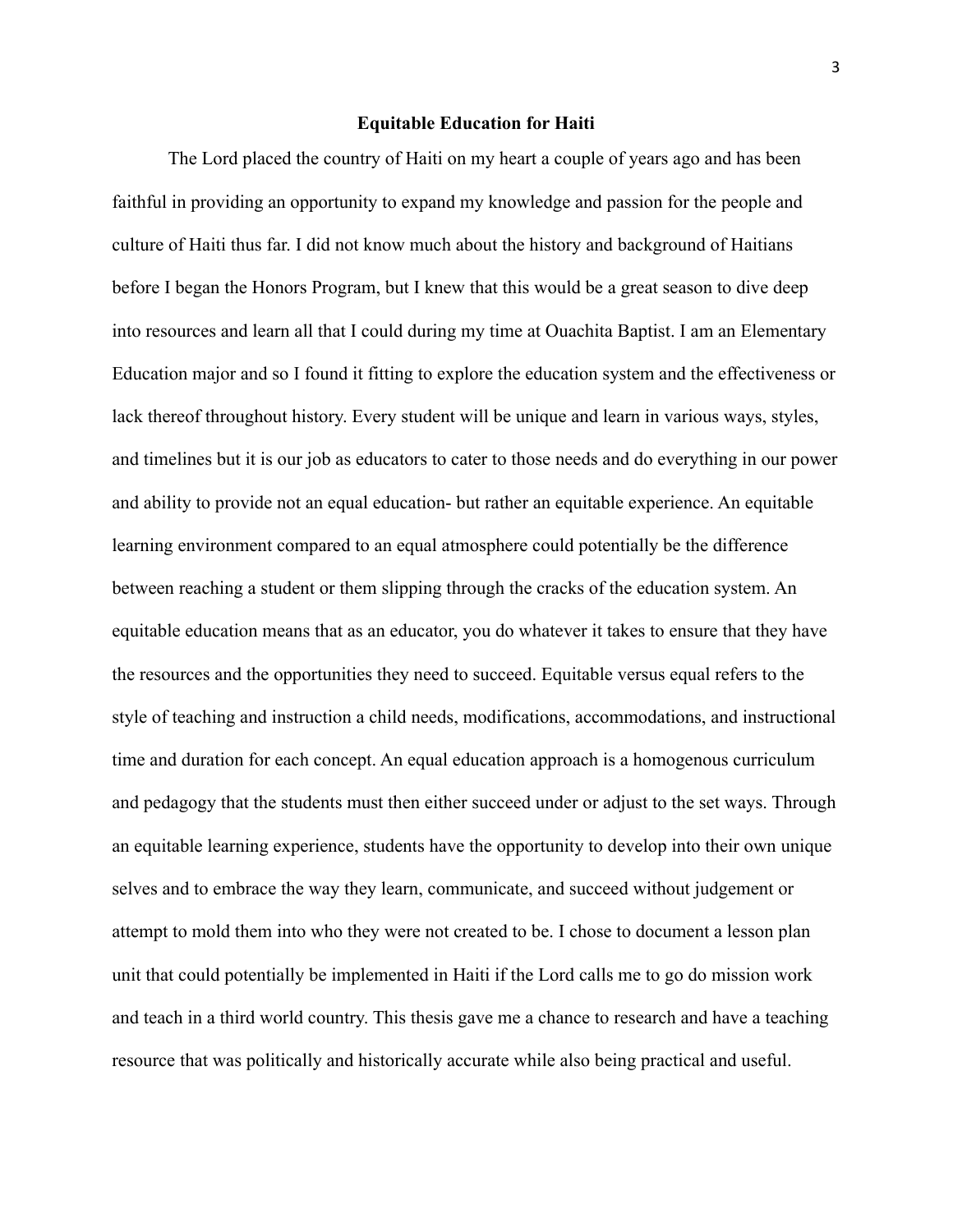I will explore and delve into the aspects of family, tradition and culture, policies in the political realm, and the overall history of Haiti. This gives a solid foundation of both the previous standing of Haiti as well as the present status of their country and the current education system.

To follow the given context of Haiti and the background information that focuses on the historical, political, social, and educational aspects of the country, methods that are beneficial not only for third-world countries such as Haiti, but for all schools, are given as a resource that can be utilized by educators and child-care workers. These strategies denote what practices can aid students in their learning journey and can support them in a way that provides a lasting and useful educational schoolyear regardless of age. The effective practices are catered more to Haiti in general due to the equitable issue and the poverty barrier between countries, but some of these practices are important for all schools no matter where the location or situation is.

The issue of equitable education in Haiti is not based on specific practices or student growth, but rather is focused on how the poverty levels, governmental corruption, and inconsistency of faculty from year to year has had effects on the effectiveness and overall growth of learning in the Haitian schools. May it be noted that the data is particularly focused on the inner villages of Haiti more so than the capital of Port-au-Prince.

To begin my research of Haiti and to seek to understand them as a people group better, I chose to first look into the family aspect of the Haitian life. By learning more about the people that inhabit the beloved country, I believed that I could provide a more accurate representation of what could be potentially implemented into a Haitian classroom with success for both the educators and students involved.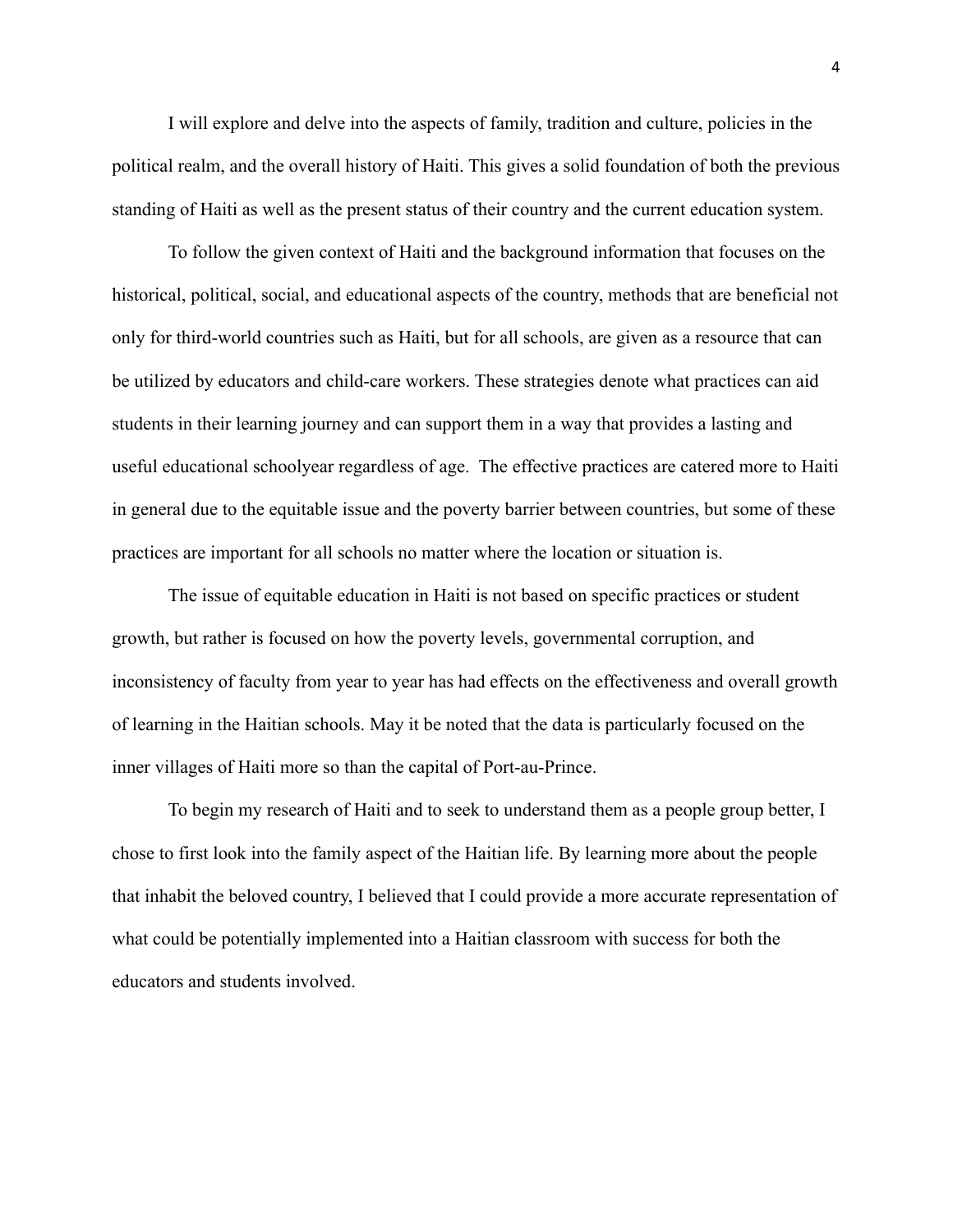#### **Family**

Relationships and community highly impact an individual's growth and development as they advance throughout their life. Michelle Meleen writes, "Haitian culture developed mostly out of slavery, poverty, and hardship, so personal relationships are very important" (Meleen). In the United States, family is looked upon with respect and dignity, but society also views family as not only blood relatives but whoever is in your corner, supports you, and walks with you through daily life. The country of Haiti, specifically in the villages, is not as technologically advanced and the workforce does not mirror that of the United States or other first world countries. For this reason, family relies heavily on one another to pass family trades through generations and individuals do not separate from the family unit to complete personal goals, but rather operate as one to aid in keeping the entire community afloat the Haitian way.

Family is treasured in Haiti much like it is in other countries, but Haitians take their duty to their family and the legacy that they hold extremely near and dear to their heart. Family comes first in a lot of cases for the French-creole individuals, and education can be put on the back burner if assistance is needed from the children to learn the trade of the family and sell their product in the village markets. In areas like the capital of Haiti, Port-Au-Prince, life resembles that more so of what Americans might be accustomed to. While the family dynamic is not vastly different from the villages in these more modern cities, they do alter some based on the resources and opportunities that are available and the day-to-day operation of the community.

The family structure in Haiti varies depending on where you are at in the country. Much like the United States, we have stereotypes and social norms that we tend to fall into as a society depending on if we are in the southern part of the United States or if we are more up north. For Haitians, marriage is one aspect that does not operate or look the same in both the villages and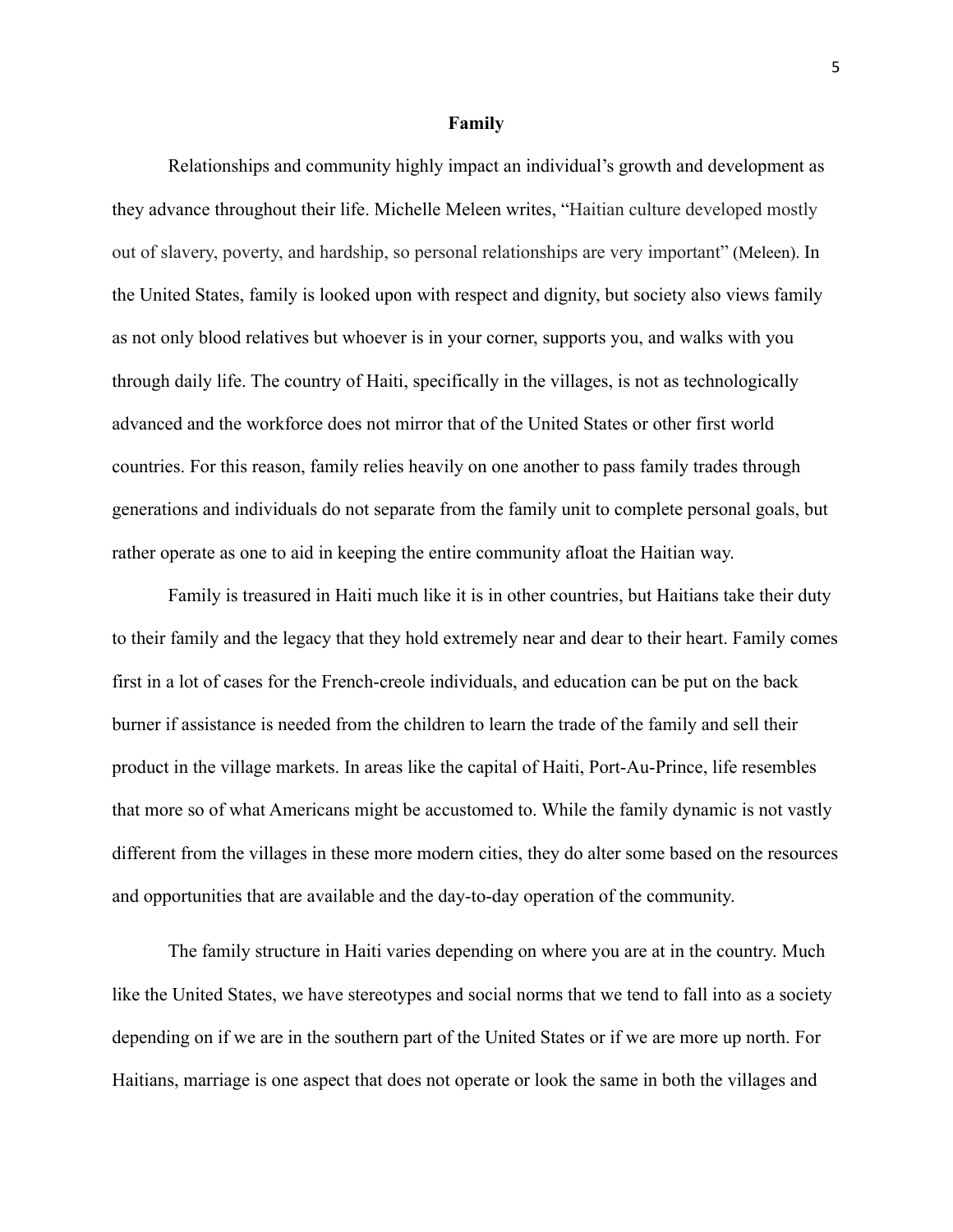the big cities. In Port-Au-Prince for example, marriage resembles those that would occur in America or other modern countries. The marriage is legal and occurs with a modern license and functionality. The man and wife hold equal responsibility and accountability within the marriage, and it is a monogamous marriage rather than allowing polygamy to be an option. The man typically handles the farming and heavy labor within the household and property, and the woman handles the housework and child rearing in most cases. The family values resemble those of modern American values for the people who reside in the urban environments.

In the villages within Haiti, the marriages are not as modern and traditional as in the major cities. The families in the lower socioeconomic class tend to lean more towards plasaj even though the government does not recognize it as a legitimate and legal marriage. For this agreement, the man and woman agree among themselves for the marriage based on economic purposes, and the man cultivates a piece of land for the woman to live on. In these types of marriages, they can be extended to others and it is not necessarily a monogamous marriage in some cases (Gender Rols and Family LIfe, 2015).

In the most recent century, Haiti has seen more women enter the workforce and make changes in the community and career world. Since the family dynamic needs everyone at times to contribute to the village markets and even within the city walls, then Haiti has become looser on their regulations on the gender roles between males and females in the French-creole country. Divorce is still not widely common but is more acceptable among elite Haitians than it was in previous generations. Marriage is now more flexible for whether it is approached for more traditional reasons versus marrying for prestige and status (Gender Rols and Family LIfe, 2015).

An urge to find a way to form a bond of unity among family units in Haitians around the late 1700s and 1800s originated from the issues of slavery, infanticide, property destruction, low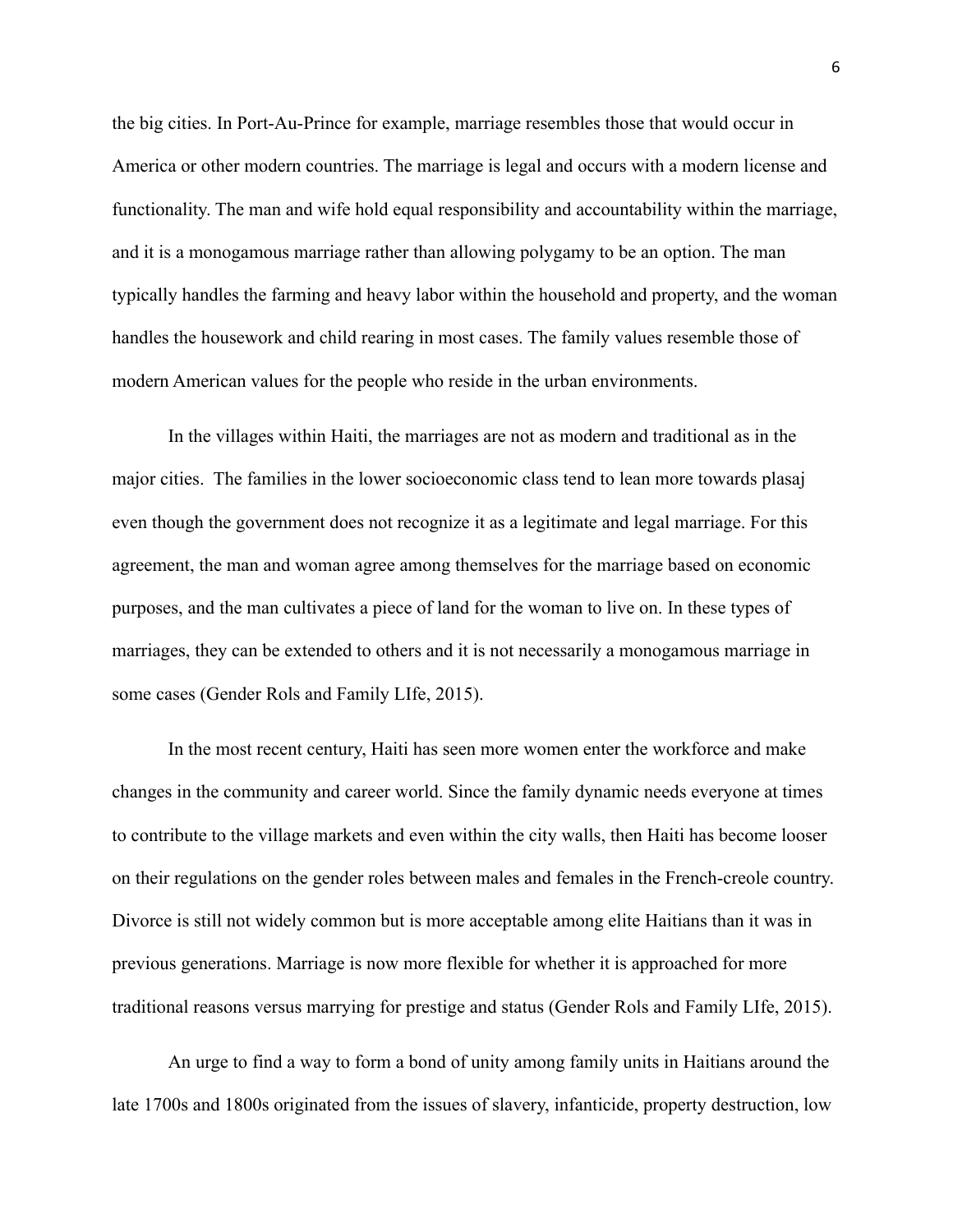childbirth rates, ignorance of legal authorities, and sexual depravity. The country of Haiti had to figure out how to live in a cohesive manner and build family traditions despite overpopulation, lack of resources, and habituating within a third-world country (Bastien, 1961) Remy Bastien writes, "The strong ties of kinship and the right of all to inheritance of the land, however, keep the relatives together. When a man's children reaches adulthood, he usually divides his land informally among them; daughters are no exception. Should the plots be too large for one individual to tend, there will be mutual exchange of services and in many cases, the sister will delegate the care of her land to one of her brothers against an agreed portion of the crop" (p. 482).

The way that Haitians approach family units and their devotion to one another is comparable to how they approach traditions in their country. The individuals within the country of Haiti are committed to the roots and long-standing traditions that have been a part of their life and routine since the country was developed. The households of Haiti is simply one example of a way that they stand true to the traditions of their ancestors.

#### **Tradition**

The traditions in Haiti have been practiced for many years and the Haitians hold true to their culture and they continue to push forward and hold fast to their beautiful and unique island of Hispaniola. Haitians are known for their love of music and dancing, folklores and mythology, embracing and living out their faith, football, and placing family above all else.

There are many cultural backgrounds that are found in Haiti, so utilizing the cultural diversity of music and allowing it to unite the people of Hispaniola has become a way of life for Haitians. Throughout the year, there are multiple festivals and holidays dedicated to the celebration of religion, art, music, and more.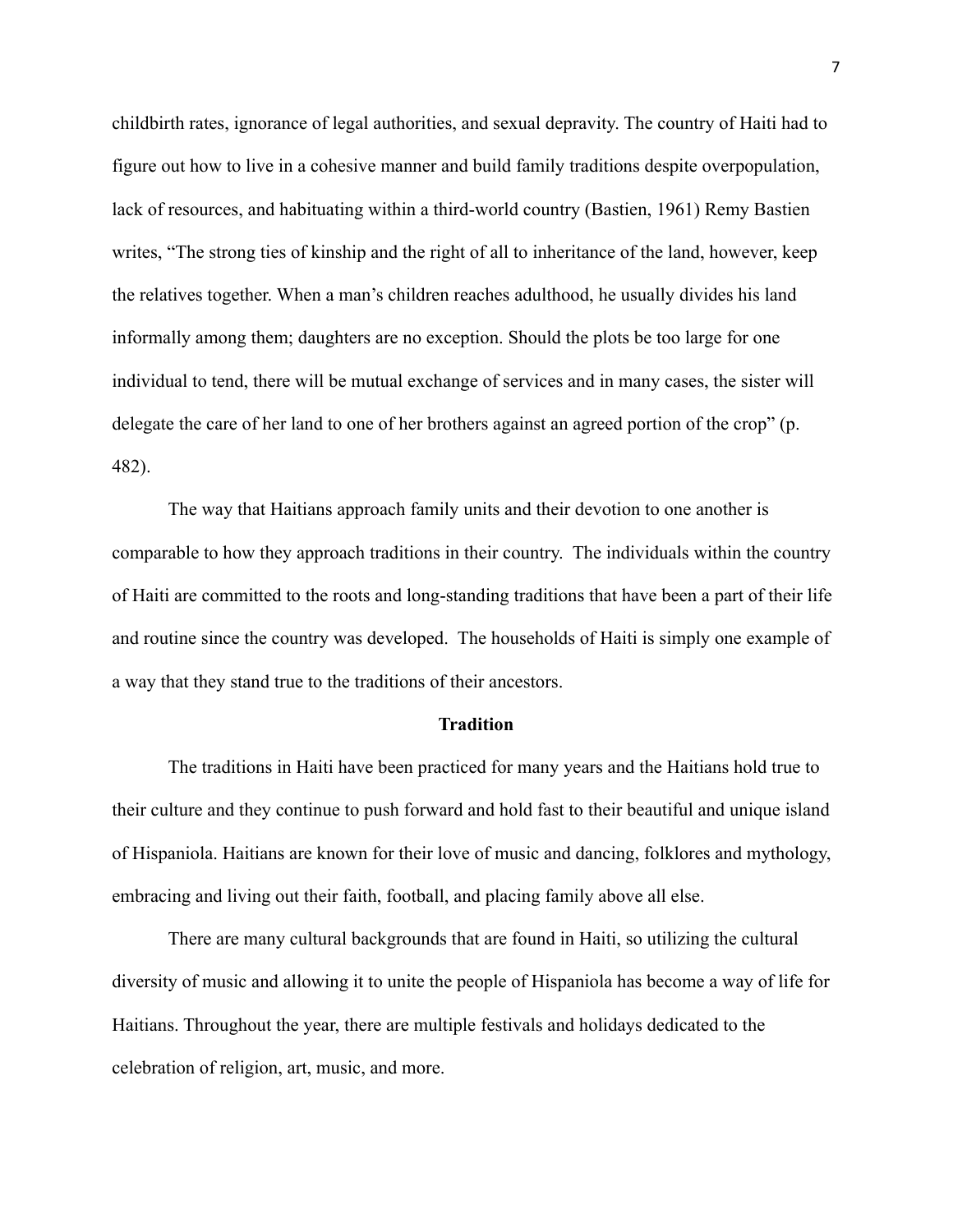Carnival is a holiday celebration that lasts from late January to Mardi Gras. This tradition is marked by dancing, music, art displays, and gatherings that allow the Haitians to unite and celebrate with one another despite what other economic, political, or current circumstances are. Rara is another Haitian holiday that originated in the country and is celebrated during Easter week. It is also marked by dancing, music, and festivals and can be identified by the colorful parades and lighthearted spirits. Haiti gained its independence from France in 1804, so a special and unique holiday for the Haitians is Independence Day which falls on New Years Day, January 1. This tradition is full of parades, fireworks, singing of the national anthem, and rejoicing their freedom and independence from any other country's hold. A key belief system for Haitians is voodoo, so naturally there are traditions and holidays that directly relate to their faith. One of these holidays is Fet Gede, also known as All Souls Day. Most of the celebrations that occur in Haiti are centered around music and dancing because that is such a vital aspect of their culture and tradition and is a way in which they can express emotions and embrace community and find common ground with one another.

The Haitian dictator Papa Doc enforced his beliefs onto the people of Haiti and brought about the unique but vital aspect of the culture that consists of folklore and mythology that ultimately relate back to the voodoo beliefs to appease the spirits within the country. These magical tales carry on the tradition of what the Haitian individuals' belief regarding the voodoo culture and the mythology and folkloric influence of the tribes that once lived on the island.

Individuals that inhabit the country of Haiti take their faith and beliefs to heart and are dedicated to living a life worthy of what their belief system asks of them. The main religions that make up the country of Haiti is Roman Catholicism, Haitian Vodou, also known as voodoo, and Christianity. Catholicism and Christianity are heavily practiced due to the origination of the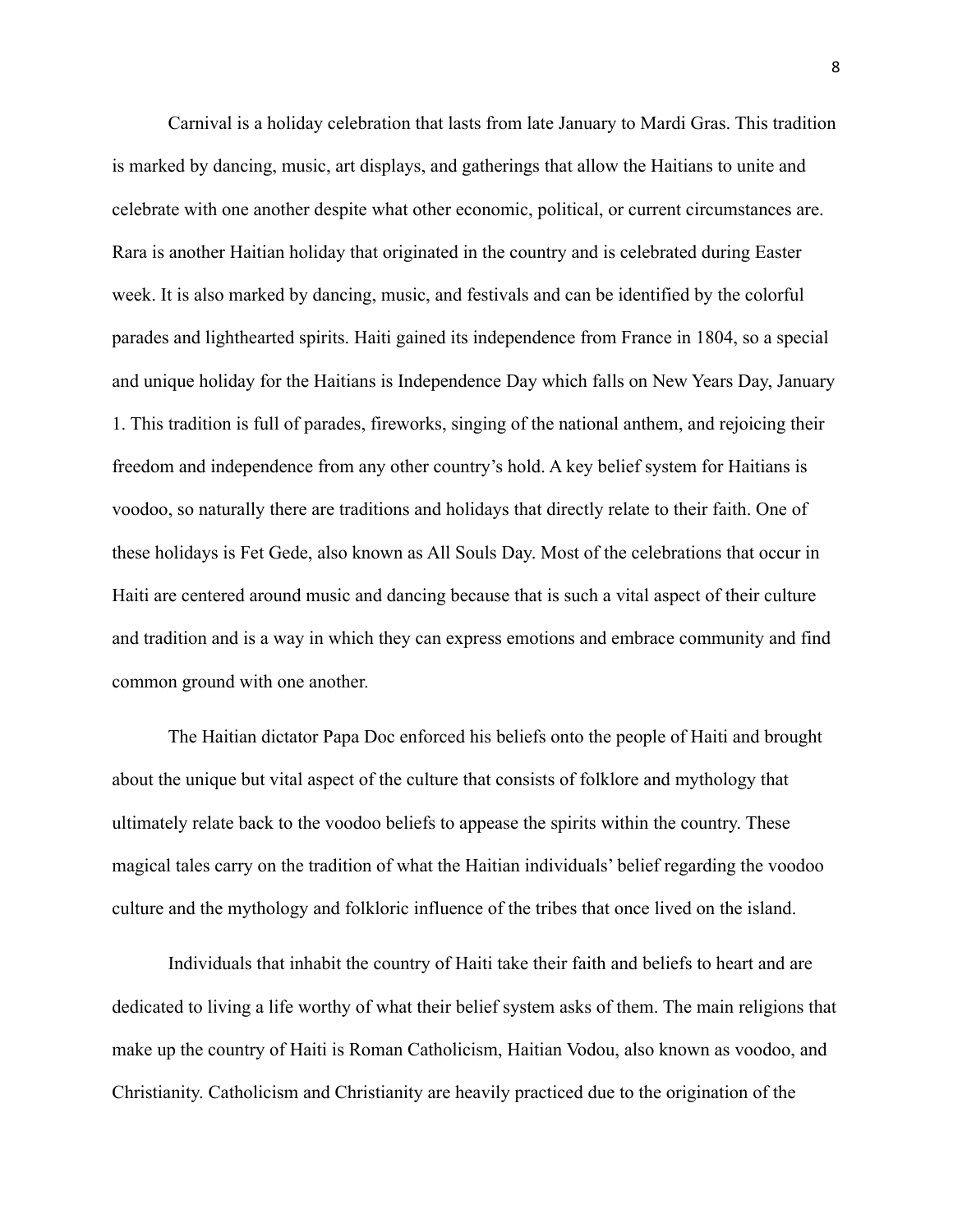country on the island and the heavy influence those religions had throughout history. While Vodou is typically known as "Black Magic", it is practiced because of the relation to the African heritage and a way to stay connected to ancestors throughout history. It is based on the spirits of the island and keeping in peace and unity with them.

Football in Haiti is not as we know it but is comparative to soccer in the United States. An organization called Restavek Freedom (2017) states, "Haitians are seriously passionate about the sport. The Haitian National team, also called *Les Grenadiers*, *Le Rouge et Bleu*, and *Les Bicolores* has been a member of FIFA since 1934 and has participated in the World Cup championship once in 1974." They range from leisurely playing to being on nationally ranked football teams. Many traditions are similar to other places in the world but have their own unique twist or characteristics that makes it different from other locations.

Despite the restavek way of life in Haiti and how they approach children and labor, Haitians place family above all else and see their children and family as gifts. Extended family is appreciated and valued and is essential to the dynamic of a home in Haiti. These traditions are only but a few of the wonderful inhabitants of the country of Haiti but show some of the valued areas of life and how they celebrate their home and those around them.

While the traditions have withstood the test of time in Haiti and have brought individuals closer together, the political realm of the country has had its fair share of hardships and struggles. The unity that has been experienced from within the family and through traditions shared have been torn away at times because of the corrupt political stance. Haitians have dealt with a corrupted and desecrating government for many years. They have faced natural disasters, harsh governing rulers, and lack of resources from the government.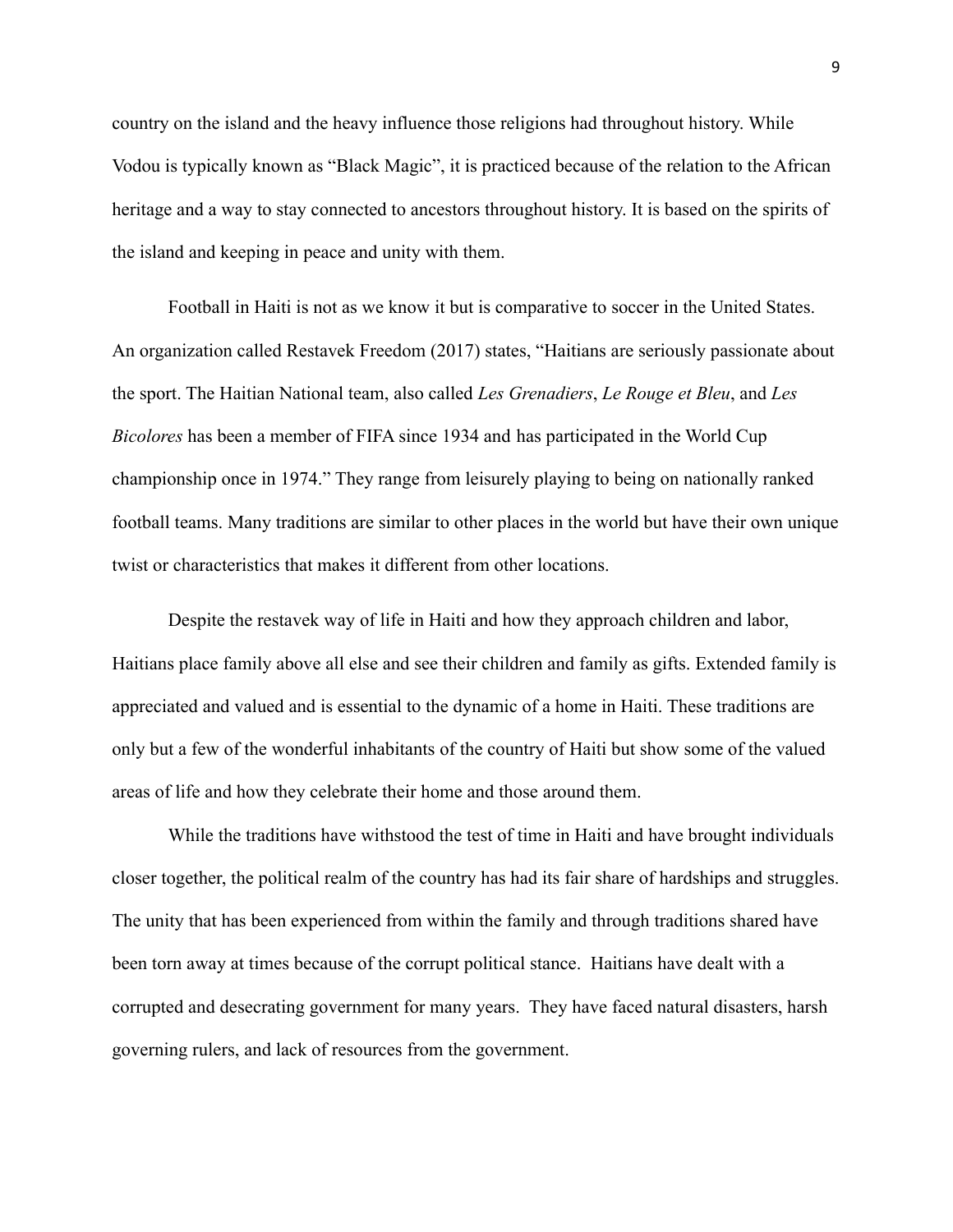#### **Political**

Haiti has withstood many natural disasters and corrupt government leaders throughout the years and yet they continue to fight to remain an operating and sustainable country. The country of Haiti is made up of a semi-presidential system where the President is elected through a republic system and is elected through popular elections. The President then appoints a Prime Minister to reign under him and as head of the government. He is elected through majority of the National Assembly. The current President that is serving in Haiti is Jovenel Moïse who began his term in office in 2017. The Prime Minister that is currently head of government is Joseph Jouthe and took office in March of 2020.

An article revolving around the state of Haiti notes, "Political instability in 2019 continued to hinder the Haitian government's ability to meet the basic needs of its people, resolve long-standing human rights problems, and address humanitarian crises." (World Report 2020: Rights Trends in Haiti, 2020). Individuals are still fighting for humane rights such as clean water, food, health, freedom from discrimination, an equitable education, and a fair justice system. The lack of precipitation has affected how much safe water is available and how many resources are obtainable due to the chronic effect of low rainfall yearly. Discrimination against sexual identity and orientation is quite common and Haitians are trying to obtain rights within their own country but have not succeeded yet. The rights of women and girls are also a huge problem because their voice is not as well received as their male counterparts. The same article writes that, "Haiti does not have specific legislation against domestic violence, sexual harassment, or other forms of violence targeted at women and girls. Rape was only explicitly criminalized in 2005, by ministerial decree." (World Report 2020: Rights Trends in Haiti, 2020). However, it is encouraging and empowering to see that in 2008 the second female leader of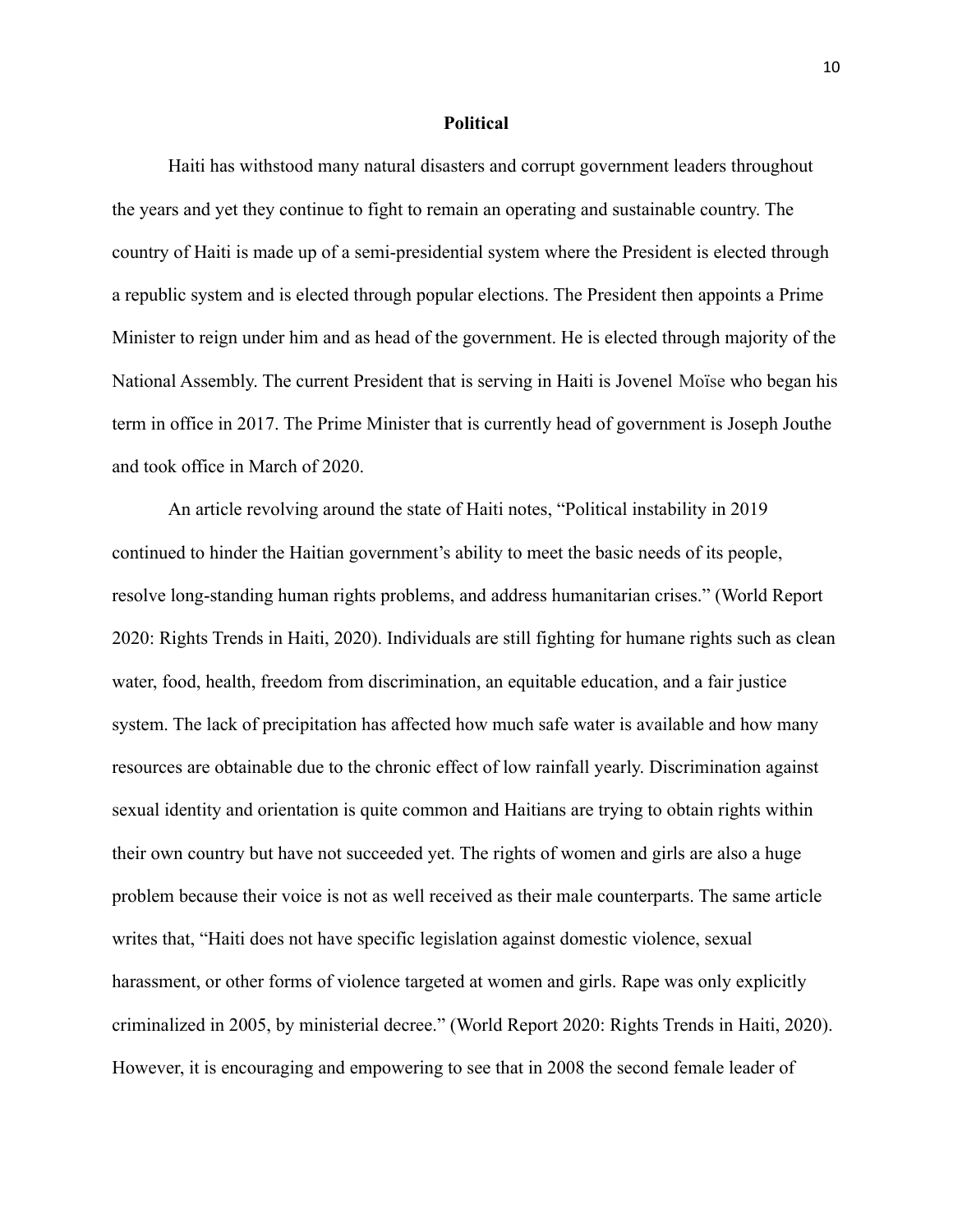Prime Minister was accepted in by Parliament to serve her country and her people. Michèle Pierre-Louis' served from 2008 to 2009.

Haitians are demanding the removal of their current President, Jovenel Moïse, and have continued to protest since 2019 against the injustice they face and the lack of humane rights and resources to adequately survive and live a more comfortable life than they currently are. Haiti has a history of having corrupt politics and leaders that turn the other way when circumstances are less than ideal. The worst civil unrest that had happened in quite a while occurred in 2019 due to increased fuel prices because of poor leadership. The prices increased by 50% and Haitians fought back and protested. When the government leaders are accused of mishandling resources and taking care of their country's inhabitants, it causes disruption to the unity and community and can be rather difficult to restore peace.

The coat of arms of Haiti is represented by multiple flags, a palm tree, cannons on a hill, and the motto L'Union fait la force which means "Unity Makes Strength." Many have hypothesized that the different colored flags are meant to represent the multiple ethnicities within Haiti, and the white flag resembles unity and freedom from France. This flag represents the epitome of what Haitians want their country to be and what they were formed to represent despite political and economic corruption that has occurred. The economy of Haiti has continued to struggle and to teeter the line of high risk of collapse. The World Bank states that, "Haiti is the poorest country in the Western Hemisphere, with a Gross Domestic Product (GDP) per capita of US\$797 and a Human Development Index ranking of 169 out of 189 countries in 2019" The political realm of Haiti can improve with earnest leaders and a dedication and support from outsiders to provide the resources and materials needed to improve the living circumstances.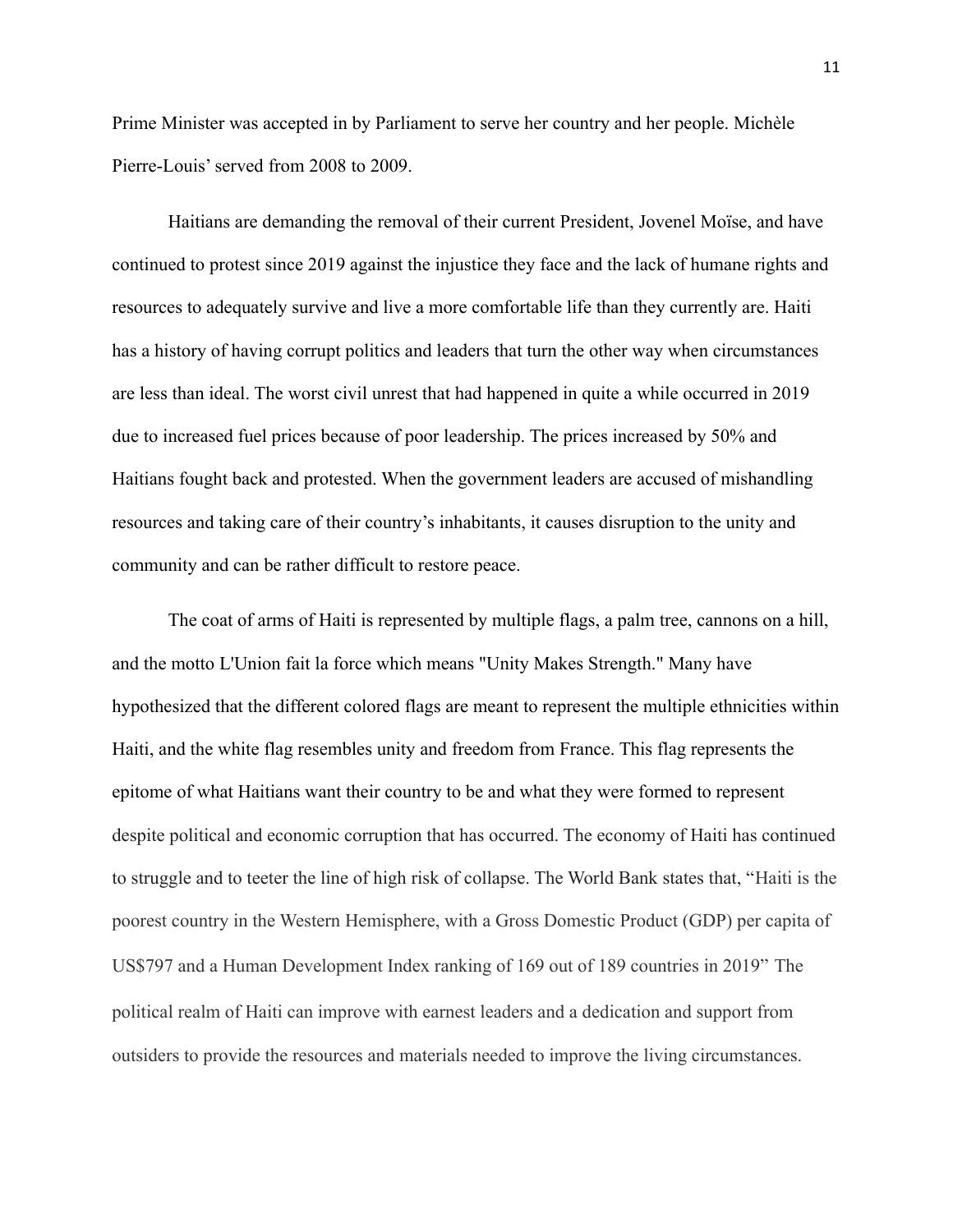In 1996, Haiti's government had goals and ambitions under new leadership to increase and improve agricultural production, reform the administrative body, and regroup and modernize the economy for fellow Haitians. Throughout the political timeline of Haiti, once they have tried to reform and build the government and people back up to a healthy functioning government, events such as natural disasters and corruption has occurred. Individuals are still battling the effects of the 2010 earthquake and are still struggling to get back up on their feet and provide and live sustainably. The natural disaster devastated the island and sent their villages and occupants into ruins. The magnitude 7.3 earthquake was unstoppable and destroyed both the Dominican Republic and Haiti, with Haiti taking the more harmful blow.

An article over Haiti and its history made the statement, **"But years of political** corruption, violence, and a debilitating annual hurricane season have turned Haiti into one of the poorest countries in the Caribbean" (Haiti). The political aspect of Haiti has been rocky and left the Haitians to fend for themselves many times, but the history of Haiti has seen both prosperous and lacking times. Even though the country has struggled to govern itself and stay functioning at a high capacity, the French-creole natives have been around since the 1400s.

#### **History**

The history of Haiti dates back all the way to 1492 when Christopher Columbus explored what is now known as the island of Hispaniola that consists of the Dominican Republic and Haiti. There was a time when the island was not prospering or succeeding as a trade production center because it was neglected during the exploration in the  $16<sup>th</sup>$  century. However, once Little Spain as it was known begun producing coffee and sugar, they quickly became a functioning and operating country that benefitted from its production and trade (Satake).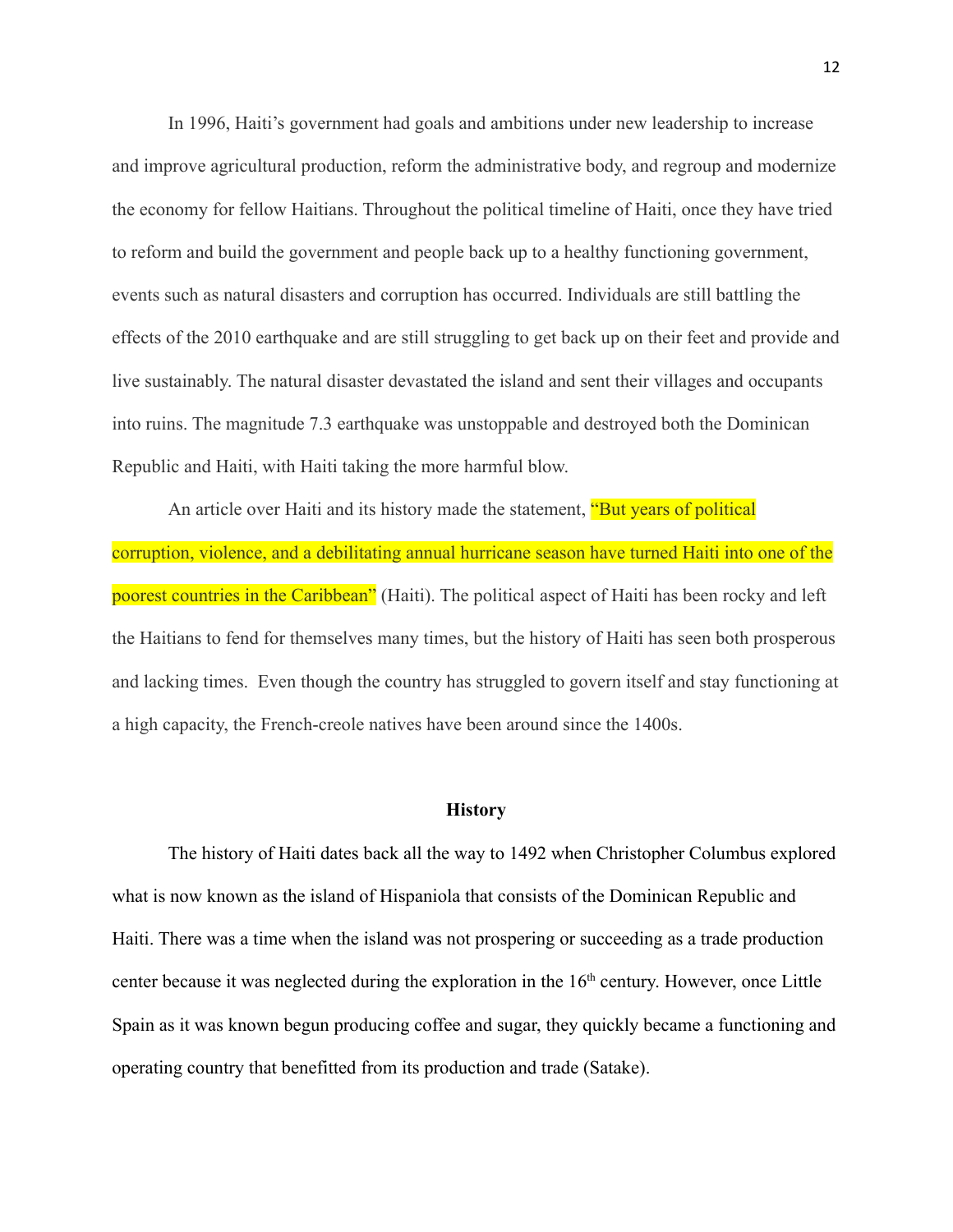There was an enormous uprising of slaves from the  $16<sup>th</sup>$  to the  $18<sup>th</sup>$  century due to brutal leadership and an increase of demand for forced labor. Haiti was known as Saint Domingue in the 16<sup>th</sup> century because it was ruled by the French. The men, women, and children were overworked and used as an attempt to spark back the economy and trade that was desired by the Haitians. Gaffield wrote about the historical time saying,

"In 1791, enslaved people on the northern sugar plains of Saint Domingue rose up in a coordinated rebellion to destroy French slavery. This started the 13-year event that has come to be known as the Haitian Revolution. In [1793,](https://upload.wikimedia.org/wikipedia/commons/4/4f/Proclamation_de_L%C3%A9ger-F%C3%A9licit%C3%A9_Sonthonax_en_cr%C3%A9ole_1.png) the rebels freed themselves by forcing the colonial commissioners to abolish slavery throughout the colony" (Gaffield, 2020).

The first attempt to abolish slavery was not completely successful, but under the power of Jean-Jacques Dessalines Haiti was able to permanently abolish slavery and be the first nation to do so. The French abolition did not continue as was hoped, and in return this sparked the Haitians desire and determination to demand and earn their independence. Haiti had written their first constitution in 1801 and began making their way through paving the way in which they would govern and handle their independence. This constitution allowed Toussiant to be governor for life, and he sought to play a major role in Haiti gaining their independence and the abolition of slavery. However, he was overtaken by the French in 1802 and did not see the day when Haiti finally broke free from France (Haiti History Timeline, n.d.). This independence was granted in 1804, and Haiti would then continue exporting coffee, sugar, and indigo and trying to make their way as a nation and an independent country (Gaffield, 2020).

After Haiti became an independent nation, they had some division and unrest and divided between the North and South in 1807. They were now known as the Republic and Haiti and the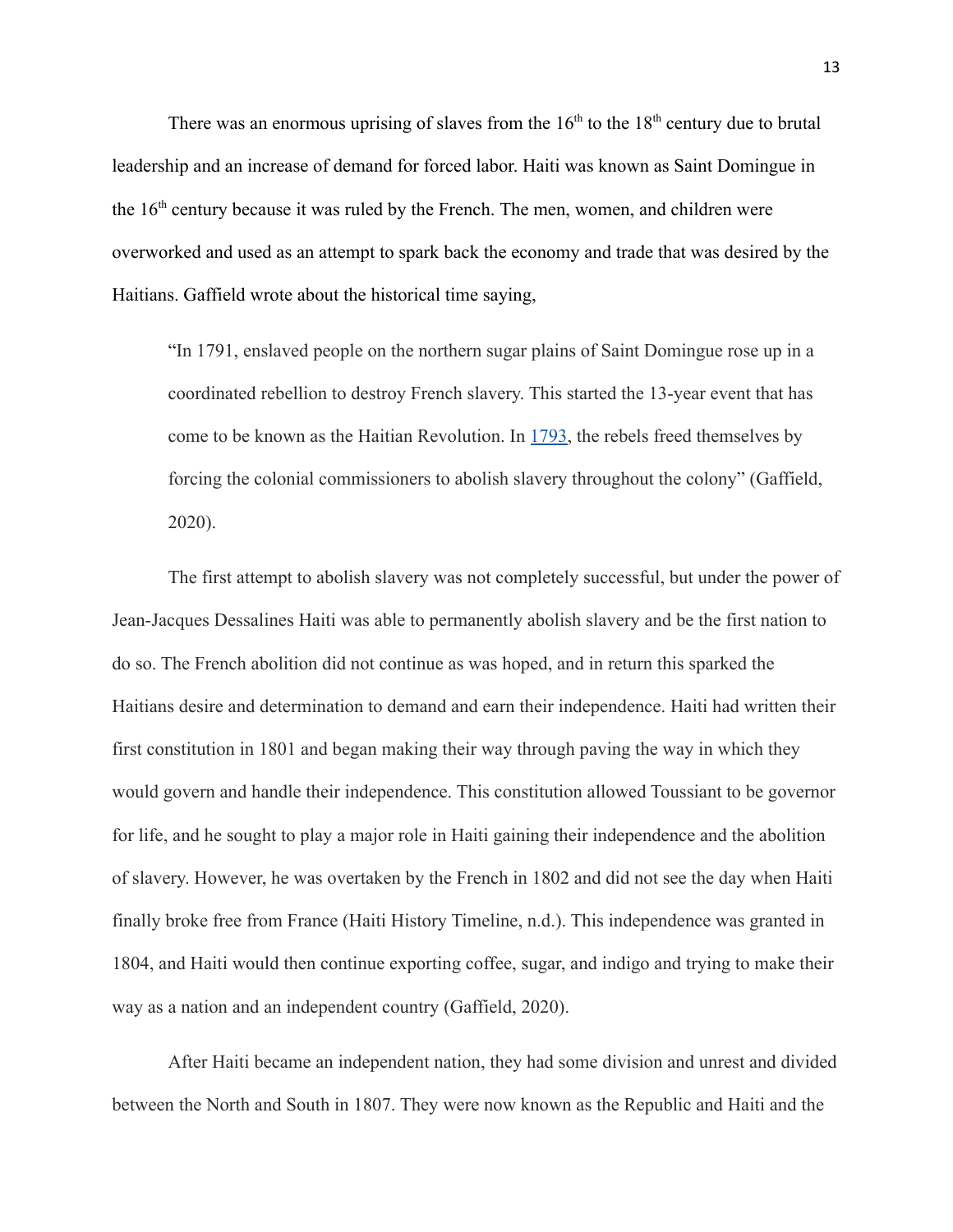state of Haiti and continued and tried to build up their prosperity and success after a recent separation from the French. Throughout history, Haiti has been known for their political unrest and their instability and inability to stay afloat and successful on their own. The nation in control of Haiti has altered over the years between the United States and the United Nations, but Haiti has rarely been free from alternative reign because of their poverty, violence, and unrest as a country. The military troops, the United States Occupation, would come and take over Haiti to try to gain control and stability back and allow the nation to grow and develop out of heaps and rubble.

In the midst of gaining their freedom and trying to maintain order within the country, Haiti has had a mass number of Presidents, Prime Ministers, and rulers come into the nation to either show their authority in a brutal manner and with a negative connotation or attempted to regain prosperity and have failed in doing so. These leaders have ranged in their level of beneficial actions for the country of Haiti and have included only two women throughout all these years.

On top of all the unrest and economic trouble, Haiti was hit with a massive 7.3 earthquake in 2010 that has continued to impede lasting effects on the country and in the Dominican Republic on the island of Hispaniola. This earthquake destroyed the villages, killed many families, left individuals to live under tents and tarps until shelter can be built and provided, and has left many without hope. However, many organizations and people from across the globe have gathered in support of Haiti, but that does not change the circumstance of the history of the country known for hardship and battles.

Currently in Haiti, it is being speculated as to whether Haiti will be considered a dictatorship because of how the country is currently being run and operated by President Moïse.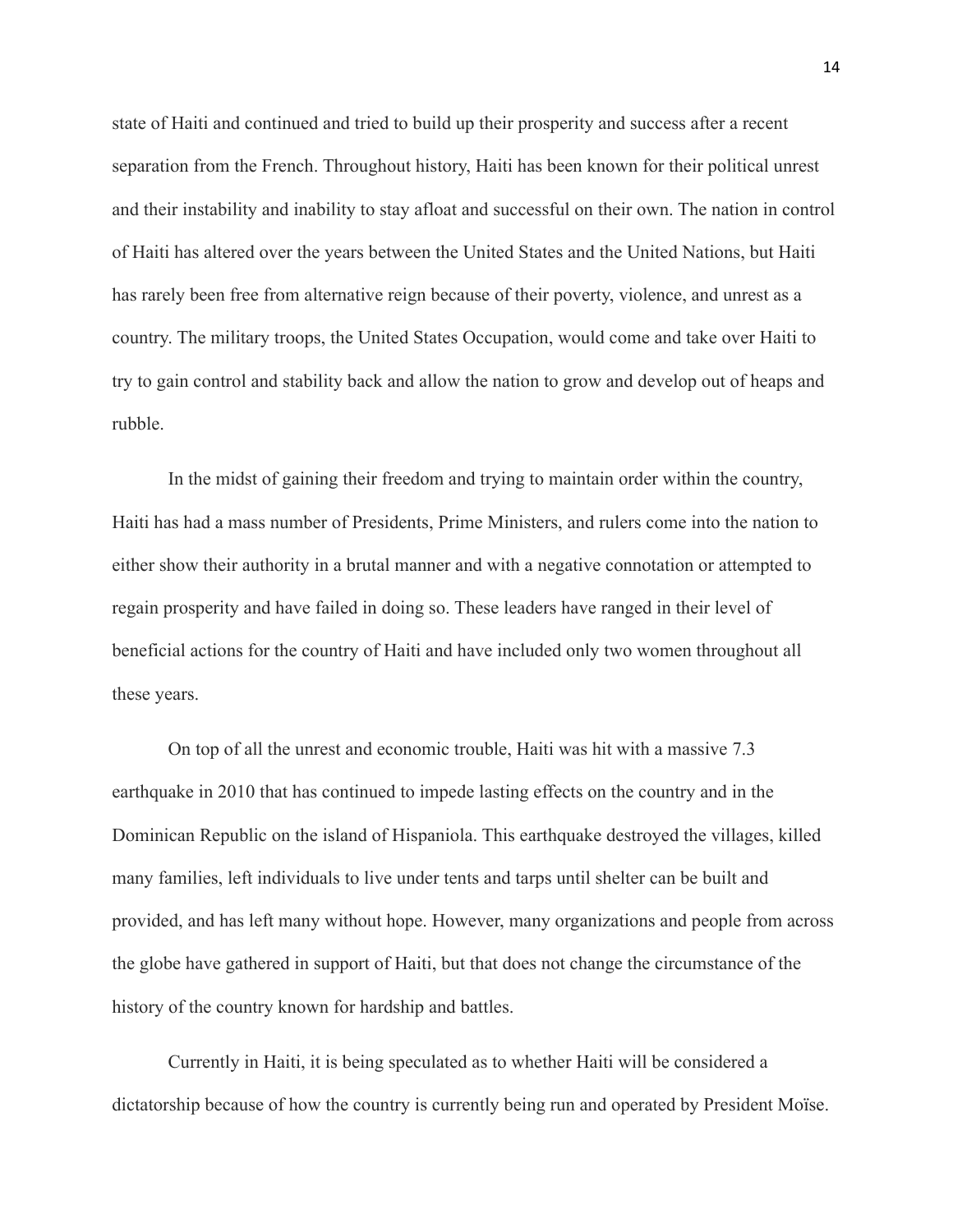Charles writes, "In the 11 months he has been running Haiti without the checks and balances of a parliament, Moïse has been amassing an enormous amount of power that is alarming everyone from opposition figures, to human rights and democracy defenders, to the European Union and now, Washington" (Charles, 2020). The President believes that he is the only individual capable and worthy of handling Haiti but has failed to do so in a trustworthy or appropriate way. Communication with other world leaders and authority figures has been severed and the worry and stress of the safety of Haiti is increasing by the day.

COVID 19 has not been as detrimental to Haiti as it has been to other countries, but it is still infecting individuals and taking lives like it is currently doing in the United States and other countries. Because of the lack of resources, failure to meet health regulations, and economic instability, the threat of the virus ferociously spreading among Haitians is frightening. Even with the lax regulations and low case numbers, Haiti has not been completely exempt from the spread of the coronavirus in 2020. Doctors and researchers want to know why this outbreak has occurred despite their ability to steer clear from it for the most part. The ability to cope and treat this virus is addressed with, "In such poor, densely-packed neighborhoods - with little or no access to running water, sanitation and health facilities - residents struggle to follow even the basic hygiene guidelines that experts recommend to prevent contagion with the highly infectious virus" (Paultre & Marsh, 2020). However, if travel continues to be monitored and kept at a minimum, the hope is that Haiti will continue to keep their case numbers at a lower and slower rate than the rest of the globe.

The history that has been documented for Haiti has taught us about the past and given us insight and hope for how to improve for the future. Through the years, one of the aspects of history that we have explored is how education is handled within Haiti. We have taken notes of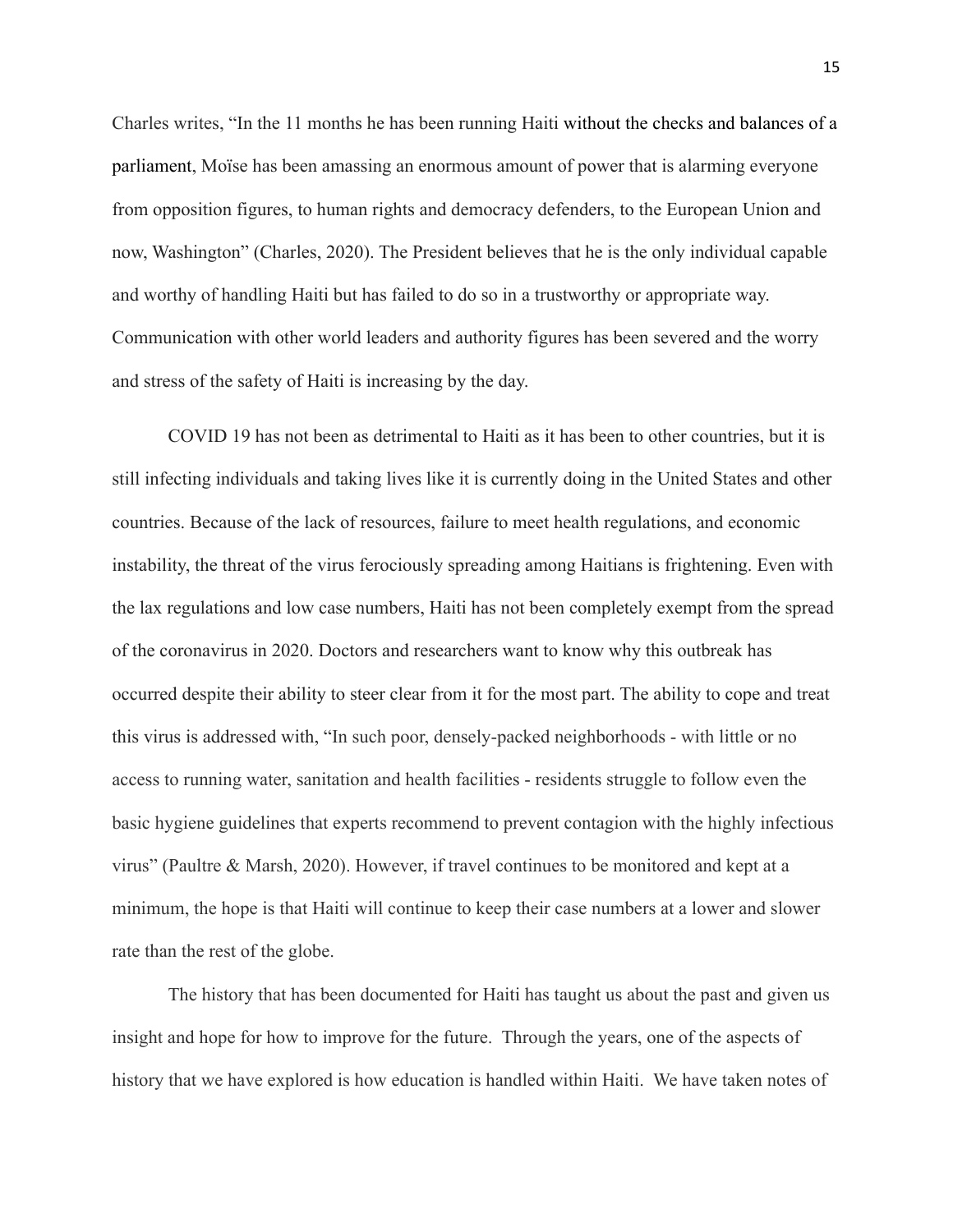the returning teacher statistic, the resources available, the consistency of students coming to school each day, and the overall rate of individual student growth throughout the academic schoolyear.

#### **Education Past**

Haiti is known for several things, but it is not common for the impact and success of their schools to be one of prestige or recognition when discussed with individuals who are not locals. Education in previous years in Haiti has been slow in progression or in some cases non-existent for children of a lower socioeconomic status or who do not have the means or opportunity to attend school and receive an education. Education in a third world country will look and operate differently than a school system in a country like the United States, but multiple aspects has caused the education system in Haiti to not be as productive and succeed throughout the years. Natural disasters have taken the focus away from school and pointed it to local necessities due to the community and villages needing to rally to build their country back up to a functioning state as best as they possibly can. Receiving an education is highly valued and respected among Haitians but is sadly just unobtainable or unaffordable for most due to the high unemployment rates.

The school system in the past and now in the present has mirrored closely to the system in the United States, but one major difference is that most schools are not public but rather privately owned and ran. The schools that are privately operated are typically under the Catholic leadership and authority or other organizations in the community. Most students in the past have not fully completed their education due to economical, financial, or cultural factors that have blockaded that experience for some Haitians.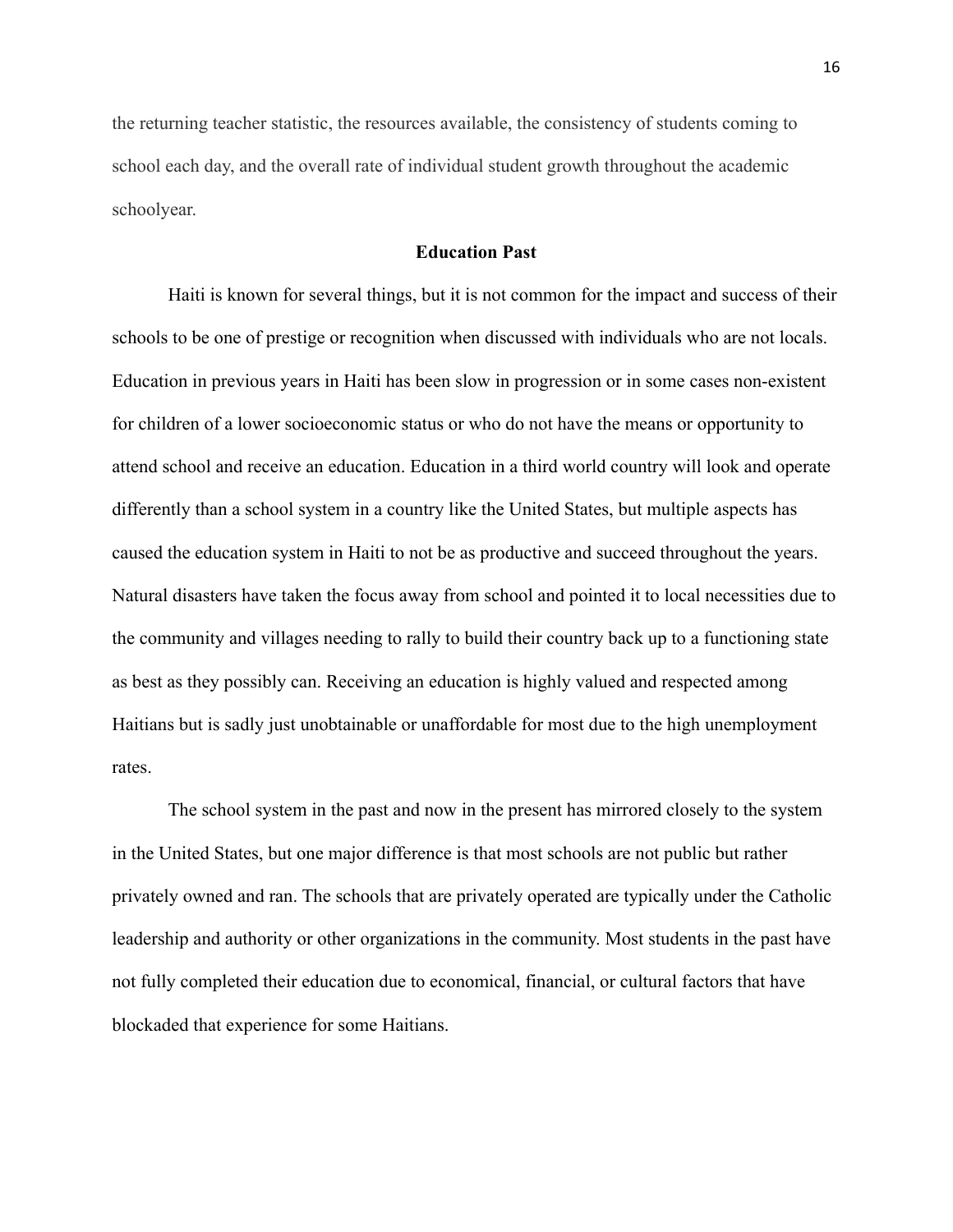The primary net percentage for school enrollment in Haiti denoted by The World Bank in the year 1986 was 51.363%. In 1987, this enrollment rate dropped down to 42.547% ("School Enrollment, Primary," 2020). There could be many reasons for this, but one theory as to why the enrollment rate in schools dropped so drastically in this one year could correspond to the violence and massacres that occurred during that one year. There were a few instances within the Haitian history during the 1986–1987-time span when violence and injuries sparked in various places. This spike in violence and corruption could have caused a disruption for school children and the level of priority that going to school each day ranked. Another option for the decline in school attendance could be connected to the signing of the 1987 Republic of Haiti Constitution. This constitution states in Article 32-2 that, "The first responsibility of the State and its territorial divisions is education of the masses, which is the only way the country can be developed. The State shall encourage and facilitate private enterprise in this field." While I have not personally traveled to the country of Haiti or witnessed what the education system in both the cities and villages operates under, the research that I have conducted has spoken against the equality and availability for educational opportunities for all Haitians and failed to provide the appropriate training for teachers and all faculty. In light of that information, it appears that Article 32-2 might not be completely fulfilled due to the corrupt economic and political realm within Haiti that has been researched and discovered by many.

For the year 2016, the literacy rate that was documented for Haiti was 61.69%. This percentage is a huge increase of 13.01% from 2006. While the numbers are still significantly lower than the schools of Haitian counterparts, any growth should be celebrated and investigated for what is working well in schools, and what can be improved for future learning. Macrotrends states, "Adult literacy rate is the percentage of people ages 15 and above who can both read and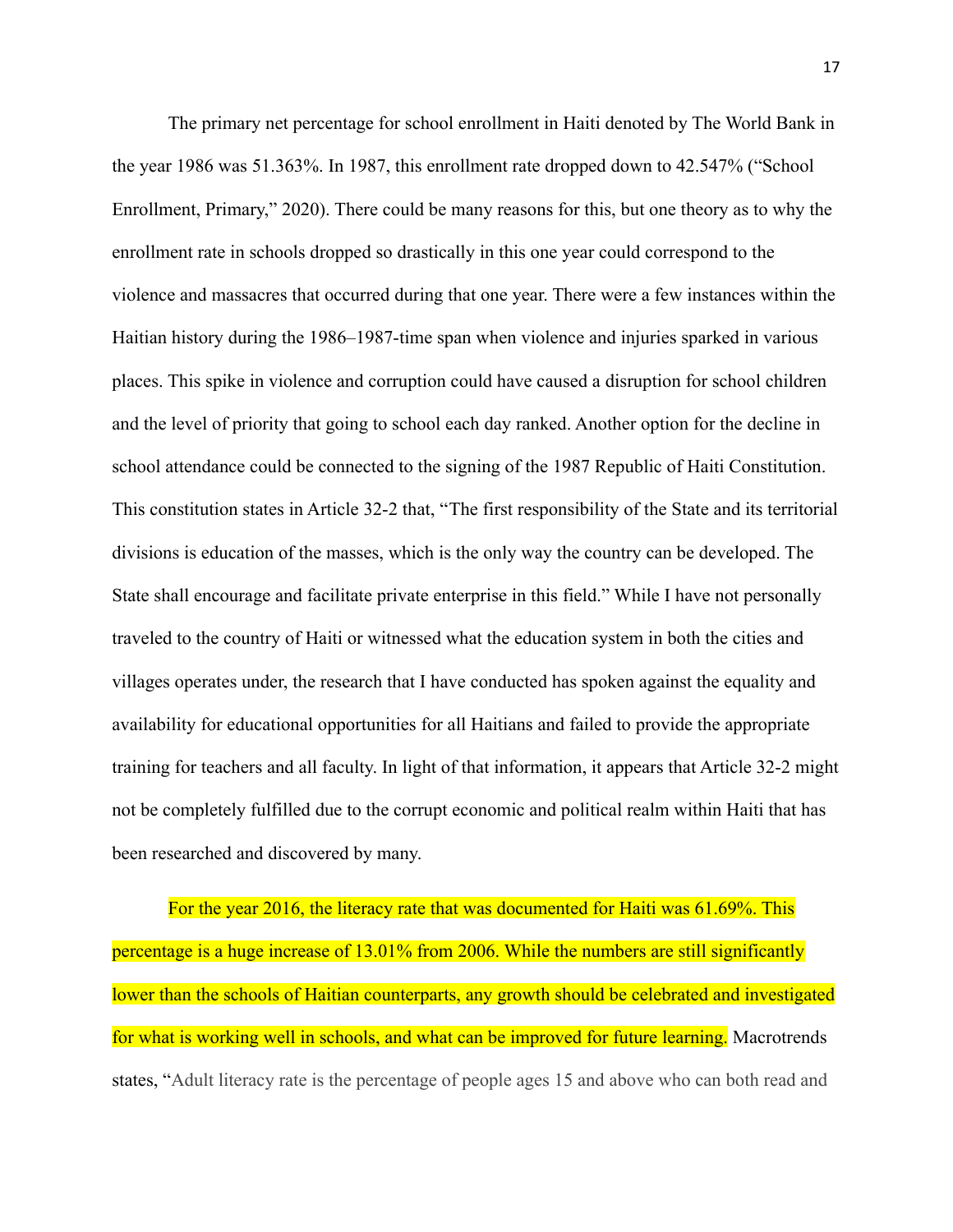write with understanding a short simple statement about their everyday life" (Macrotrends). Two other countries statistics that give a similar ranking are Congo and Dominican Republic at 77.04% literacy rate, and Chad at 22.31% literacy rate.

While I have not personally traveled to Haiti and been a part of the education system and the process of teaching young Haitians so that they can graduate, I do have some ideas and questions to consider if one were to travel and investigate how the schools were run and succeeding in Haiti. Despite the financial, political, and environmental difficulties that Haitians have been faced with, it is vital to step into the school environment with an open perspective and with a mindset that is set on how the students can benefit and grow and what they need to succeed and effectively learn in their given circumstance. If a child believes he or she will fail because of who they are or where they come from, then we as educators have already done them the biggest disservice by not lighting a spark inside of them and a desire to find a passion and hopefully develop a love for learning whether they already enjoyed school or not.

When entering a school in Haiti, I would be interested in viewing the materials and resources available, and the timeline of what a typical school day looks like. Regardless of availability for school funding for up-to-date resources, most of the time materials can be made with what is already available or students can be used as materials to teach concepts. I would also suggest an individual visiting a school to look at the meal plan and investigate how much students are being fed or if they are fed at all while at school. Maslow's Hierarchy of Needs addresses the needs that must be met before a student can adequately focus and learn. If a child is tired, hungry, or upset then the probability of them retaining any content during school is slim to none. I would also recommend looking into the funding for schools and the governmental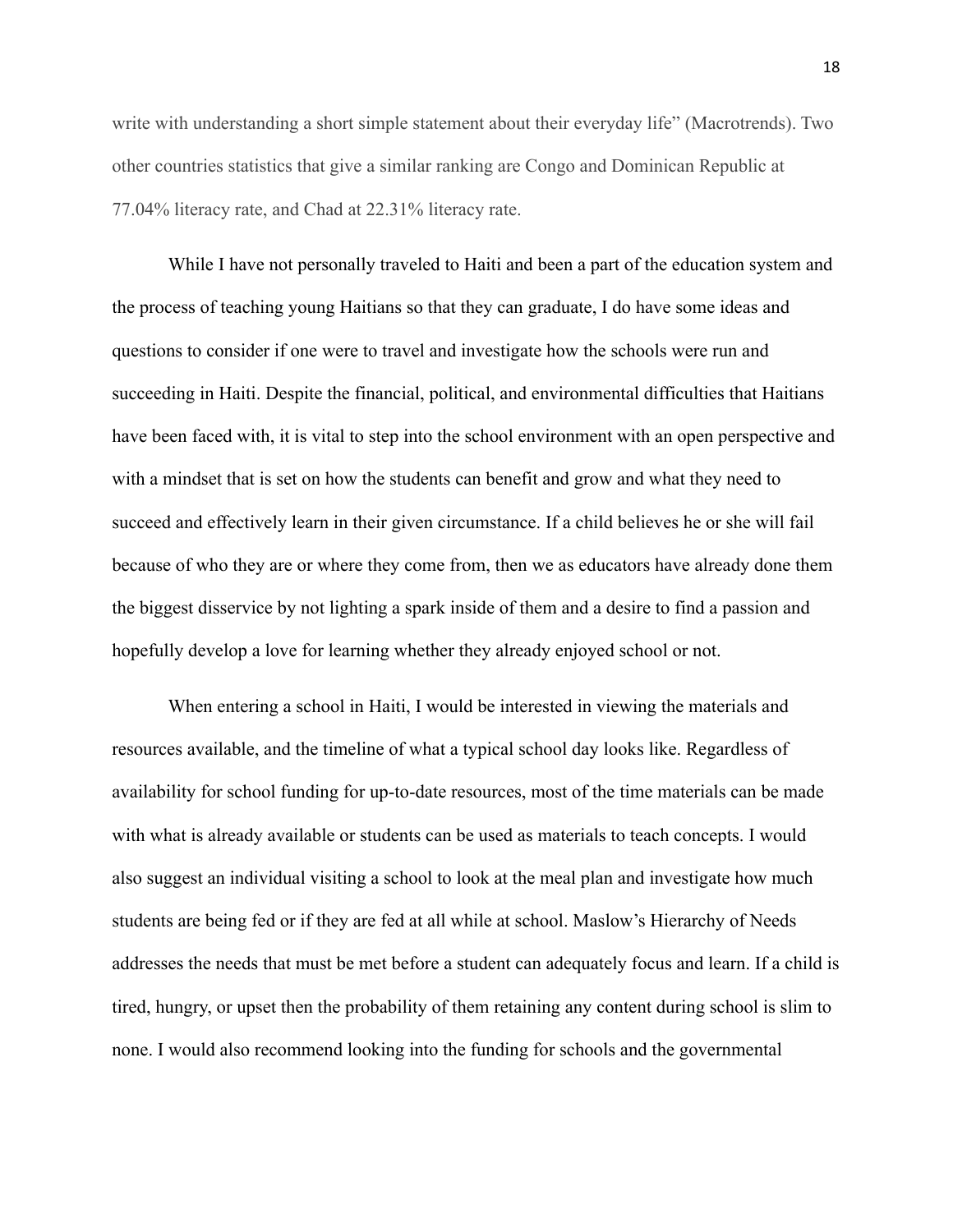policies that are tied to the education system to see what is blocking advocates from successfully providing all they need to for the children both attending and not currently attending school.

I believe that one of the biggest issues is the educational supplies and resources in the schools are lacking and the shortage of educators and qualified individuals who are willing to teach the younger generation is in turn having a huge impact on the rural population being less educated and equipped compared the urban population.

#### **Education Present**

Dr. Mortel (2018) wrote a fascinating story explaining the history of Haiti and what the education system in his country has accomplished in the past, and then what his strong-willed desire to change those statistics for the better turned into. Mortel (2018) writes about the high rate of illiteracy, the lack of eligibility for enrollment in schools, the unrest within the country that places a burden on every individual, and multiple other reasons that have strayed eyes and minds away from educating young Haitians. However, he was not satisfied with those conditions and allowing his homeland to fade away as one of the poorest countries in the world. Mortel (2018) found a way to school a new generation for Haiti and one that had a love for learning and a desire to become all that they could for the generations to come. He reflects on his own experience and explains that it was a poor neighborhood but a rich childhood (Mortel, 2018, p.11). One does not have to have the best of the best or the newest technology and resources to be successful or even fulfilled. The best of the best can be defined differently depending on who you ask, but the approach to education and teaching that I believe should be taken is that we must pour all we can into the children in front of us so that they may have an equitable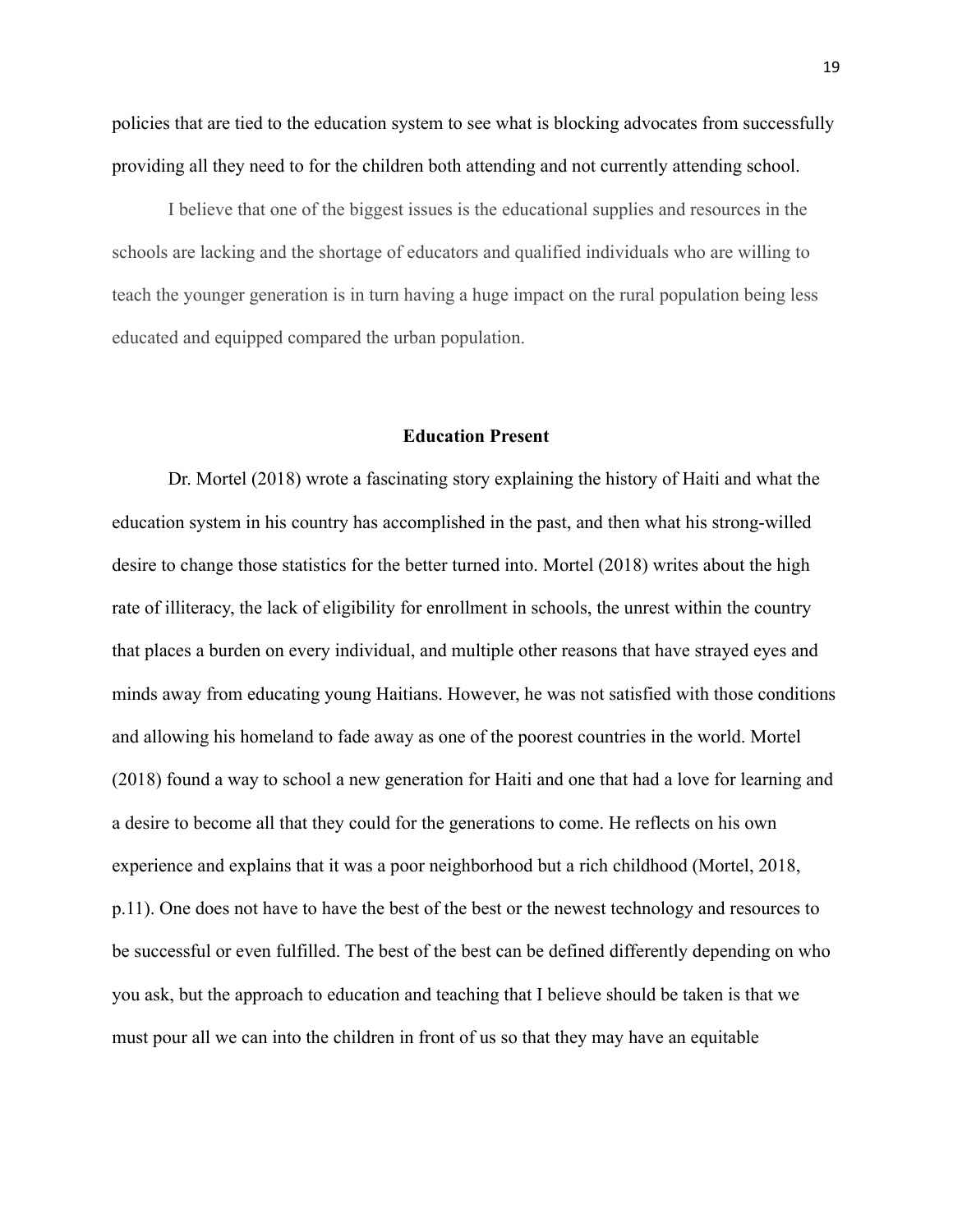education- not simply an equal one to match the peers around them or the schools we are aware of.

Mortel (2018) took a chance on his dream of starting a school for underprivileged Haitians and started to raise awareness for the cause. He writes, "An early step was to create the Mortel Family Charitable Foundation in 1997, funded initially with \$25,000 of my own" (Mortel, 2018, p.33). As Mortel began stepping through the process of being granted permission to continue, taking in donations, and laying down his own funds to support this calling that would soon become a reality, Les Bons Samaritans opened for the academic year of 2001-2002. The school was geared up and ready to serve Haitians who tended to be overlooked or ignored because of their status or financial ability, but those were exactly the students that Les Bons Samaritans wanted to make up their student body.

The donations sent to help Les Bons Samaritans begin and stay operating at full capacity were devoted for the purposes of feeding the students, so they are prepared to learn, and for training teachers and faculty who are dedicated and have a passion for the career and forming catechists. Mortel chose to place his own regulations on how the school would operate and what requirements would be met without questions asked. These included handpicking students who came from the most impoverished circumstances, ensuring students began at the lowest level of grade, the student body would consist of both boys and girls, regulations for only one child per family, the educational program must include music, labs for science, libraries, technology, analytical skills must be taught, and the school would be classified as a Catholic school (Mortel, 2018, p. 39-40). All these components were not placed to be a burden or as a long list of rules, but rather approached as a blessing that these students were poured into and given the best environment possible to learn and succeed and showcase their personal talents.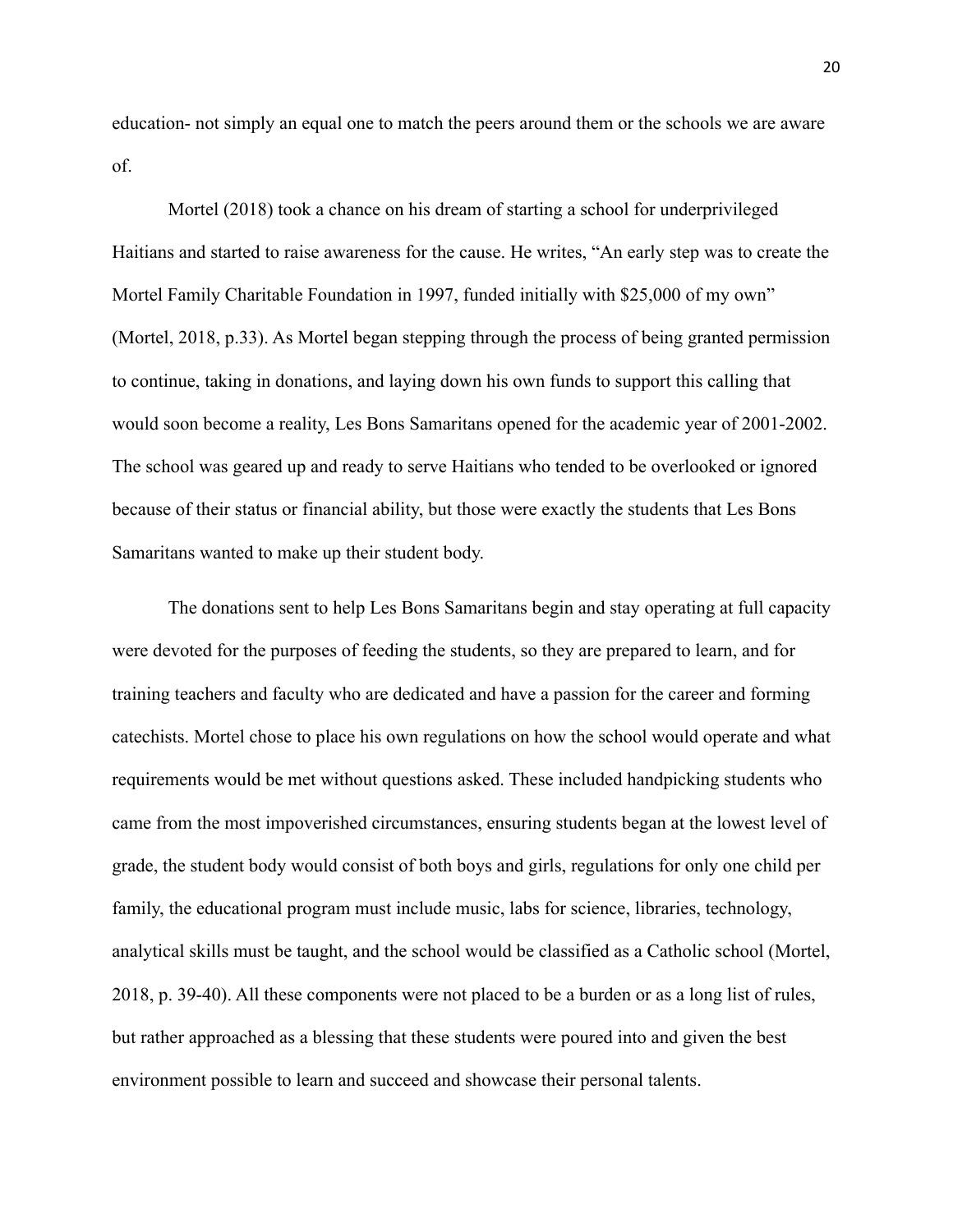Mortel (2018) believed that every child should be given a chance at having an excellent education, and that no one should be overlooked because of their circumstance or place in life. He states, "I believe that raw intelligence and talent are blind to race, sex, and social class but dependent on the environment for realizing their potential. Influencing the environment, as I intended to do at the school, would make all the difference" (Mortel, 2018, p.39). Poverty, political or economic unrest, or any other environmental factor does not dictate the ability of an individual, and Les Bons Samaritans school is a representation of that. Equitable education is vital to the success of our world because every child has unique talents, abilities, and opportunities and it is our drive as educators to showcase those talents with everything in us so that these children can become who they were created to be without the things that are out of their dominion getting in the way of that success.

Don Levan is a director of campus ministry in Los Angeles for Bishop Alemany High School and travels to Les Bons Samaritans for Ash Wednesday as a mission trip. He articulated it beautifully when he said, "Education provides them with a chance to see themselves and their country in a different way while it empowers them to create a better future" (Mortel, 2018, p. 59). Haitians are no different than any other citizen that resides globally, so they should not be given less of an opportunity because of their financial circumstance.

For the school year 2020-2021, the organization of UNICEF has donated grant money for \$7 million to support Haiti schools in the reopening and sanitation needs due to the coronavirus outbreak that had caused the closing of schools for around five months prior to reopening. This grant is to be devoted for the purpose of hand washing stations, 350,000 disadvantaged students being supported for distance learning from rural or urban areas, psychosocial support due to the abrupt changes from this disease, appropriate training for teachers for virtual learning,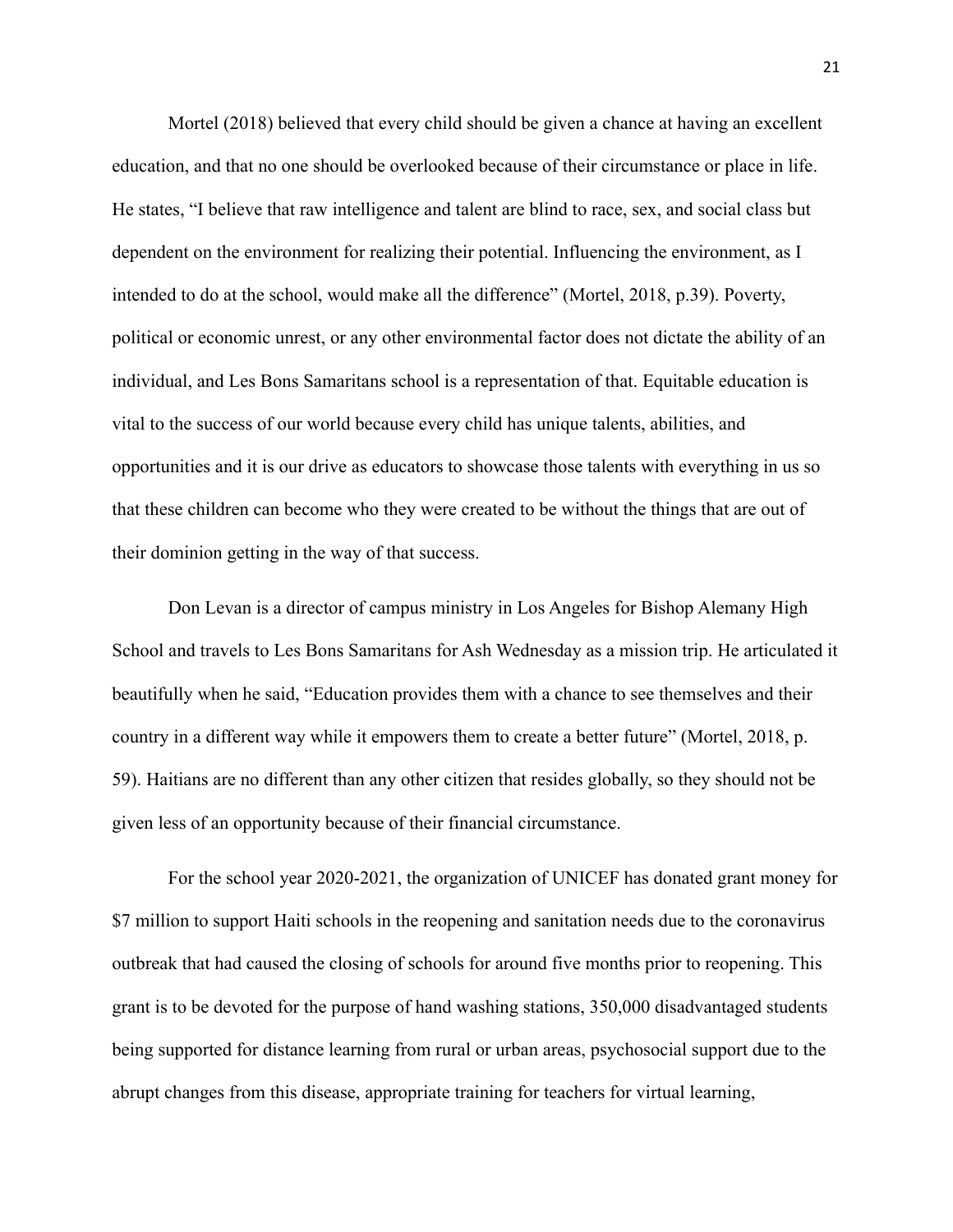accommodations for special needs students, and a cash transfer program to aid in the economic distress from COVID-19 ("Haiti: Global Partnership for Education," n.d.). This grant will aid in the process of getting schools back to normal and to protect Haitians from spreading this highly infectious disease within their educational programs.

To gain more insight on the historical, cultural, political, educational, and even personal aspects of Haiti, I had the honor of discussing the country of Haiti with two women who have first-hand experience and a devoted love for the third world country. Ms. Fett has been visiting Haiti for many years and has been eager to serve and engulf herself into the culture and environment that Haitians experience. I interviewed her to hear about and discuss what Haiti is like from a personal and devoted perspective. Mrs. Amy Cenea has lived and traveled in Haiti for 18 years and gave me insight and wisdom from an insider perspective. She shared with me about the education, history, cultural, and social components of her beloved country of Haiti.

#### **Interviews**

I had the privilege to get to know and interview Ms. Paige Fett who has worked in Haiti for several years and plans to go back to Haiti as soon as it becomes safe again for travel and the crime rates lower some. Ms. Fett has worked closely with citizens of Haiti, children, and mission workers who live there year-round. Her time with the French-creole community has made a lasting impact on her life, and she was gracious enough to share some of that knowledge and impact with me.

Haitians are extremely welcoming and gracious to new people and to their people that they walk through life with daily. While the individuals of the third-world country do not have an abundant amount of resources and experiences at their disposal, they do not live in such a way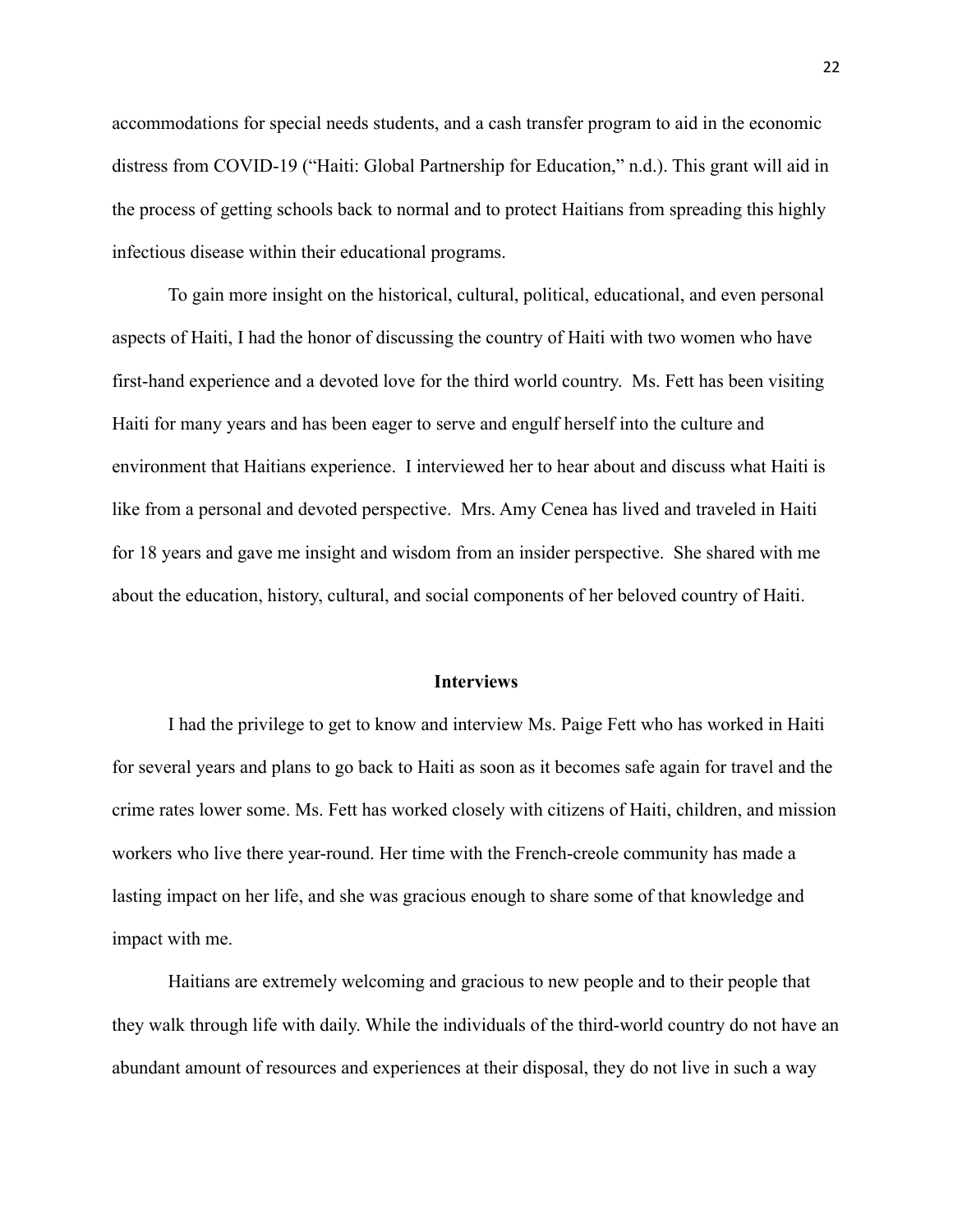that resembles pity or of misfortune. The Haitians are grateful for what they have and the relationships that they can form, and this spirit is contagious according to Ms. Fett. Mission of Hope is the organization that Ms. Fett has worked in partnership with throughout previous years, and they have a separate section of the organization that is geared towards solely educational skills and knowledge that can be implemented properly and efficiently for the Haitian people.

Due to current travel prohibitions and lack of movement around the borders, Mission of Hope is not sending more volunteers currently until the government and political situation is improved. When this changes, there will be more updates on the health and progression in the education, business, and political realms within Haiti's walls.

Another individual I had the pleasure of working with regarding the culture and education of Haiti is Mrs. Amy Cenea. She has worked in and traveled to and from Haiti for 18 years and was very gracious in sharing about her experiences and to give an insider perspective on the Haitian people. The following questions were the beginning questions that we discussed:

1. What is the general mindset and approach towards education in Haiti?

"There are a handful of schools that offer a public education in Haiti. They are state funded and are rarely found outside the major cities. Most schools are private schools, mostly run by churches or non-profit organizations. Children start school at the age three and attend three years of kindergarten. Followed by primary school (grades  $1<sup>st</sup>$ -6<sup>th</sup>) and then secondary school (grades  $7<sup>th</sup>$ -13<sup>th</sup> - yes, there are 13 years of school in Haiti.) After completing grade 13, all students are required to pass a government exam to officially graduate. Majority of schools only go to grade 6, but just last year, the government mandated all schools must go to at least grade 9 if they want to be considered an official school. Unfortunately, there are a lot of schools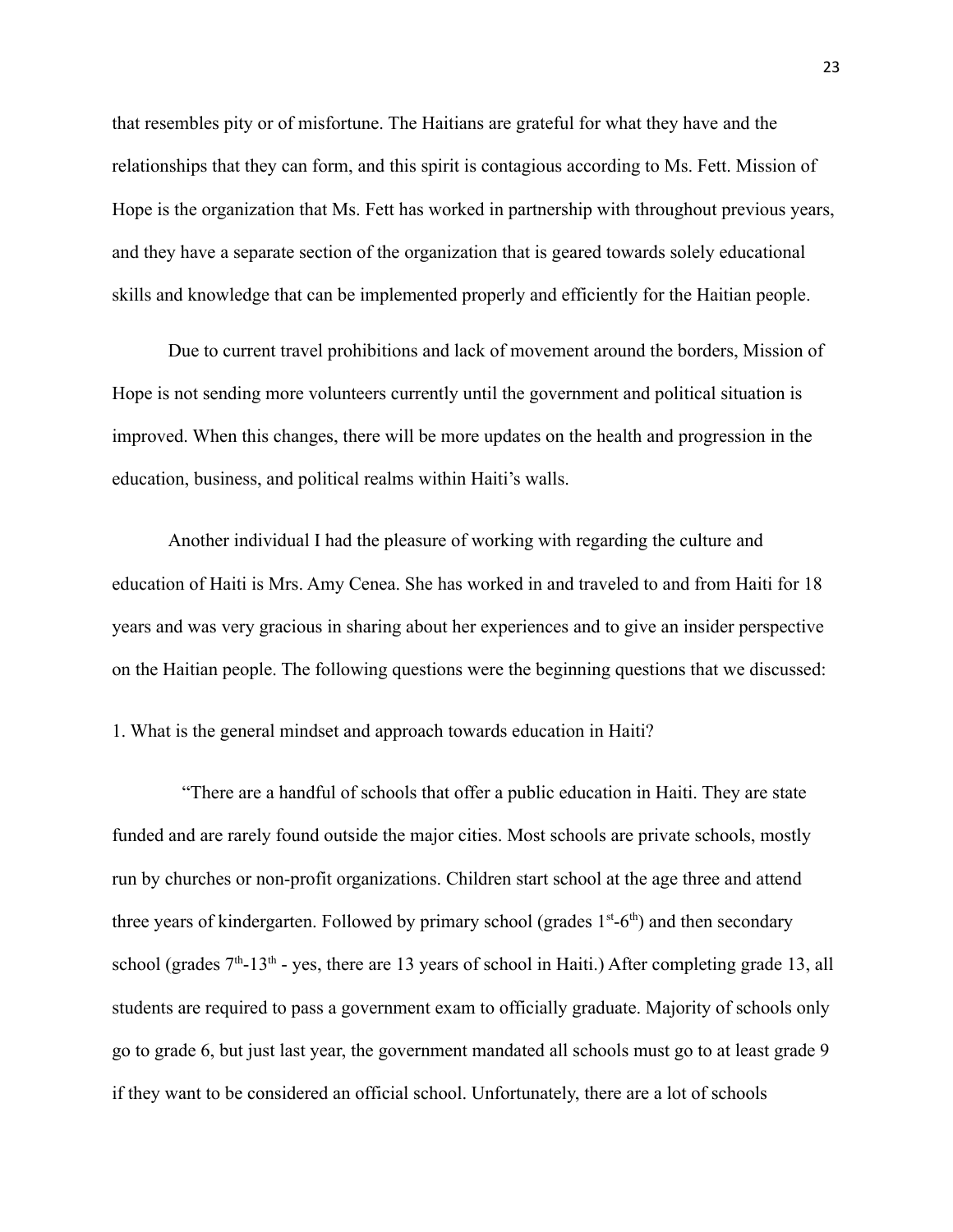(especially rural), who are not registered with the government, but at least the kids are learning to read and write and basic math. The 3 years of kinder are similar to Pre-Kindergarten & Kindergarten here. They start Kindergarten 1 at age three, Kindergarten 2 at age four, and Kindergarten 3 at age five. So, then they are starting 1st grade at age six, similar to here in the United States. They do require the extra 13th year, so most kids are graduating at nineteen or even older due to not being able to go to school every year. You will often see older kids in younger classes because they could not afford it and would take breaks in schooling to save the money."

2. What does a day in Haiti typically look like for a child? (Around the ages 6-11)

"School is going to typically run from 8am-2pm, with one meal provided. Unfortunately, not every school provides a meal, due to finances. After school, children will quickly change out of their school uniform (every school requires a uniform) so their parents can wash it and prep it for the next day. And then just play with their friends/neighbors. It is very common for the meal they eat at school to be their only meal of the day. Majority of Haiti does not have running water and the electricity is not reliable, if even available. You will often find children just playing outside, with homemade toys. Or listening to music. Music is a big part of Haitian culture."

3. Is there equitable resources available for education and/or travel to go receive an education?

"There are programs, such as Compassion International that help students attend school. And it is fairly easy to acquire a student visa to study abroad, in the United States, if they have a sponsor in the States. This is more common for University level. For University level, there are some public universities that offer scholarships. They are very competitive."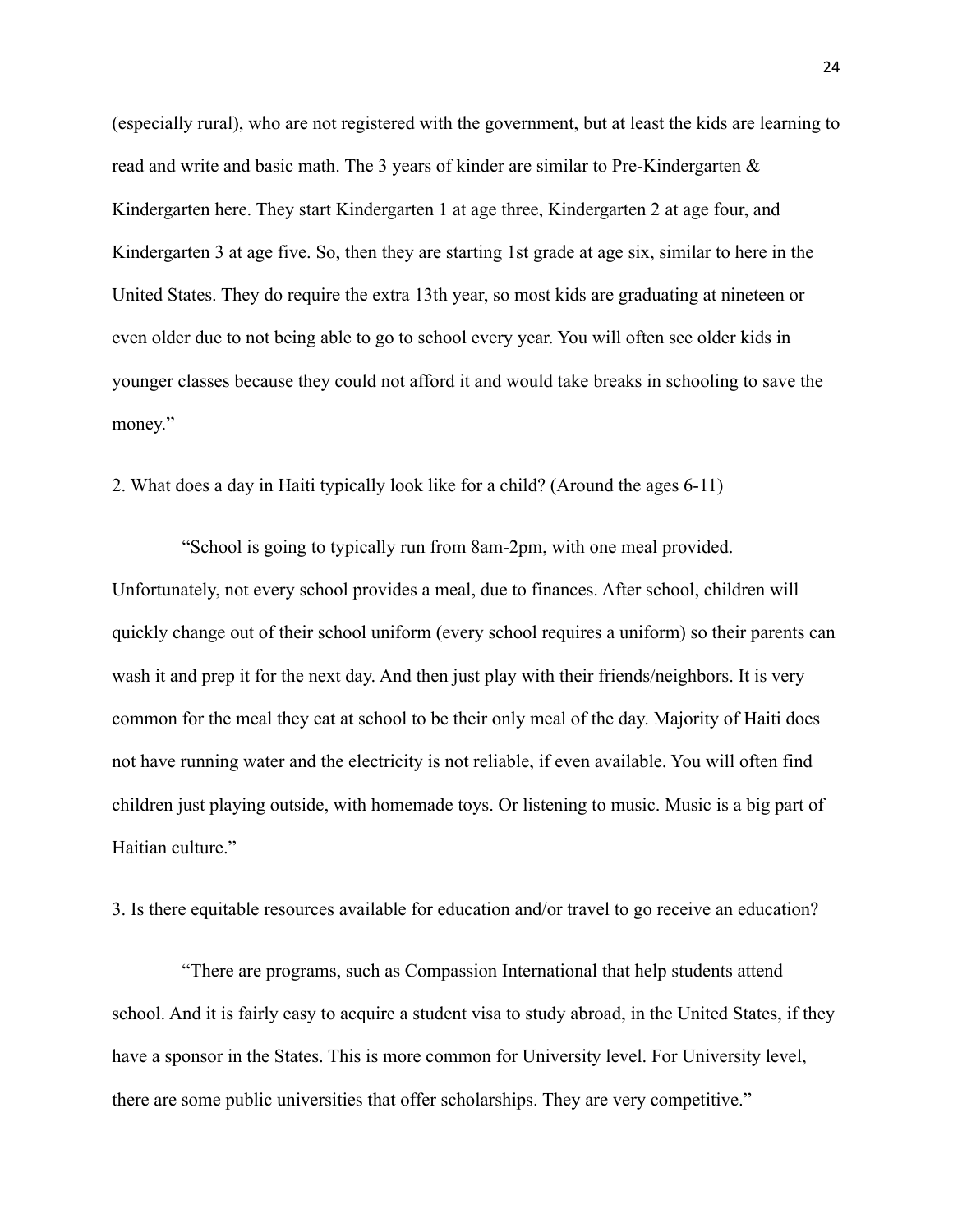4. Is focus mainly on trade in the village and running the household for both children and adults? If so, are there instances in those situations where developmental learning is still taking place?

"It is common to find children helping their parents in the local markets. For example, we noticed in our mountain schools, every spring, a large number of students would drop out of school. We discovered it was because they were helping their parents during mango season. I suppose children are learning the art of farming, trade and basic math skills when they are helping their parents. We have also discovered in our areas that the majority of parents do not know how to read or write, therefore they are not much help with their children's schoolwork."

Mrs. Cenea had such wisdom and insight to share about how education is approached in Haiti, and how Haitians operate and function in school and the process they go through to finish the education program from kindergarten to graduation. One thing that I kept processing the whole time was that Haitians are devoted individuals. They do not have all the resources that a first world country has, yet they still are dedicated to education while also helping their household function and operate through the different harvesting seasons. Amy Cenea said, "Over the years, I have seen major and encouraging improvements when it comes to education in Haiti. We have noticed a big improvement as this next generation are starting families of their own and being educated themselves, they see the value of education and are able to help their kids." Amy was able to voice the importance and passion for education that we as humans innately have regardless of background, culture, region, or even interest in the education system simply because I believe we were created to learn and grow, and I believe Haiti embodies that as well.

Through my time spent interviewing Ms. Fett and Mrs. Cenea, researching Haiti and its inhabitants, and studying the special and unique components of the country, I gathered some effective practices that can be useful for not only a third world country but any environment or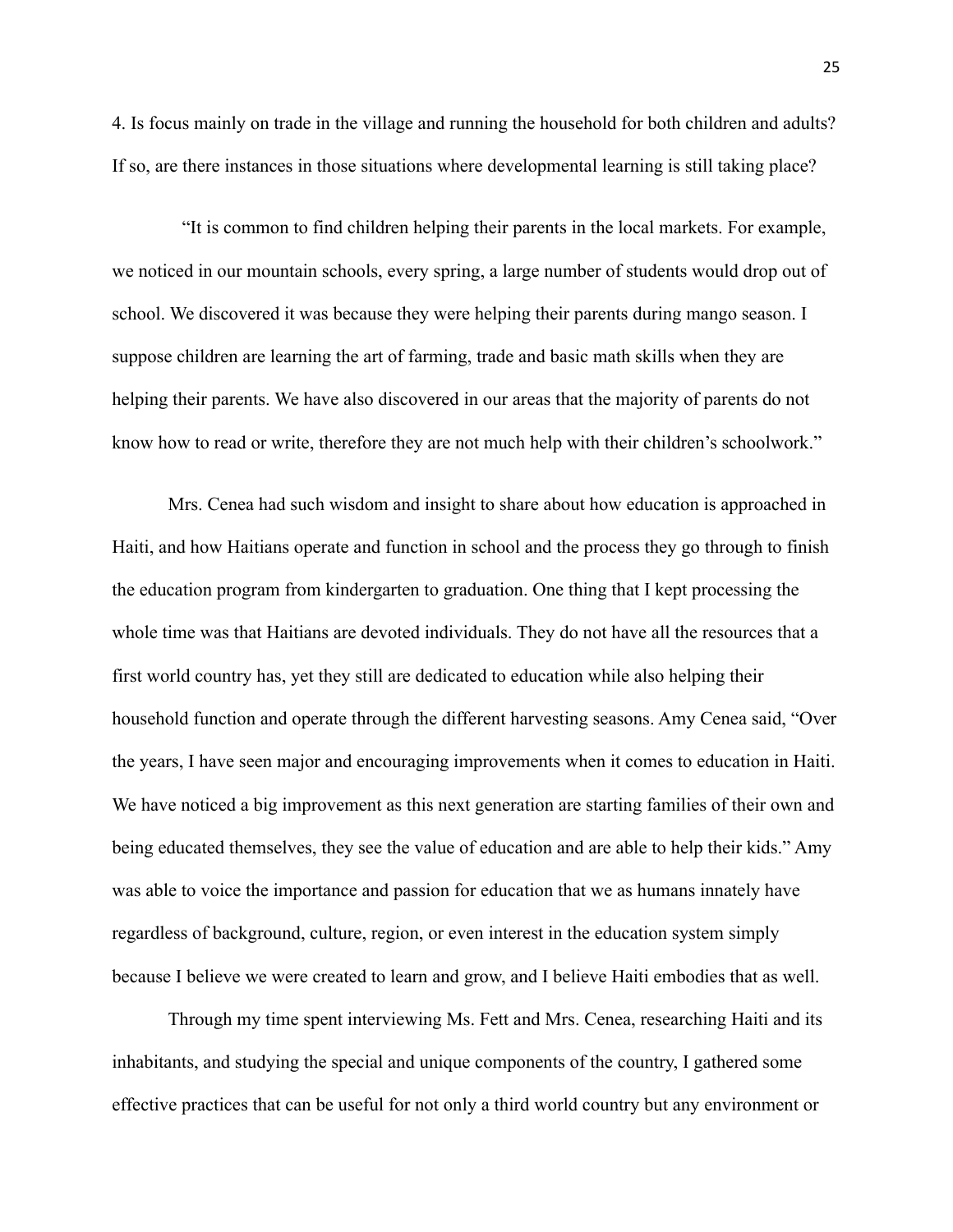circumstance. These effective practices are meant to be implemented into a classroom to encourage innovative and collaborative change in the classroom.

#### **Effective Practices**

Education has transformed from the way things have always been done, to embracing what needs to occur for the student to grow and succeed in their environment. It is an equitable approach rather than an equal one. We, as educators, must be advocates for our students. We must be ready to take on the task of walking along side our students and embracing that they are children before they are students and that that alone stands as truth before any residing characteristic or level of ability does. If the state-of-the-art resources are not feasible or obtainable, we find a way to make it happen regardless because our students deserve the best. "We can't control the input, but we can control our expectations and the kind of learning environment (system) that we create for students" (Leblanc & Roulston, 2012, p. 13). It is our duty as educators to show up to work each day ready to serve the kids that walk through our doors because we are a part of their success story and we must desire to make it a great one.

The practices that are needed in Haiti are specifically formed to cater to the circumstances of Haitians and might not be applicable to other countries or within the United States. However, there are various practices that are efficient and beneficial globally and can be implemented within any classroom. It is vital to incorporate and put an emphasis on relationships and the importance of cultivating trust and respect both with your students and faculty as well as parents. No significant learning can occur without a significant relationship. Before a lasting impact can be made both educationally and relationally, there must be a connection and mutual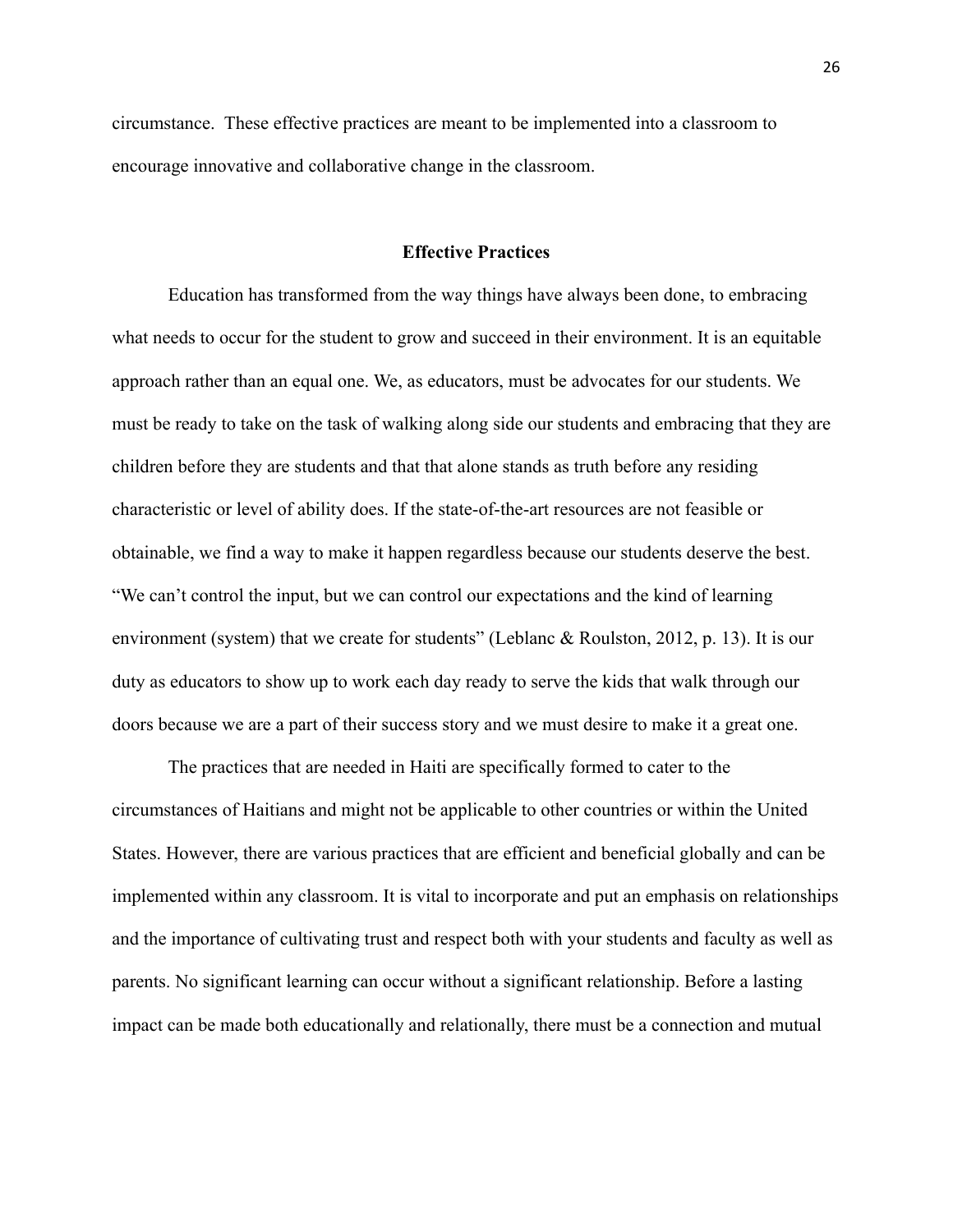agreement that the teacher will protect the student and the student will allow the teacher to get to know them as an individual before they are recognized as a student.

Haiti specifically has a unique circumstance because many of their struggles have originated from poverty, natural disasters, and governmental barriers. This forms a divide in the effectiveness of education when learning cannot take place consistency in a school building or the students cannot be present in school because of financial difficulties. For this reason, it is imperative that the curriculum and teaching strategies used are centered around the needs that will most greatly impact the Haitians rather than trying to force a curriculum designed for a technologically driven country onto a third world area.

The curriculum and teaching practices must acknowledge the current state and resources available in the school before placing a method before the teachers and students that do not apply to them. For Haitians, this might mean that attempting to teach or center a lesson around the architectural structures and advances would not have as great a benefit because of their environmental surroundings and prior knowledge on said topics. If connections are not made during the lesson, the overall concept might be lost or overlooked unintentionally. It is imperative to begin at the basics and the foundational knowledge of academics so that cross-curriculum learning can occur whether it was directly intentional or whether the child makes the connections on their own. It is easier for children to make connections and apply the learning in the classroom to the outside world when they have learned those cognitive skills beforehand.

An issue that is repetitively occurring within the schools in Haiti is that the content being taught is presented in the French language, whereas Haitians speak primarily Creole in the home and among the villages and towns. This is causing a divide and disconnect on the degree of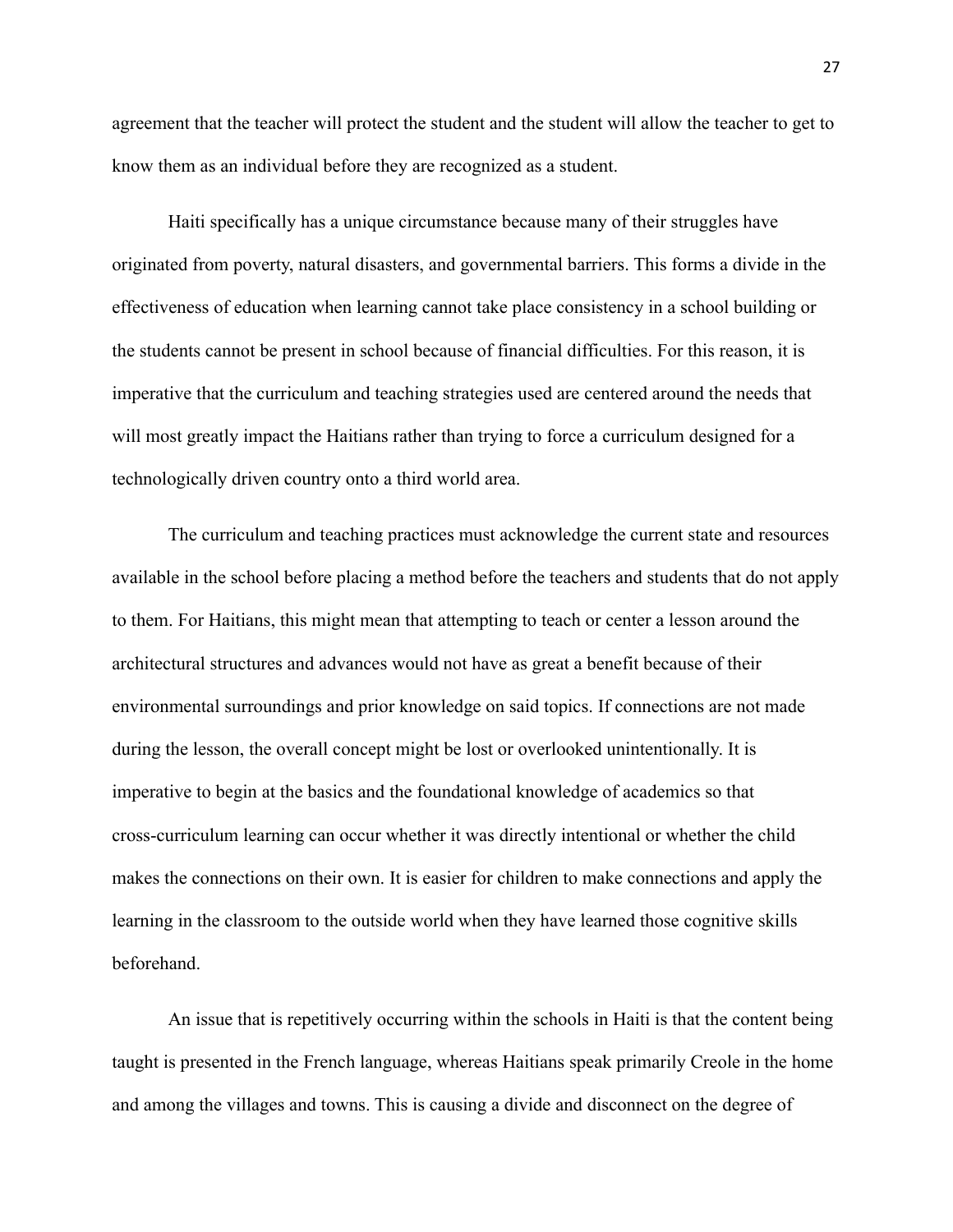retention, long-term memory, and success in school because the students are having to listen to the content, translate it in their minds to Creole, find the answer, and then provide the answer back in the French language. The tradition of Haiti has been for French to be the main language and is now mainly used by the elite. Okrent writes, "If only the elite have access to education, they are well served by French, but if the rest of the country is to have access too, the extra barrier should be removed" (Akira). An effective practice would be to implement a curriculum that aligns with a sole language to eliminate any confusion or extra steps for Haitians to learn and complete the education program available. It would be extremely beneficial if the education system in Haiti ensured that all students mastered both Creole and French in their elementary years so that they would complete the education system as bilingual students and effectively speak both languages that are prevalent in Haiti as young adults. For now, however, the Brice Foundation addresses that, "French is used in government offices and businesses. Only educated adults or secondary school students speak French, though with varying levels of fluency and accuracy" (Brice Foundation).

While every child learns in a different way and no two students are exactly alike, studies have shown that implementing visuals into lessons aid in the learning process and the retention rate for content. Even though technological advances that might be available in first world countries are not readily available at this time for Haitians, it is possible to design personalized visuals that pertain to exactly what is being taught for all grade levels. If assistance is needed to design templates to aid in the beginning processes of incorporating visuals and extra resources in the classroom, then generalized templates may be created to help spark ideas for future academic content. Students thrive off having visual, hearing, hands-on, or sensory resources that allow them to inquiry and experience the learning targets. Implementing an inquiry-based instruction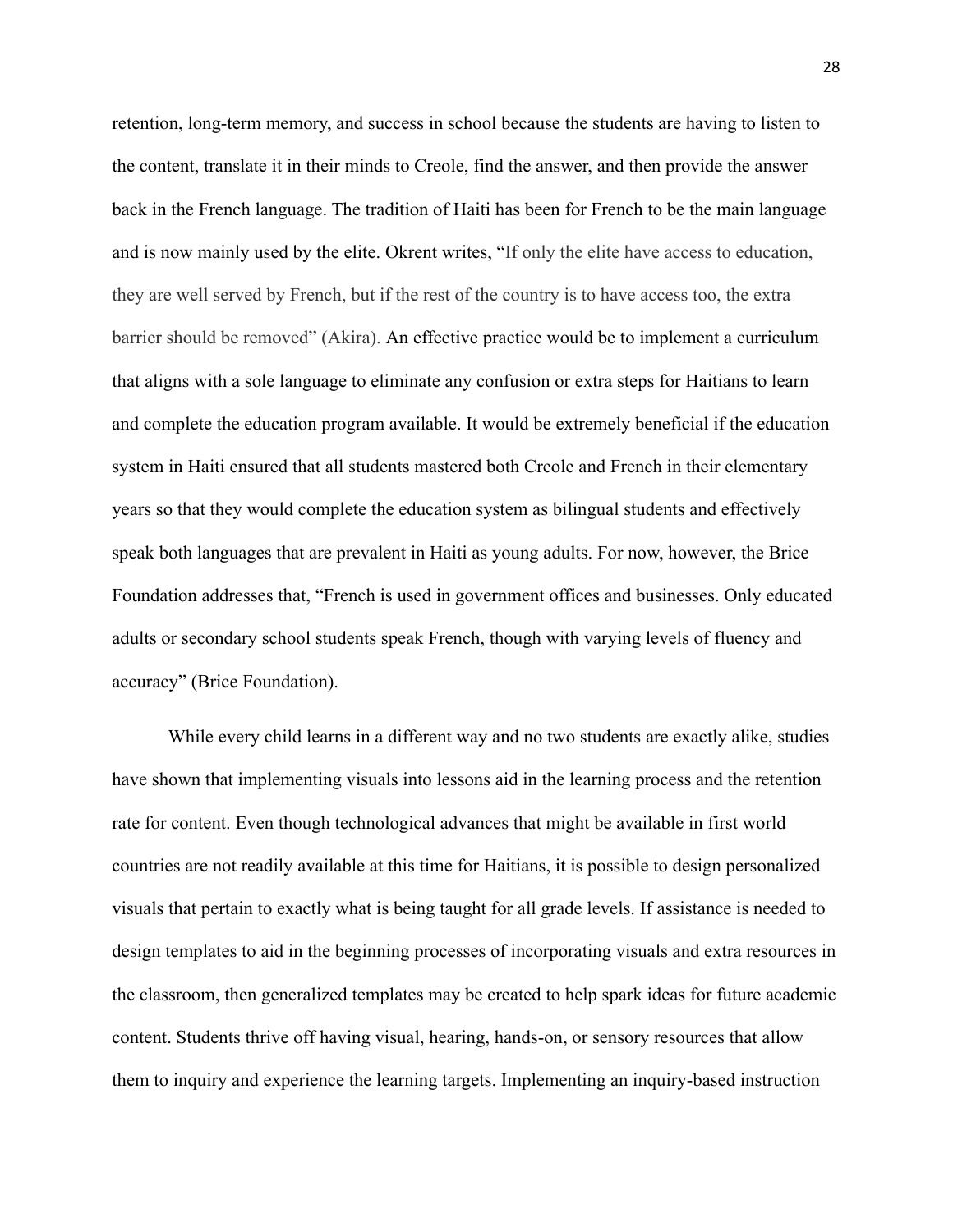into Haitian classrooms may allow them to build mandatory life skills that can be utilized and applied not only in the schools but in their everyday lives both during and after graduation.

In Breaking the Poverty Barrier, Leblanc-Esparza and Roulston (2012) wrote about the importance of meeting children where they are at and helping them grow from that point. Being transparent and consistent in this inconsistent world is vital and they state, "True, we didn't put the students in poverty, but we had the power to help them climb out of it. If these students did not get the skills while they were in school, chances were high that they'd never pick them up, and they would be stuck repeating the cycle of their parents" (Leblanc-Esparza & Roulston, 2012, p. 17). A lot of struggles that Haiti has faced have been unexpected and out of the hands of local Haitians. Haiti citizens have not been in control of the economic and political hardships that they have been stuck with. For this reason, there are instances where cycles have been repeated through generations because of variables and decisions that the government or higher level of authority have decided for the Haitians.

As adolescents, adults, individuals, and ultimately simple humans we must all come to the realization at some point in time of our lives that we were made for a purpose. That purpose varies and looks different for every person, but we all were made to do something and to be someone. For educators, I would hope that our purpose and passion is to make differences in children's' lives so that they may grow up and be contributors in society in a positive way. "If you have a driving passion, it will guide your every decision, helping you to stand strong when you face challenges, and it will seep into every conversation with staff, students, and parents" (Leblan & Roulston, 2012, p. 12). The children in the schools in Haiti and across the globe deserve to have teachers who care about them, their well-being, and their success in school and outside of school. Haiti struggles with keeping faculty in their schools because of the lack or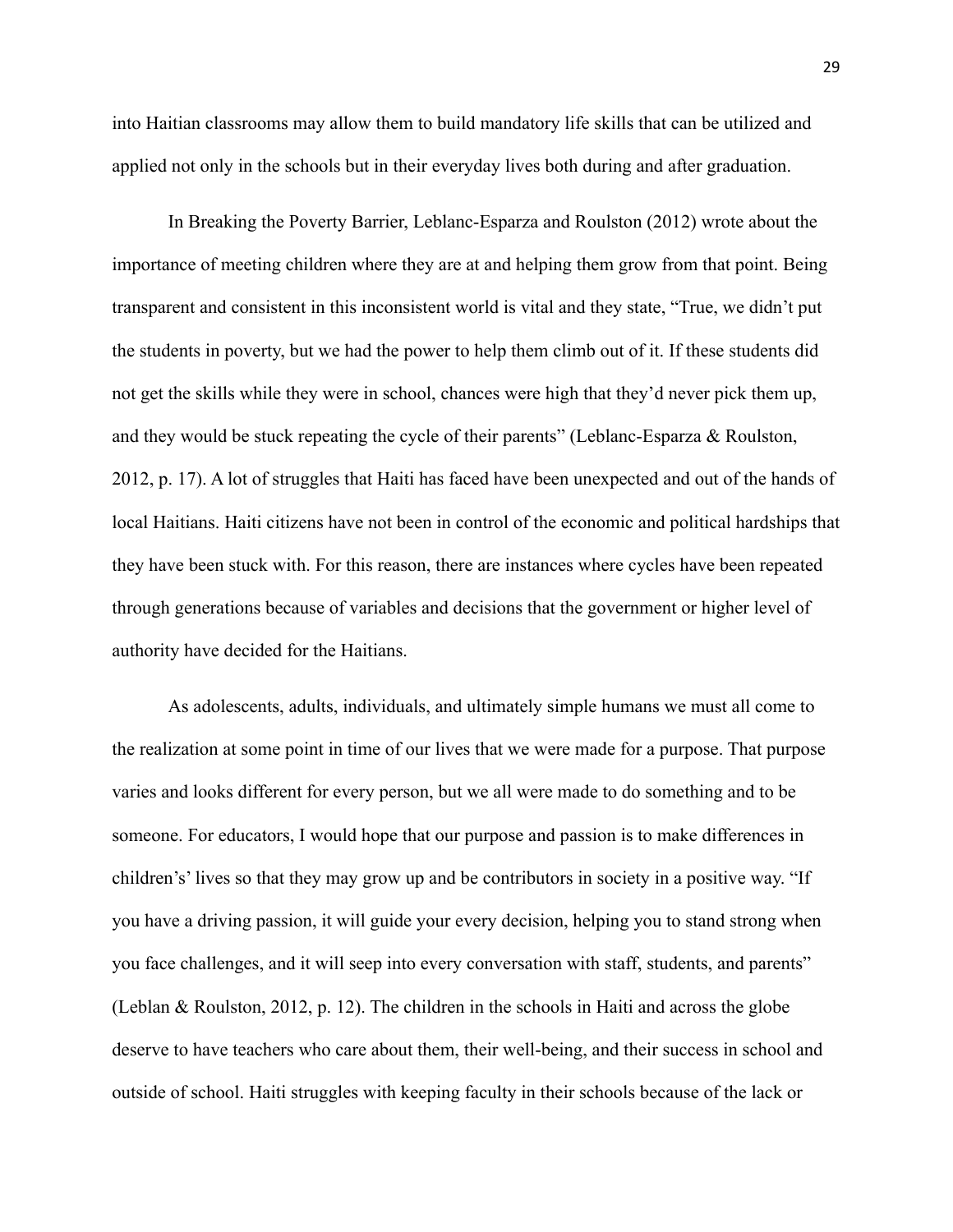delay of pay. While that is important and a vital aspect for survival, it should be a matter of importance to ensure that the educators in the schools have a passion for those students so that they can aid in the process of how those children grow up to become who they were created to be. This includes an equitable education that is molded to their needs, environment, and even their desires and interests. The path to success will not be the same for every child, and the educational system cannot act as though it is a "one size fits all" mindset for the curriculum.

Studies have shown that cooperative learning, group discussion, and collaboration in school has greatly benefitted students of all ages. We were not created for isolation but rather community. For this reason, being allowed to discuss ideas and thoughts with one another helps to stimulate higher order thinking and ultimately allows for a greater success rate. There are times for individual work and thinking, but there is also something to be positively said for allowing collaboration in the classroom. Teaching and modeling for students how to appropriately work with one another is a life skill that must be learned regardless of ethnicity, age, career, or gender. Incorporating life skills alongside educational skills is a benefit of being in a classroom and learning as one unit with peers rather than figuring things out by yourself with little to no exposure to academics and the social aspect of the world.

The greatest effective practice we can incorporate into our classrooms as educators is to be present and willing to listen and learn. We will never be perfect or even perfect how to teach a child most properly, but we can grow with one another and be ready each day to be better for ourselves, for our students, their parents, and the generations to come.

With these effective practices and the knowledge of Haiti that I have discovered, I incorporated all these aspects to design lesson plans for grades Kindergarten through sixth grade that can be utilized in any school or academic environment. Although the curriculum standards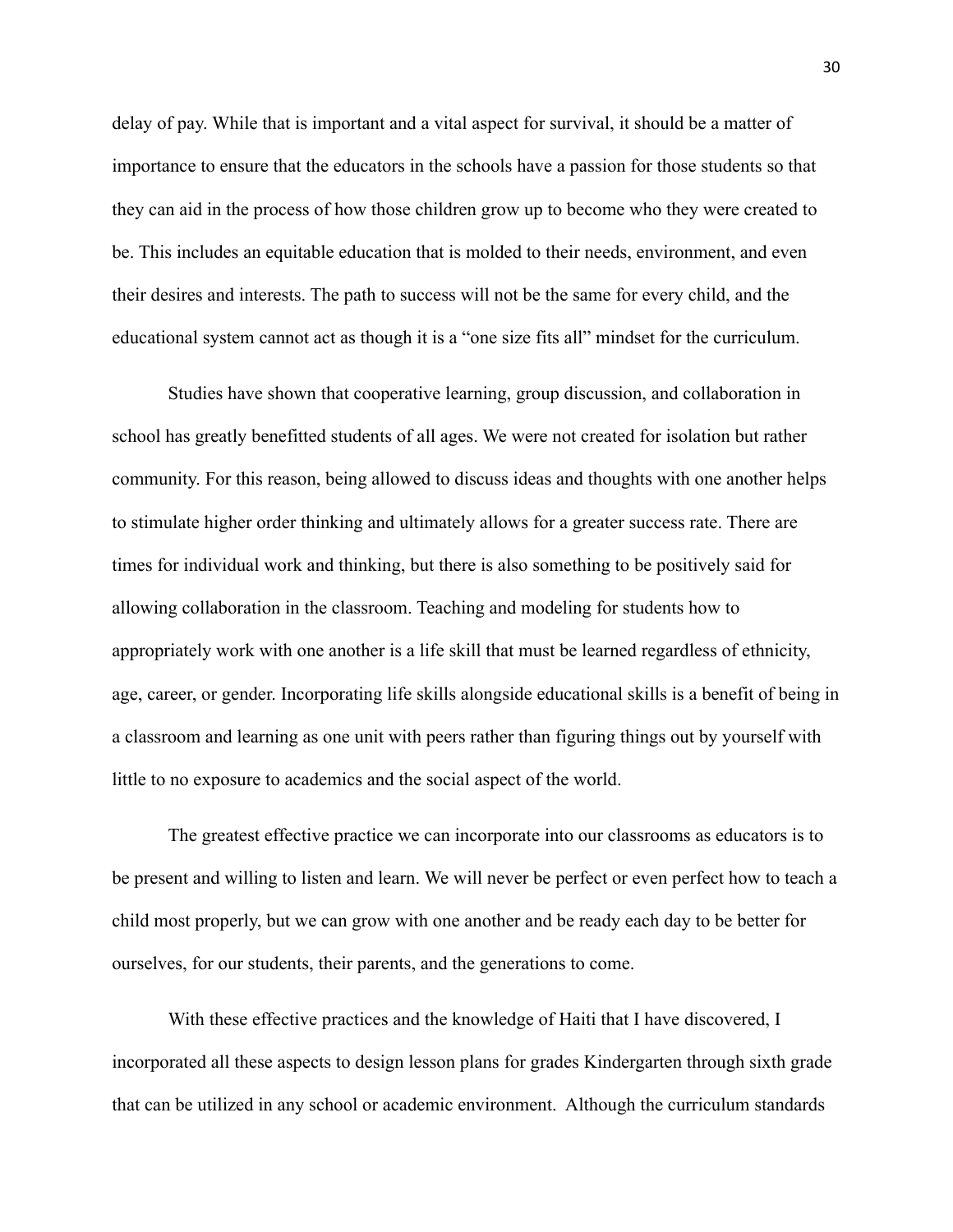are not listed for Haitian students and teachers, I incorporated Arkansas standards that included foundational skills that can be implemented regardless of geography.

The following unit is based on mathematics because regardless of language barriers or cultural differences, math exists everywhere in our world and is used on a daily basis. For this reason, the lesson plan unit is built around foundational math skills that will be needed and are essential whether you live in a first world country or a third world country.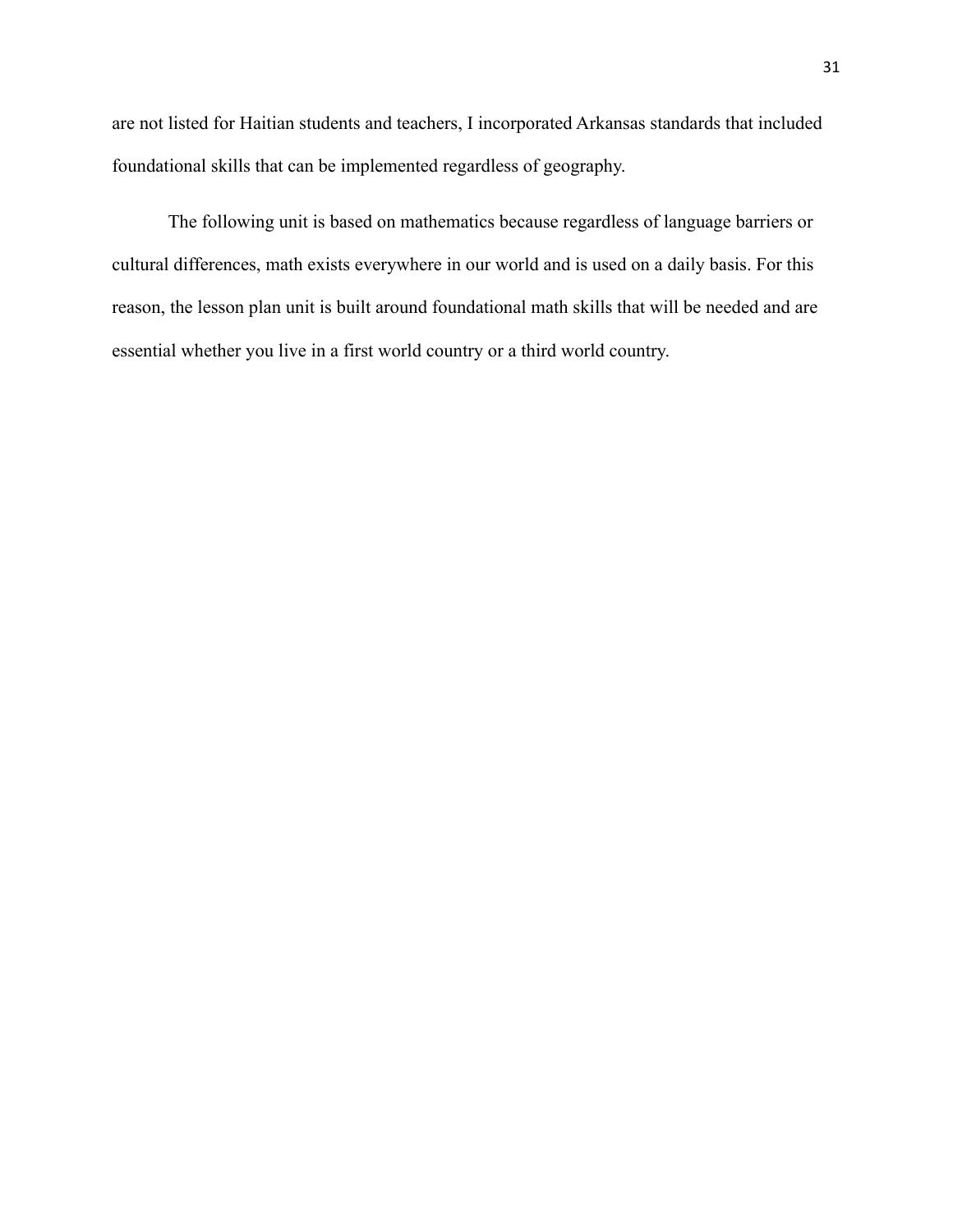#### **Lesson Plan Unit**

#### **Math Lesson**

*Kindergarten*

#### **Arkansas Curriculum Standards:\_\_\_\_\_\_\_\_\_\_\_\_\_\_\_\_\_\_\_\_\_\_\_\_\_\_\_\_\_\_\_\_\_\_\_\_\_\_\_\_\_\_\_\_\_\_\_\_\_**

- AR. Math. Content. K.CC.C.6 Identify whether the number of objects in one group from 0-10 is greater than (more, most), less than (less, fewer, least), or equal to (same as) the number of objects in another group of 0-10 For example: Use matching and counting strategies to compare values.
	- ❖ Haitian students will not be required to complete their educational program based on the Arkansas curriculum standards, but this allows for a foundational lesson to be utilized if framework is not available or viable for whatever circumstance. Students will not be assessed nationally or globally but will follow the requirements for their school to complete the grade and the education system set in place according to their current location.
	- ❖ This framework and standard are solely written for the purpose to give structure and a concrete backbone to the origination of the topic discussed throughout the lesson plan.

#### **Objective:**

- The students will use real life examples to compare values from 0-10 and will answer at least 5 value questions with 100% accuracy.
	- ❖ The real-life examples will be applicable to that particular classroom, environment, and interests to make the content more relatable and intriguing.

#### **Arkansas Teaching Standards:\_\_\_\_\_\_\_\_\_\_\_\_\_\_\_\_\_\_\_\_\_\_\_\_\_\_\_\_\_\_\_\_\_\_\_\_\_\_\_\_\_\_\_\_\_\_\_\_\_\_\_**

- Standard #1: Learner Development
- Standard  $#3$ : Learning Environment
	- ❖ The teachers and educators in Haiti will not be held accountable to the Arkansas Teaching Standards listed but these acknowledge that the educator understands how each learner develops and operates under each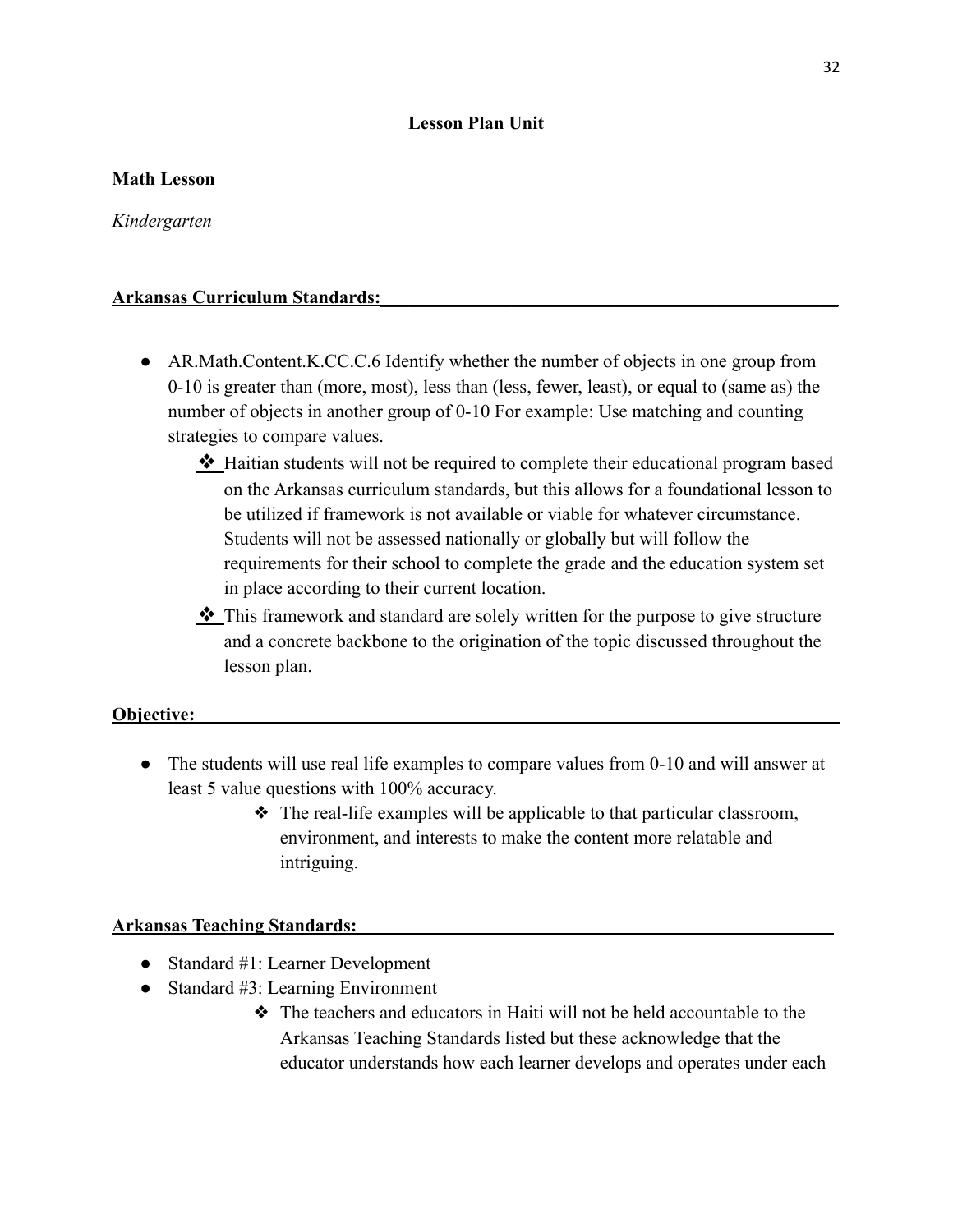learning style, and that the learning environment is suitable and appropriate for the child and for the content that will be taught.

### **Materials/Technology:**

- Blocks
- Crayons
- Pencils
- Books
- Pictures
- Candy/ markers/snack/ object for attention getter

### **Introduction**:

- ❖ This lesson plan is not meant to be followed verbatim or even in the same sequence if other techniques want to be used but provides an optional method of how to explain and teach number value from 0-10 in a fun and hands-on way. Having the lesson plan written in this manner shows the steps to be followed to ensure proper questioning techniques, time allotted for activities and instructional time, and to explain the thinking process of how to catch students' attention and keep it until after the end of the lesson without losing control or misbehavior taking place.
- Use the object of choice or what is available and what will catch the students' attention the most and pass out a quantity of 5 of that object. For example, give each student 5 M&Ms and keep 3 for yourself. Before the students eat the candy, ask them to identify who has more. Then have each child eat only 1 M&M and then repeat the question of who has more pieces of candy.
- Repeat this game one more time so that both the class and the teacher have 3 pieces of candy left. Ask who has more and wait for the students' answer.
- Explain that we have been working on counting up to 10, and today we are going to compare values to see who has more, less, or the same number of various things.

#### Procedures:

● Begin by drawing 6 squares on one side of the board, and 2 on the other side. In the middle, write the vocabulary terms *More, Most, Less, Fewer, and Least*. Ask students to group those words on whichever side they believe it fits. Students may collaborate with one another as a team, and as they give their final answer, write the terms that they have placed on the designated side of agreement.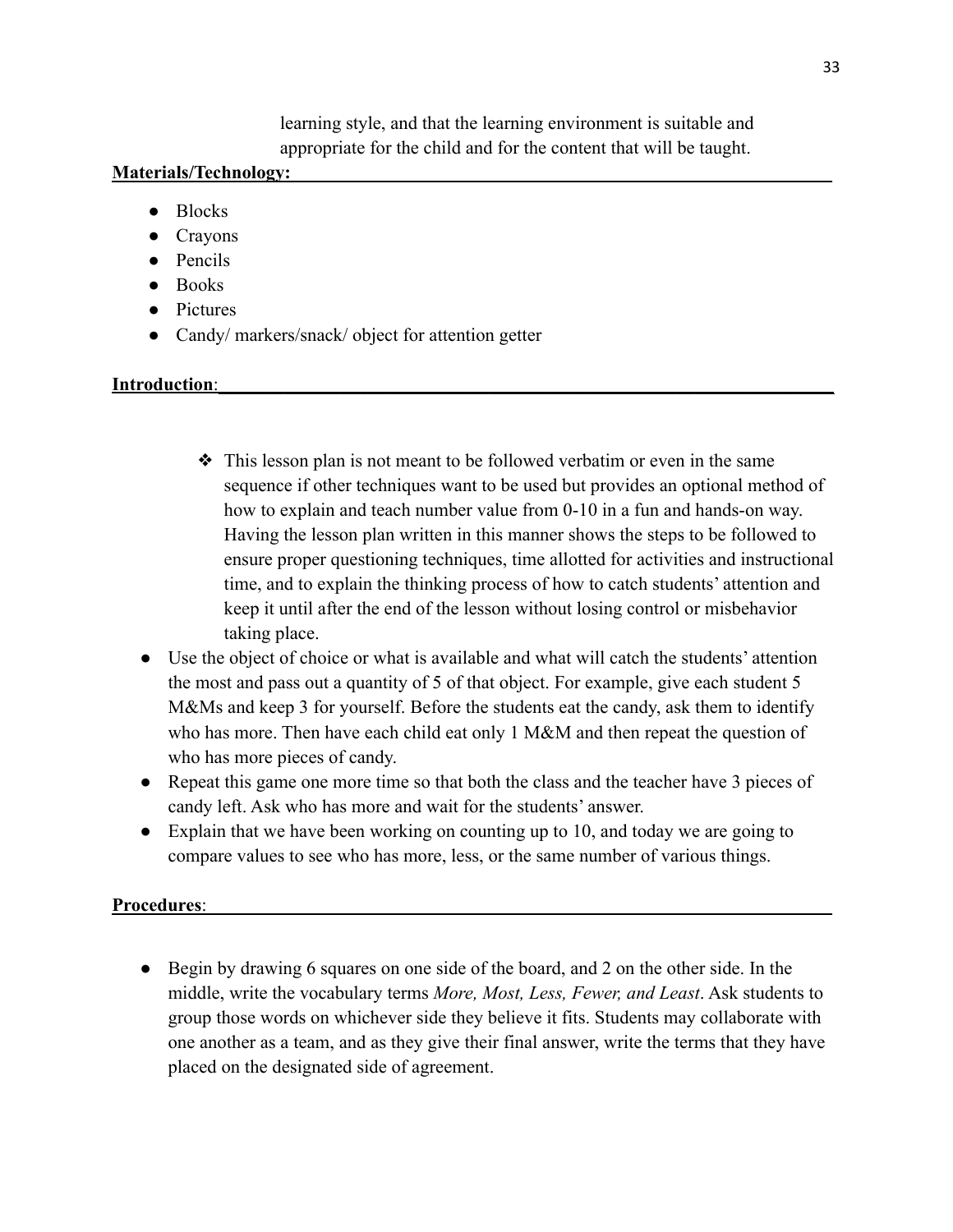- This opener activity allows them to use prior knowledge or any context clues to decipher which side each term should be placed on.
- Once all the words are placed on either side, one by one reveal the correct answer for each. Ask the class Depth of Knowledge Level 1: "What does it mean to have the most?"
- Draw a set of 1 circle, 2 circles, and 3 circles on the board. Have students identify which set of circles has the most. Explain that the 3 circles are the most because it is the biggest number and set of circles in the group.
- Give each student 4 counting blocks on their desk and have them partner up with their shoulder buddy and use all the blocks to match into groups of 2. Allow time for students to group their blocks and then ask which group has more.
- Then take the time to explain that the groups neither have more or less than the other groupings because they are equal to one another, or they have the same amount.
- Use the same blocks to then have the students make a group of 5, a group of 2, and a group that has 1 block in it. Have the students label which group has the most, more, and the least amount.
- Ask the class Depth of Knowledge Level 2: "How can we check to see if we have the right answer when we're answering the question of who has more or less?"
- Listen to multiple answers and then share that we can count up, use our fingers, draw or write out the answer, or even make an estimate by looking at the groups.
- Use different manipulatives to create your own examples with your students. Manipulatives can include but are not limited to blocks, crayons, books, pencils, shoes, jackets, markers, etc.
- Gather students on the floor as a group and use pictures to show representations of groupings. Have students count as a group the number of objects on each picture. Write down the number of each picture on the board and then have the class compare which value is greater.
	- ❖ This activity puts concrete value to each number and grouping rather than students solely looking at which group 'looks bigger'.
- Have students form a horizontal line and give oral instructions that when a number is announced, the students will jump that number of spaces. As you continue, start adding in special instructions that will only apply for certain students to jump forward or backwards depending on instructions.

For example, "If you are wearing a blue shirt, jump backwards 2 times" or "If you have brown hair, jump forward 3 times."

• Once there is some variety in the spacing, have students review their vocabulary terms to identify who has jumped more spaces or the most, and who has moved the least number of spaces or fewer than the rest.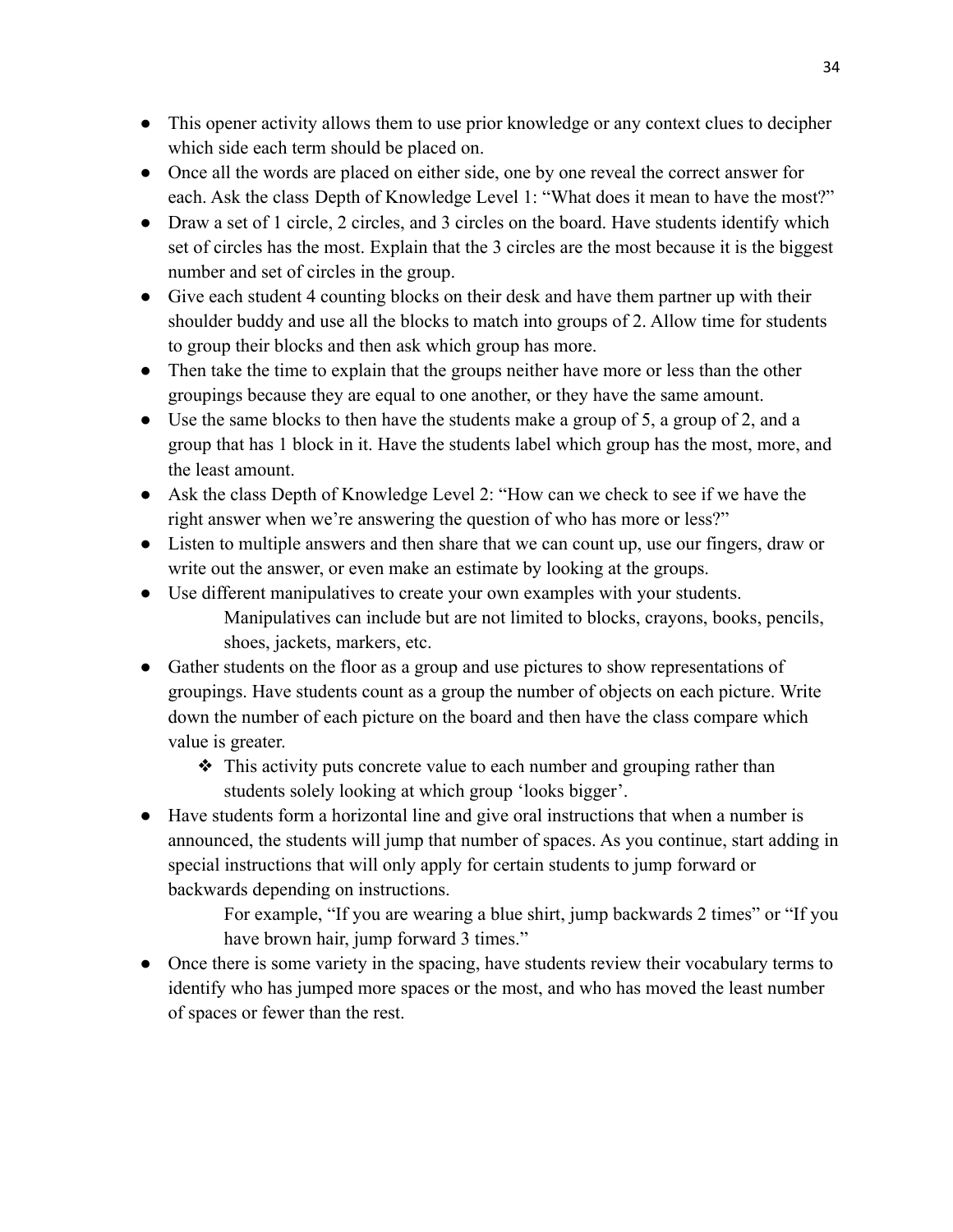### Culmination:

- "Okay friends, we are going to finish our math lesson for today! But before we move on to our next subject, let us end math time with some group discussion." Ask the class Depth of Knowledge Level 3: "How can we use these vocabulary words that we learned today when we are at home and not at school?" Allow time for pondering and for students to gather their thoughts on the lesson.
- Recap the vocabulary that was introduced today to refresh all memories before hearing responses from multiple students. (The vocabulary words were More, Most, Less, Fewer, and Least)
- After letting the class share their thoughts with one another for the question, discuss that we can use those words regardless of what we are doing! It does not have to be only at school or in math class that we use those words. Give a few example scenarios that incorporate said vocabulary in them.
- (i.e "I have more flowers in my garden than my neighbor does, but she has the most animals on our street." "My brother has the least amount of hair on his head out of me and my sister, but he just got his hair cut today.")

#### **Assessment:\_\_\_\_\_\_\_\_\_\_\_\_\_\_\_\_\_\_\_\_\_\_\_\_\_\_\_\_\_\_\_\_\_\_\_\_\_\_\_\_\_\_\_\_\_\_\_\_\_\_\_\_\_\_\_\_\_\_\_\_\_\_\_\_\_\_\_**

- The students will complete at least five value questions either verbally or kinesthetically with 100% accuracy.
	- ❖ The assessment may be completed by grouping values with objects on their desk to represent each problem, verbally explained by the student to the teacher, represented by pictures that are drawn to express the solution to each problem, or can be written out to answer each question regarding values from 0-10.

### **Depth of KnowledgeQuestions:**

Depth of Knowledge Level 1: "What does it mean to have the most?"

Depth of Knowledge Level 2: "How can we check to see if we have the right answer when we're answering the question of who has more or less?"

Depth of Knowledge Level 3: "How can we use these vocabulary words that we learned today when we are at home and not at school?"

### **Accommodations:\_\_\_\_\_\_\_\_\_\_\_\_\_\_\_\_\_\_\_\_\_\_\_\_\_\_\_\_\_\_\_\_\_\_\_\_\_\_\_\_\_\_\_\_\_\_\_\_\_\_\_\_\_\_\_**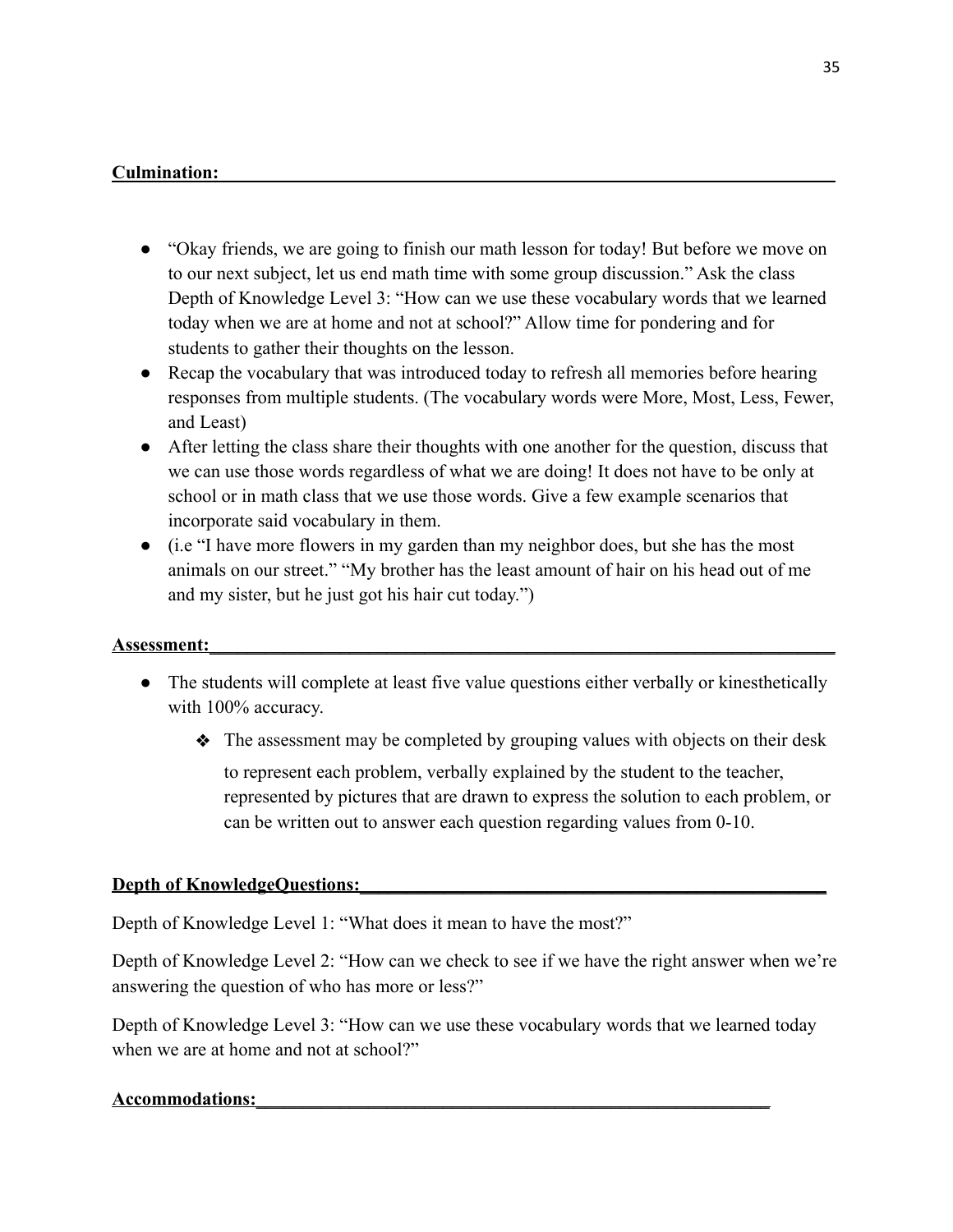ADHD: This lesson implements methods, techniques, and accommodations that would work for a student with ADHD because it provides a lot of kinesthetic learning and hands-on activities that will keep that student busy and engaged and will aid in preventing restlessness or misbehavior throughout the entirety of the lesson.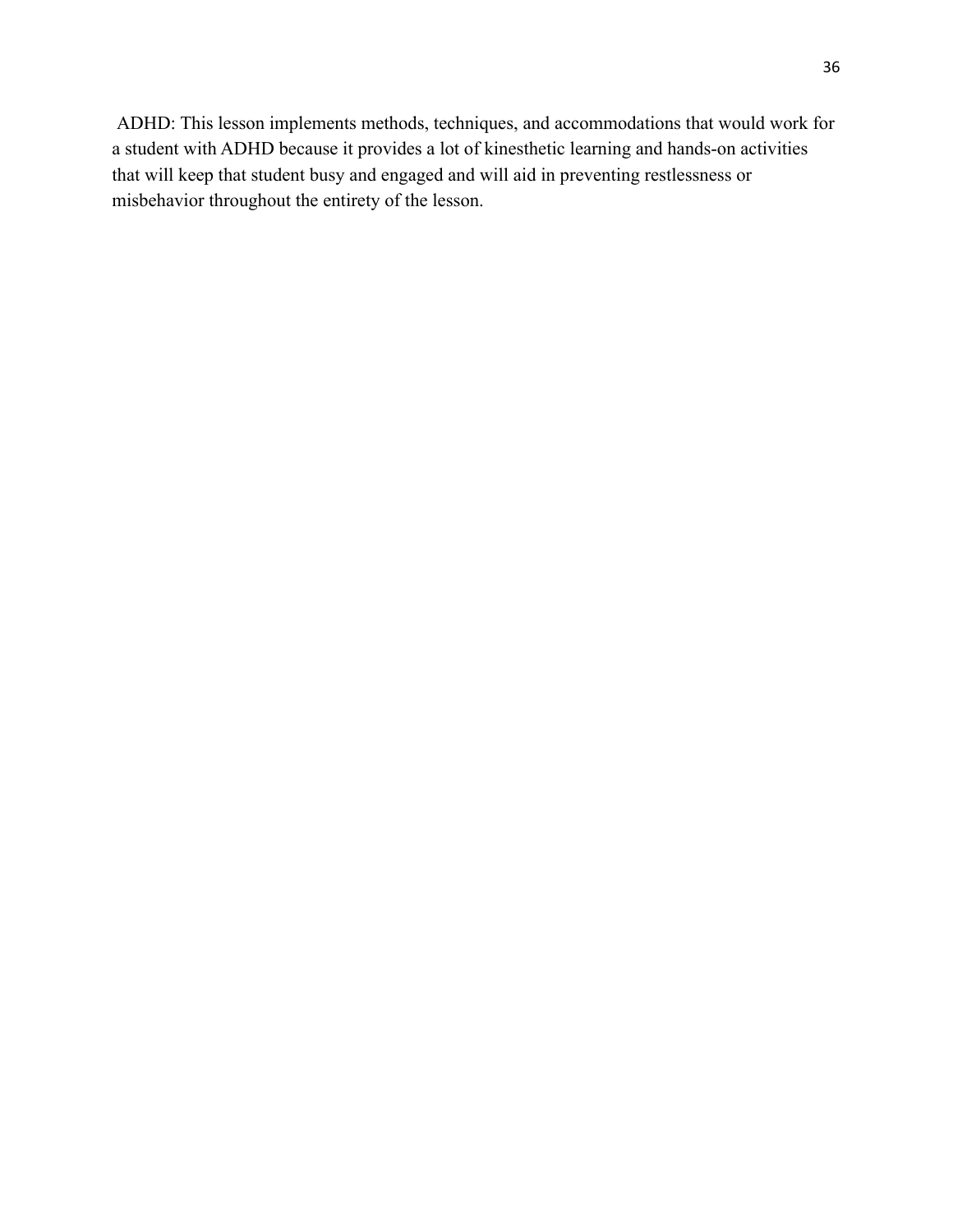### **Arkansas Curriculum Standards:**

- AR.Math.Content.1.OA.C.6 Add and Subtract within 20, demonstrating computational fluency for addition and subtraction within 10.
	- ❖ This standard will not be directly applicable to Haiti since it is designed for the state of Arkansas. However, this standard is related to a foundational skill that will be utilized in all locations and all ages. For this reason, this standard may be used as a generalized framework that can be adjusted and formed to match the skills needed for Haitians to succeed and grow.
	- ❖ The computational fluency will be different due to translation and expectation differences, but educators should teach according to Haitian education frameworks. This serves the purpose of providing educational feedback and options, and a basis for general skills needed if an educator happened to travel from the United States to Haiti and needed an idea of where to begin with students.

### **Objective:**

- The students will demonstrate understanding of adding within 10 and will independently represent at least 5 addition equations with 100% accuracy.
	- ❖ Depending on the level of understanding and resources available, students may also be assessed orally, kinesthetically, or computationally. Assessments may be individualized to be equitable rather than equal among all students.

### **Arkansas Teaching Standards:**

- **●** Standard #3: Learning Environments
- **●** Standard #4: Content Knowledge
	- ❖ These standards provide an insight into how the learning environment will be handled during class time and how students can expect to be treated and taught. The content knowledge is accurate and known by the teacher to an extent where they can teach and present the content in multiple ways depending on how the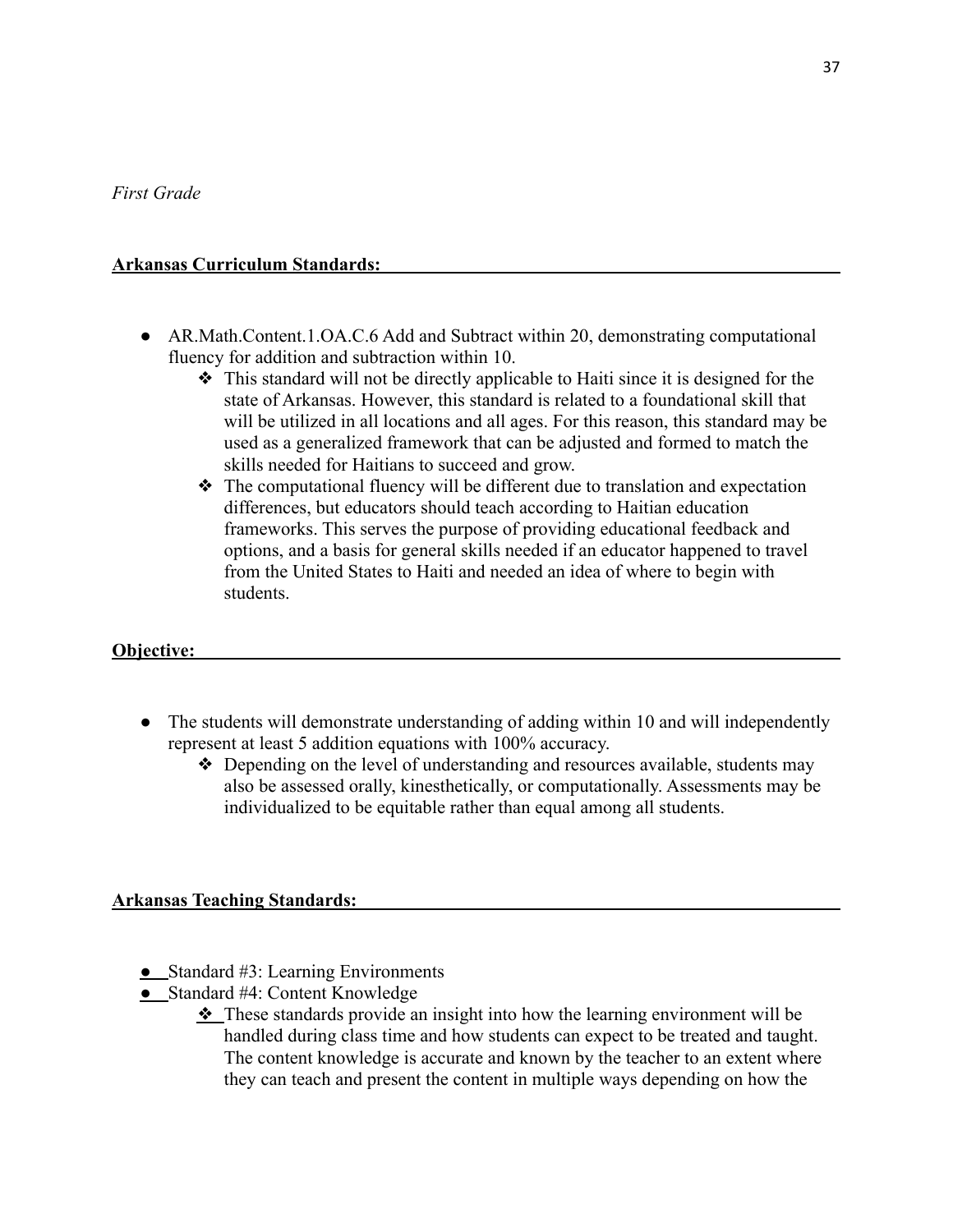student learns best. The teacher is there to aid the child in growing rather than sticking to their comfortable state.

### **Materials/Technology: \_\_\_\_\_**

- **●** Individual whiteboards
- **●** Counting cubes
- **●** Number cards
- **●** Smartboard
- **●** Dice
- **●** Number line on floor
- **●** Pocket chart
- **●** <https://www.education.com/activity/article/shake-em-up/>
	- ❖ These materials do not have to be precisely followed but do give options on a way to present the content in an intriguing and experiential way. The technology is not a necessity but instead a bonus if it is an option to utilize for the lesson.

#### **Introduction:**

- ❖ The lesson plan is written in a manner as if the teacher were talking to the students in the classroom- like a script. This is not to be followed verbatim but provides an insightful way of how the lesson ideally should go and a road map to follow if need be.
- "Hello, friends! As you can see, we have a number line taped to the floor. We are going to start class off with a fun game!" Explain to the class that they begin on a number and then when a greater number is called out, they hop to that number. Then as a class we will figure out how many spaces they have moved. Allow time for the game to be played. "Friends, we just did addition with our number line! We went from one number and added a number to it to get a sum which is where we ended up on the number line."
- A number line can be created with absolutely anything. Use objects and write numbers on them, tear pieces of paper for each number, or use students to represent numbers.
- Now we remember that we have been working on counting to 10 this week, and we are going to continue learning more about numbers! Have students review counting to ten and use different scenarios to have them count. For instance, ask the class to count who all is wearing a certain color, how many chairs are in the room, or the number of walls or windows they can see.
- Today we will learn about addition and how to add with numbers that go up to 10 and will write our own math problems!

#### **Procedures:**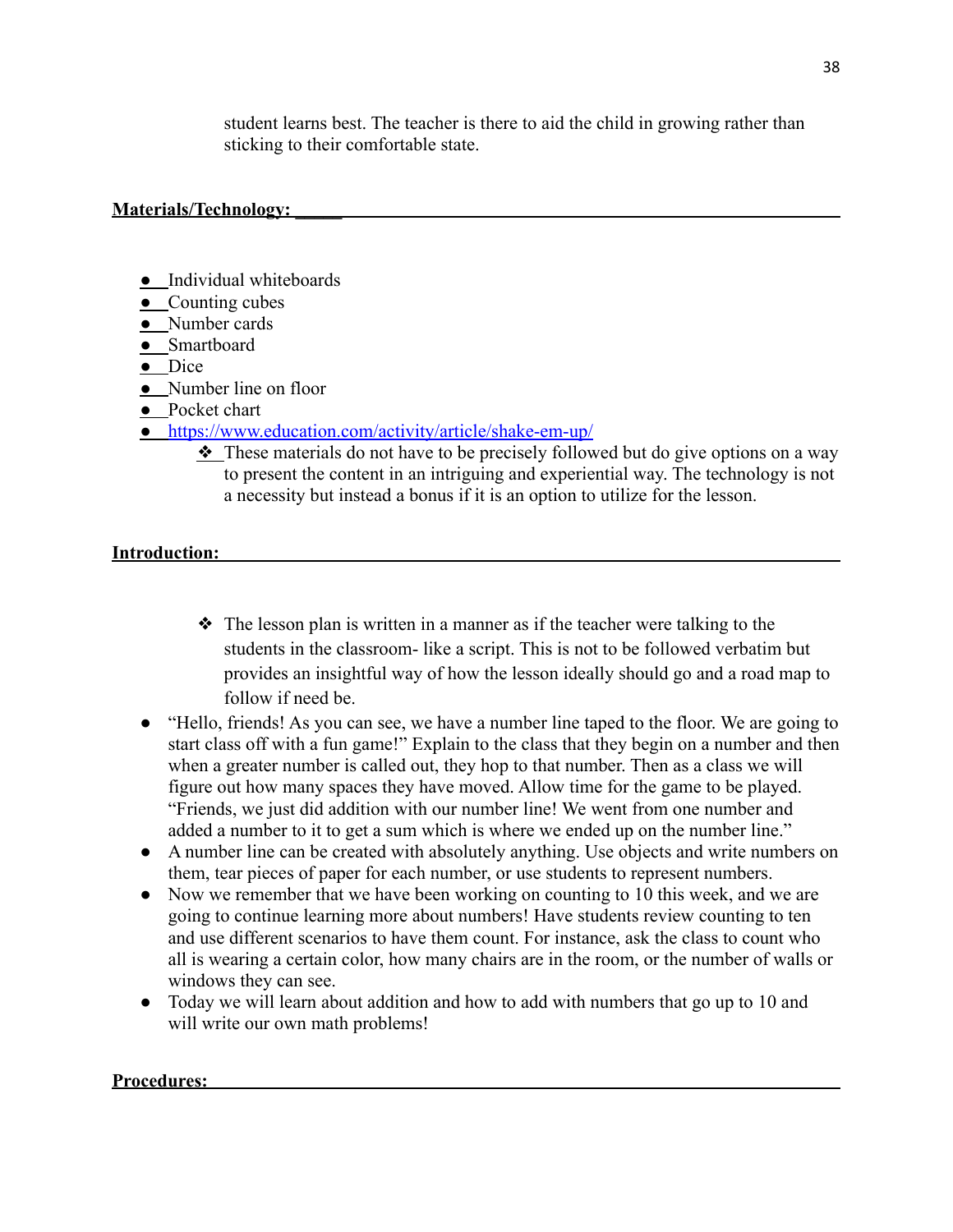- To begin, we need to talk about what addition is first. Ask students Depth of Knowledge Level 1 Question – "What is addition?" Allow multiple answers and for students to explain in their own words what they believe addition is. Write on the board a clear and concise definition of addition. It is when you combine (or add) two or more numbers together to form a sum. Orally repeat the definition more than once and have students repeat it as a class.
- Define sum as when you add two or more numbers together you get the sum! It is the answer to an addition problem. Have students gather in two different groups to form a visual of an addition problem. Count the number of students in each group and combine them and then express to the class that together they are a sum.
- Draw 4 stars on the board and then include a plus sign and draw 3 hearts. Ask the class to count all together and write the number below both the stars and hearts to represent the objects. Explain that this represents an addition problem and have students share with their shoulder partner what makes it an addition problem.
- Write another example on the board and have students write along on their own whiteboards to maximize engagement. Use the equation  $2 + 6 = 8$ . Have the class count up to prove the equation.
- Have everyone pair up and provide instructions on the dice and counting cubes that will already be on desks. Each group will take turns using the dice or the counting cubes to represent an addition problem. When I write a problem on the board, they will use the counting cubes to represent the addition that is happening. The other partner will use the dice to show the addition problem.
- Model the behavior with both objects using the addition problem  $5 + 4 = 9$ . The student with the counting cubes will use 5 cubes and then combine it with 4 cubes to make the sum of 9. The student with the dice will place the side with 5 and 4 up on the two dice and will write the sum on their individual whiteboard.
- Repeat this process with the pairs to allow for repetition with both dice and counting cubes for multiple rounds. Use the math equations,  $3+5=8$ ,  $1+4=5$ ,  $5+2=7$ , and  $6+4=10$ .
- Gather students back to whole group discussion and ask Depth of Knowledge Level 2 Question – "How can we show an addition problem?" Review and reflect on the previous activity and discuss that we can use objects, our fingers, and numbers to show an addition problem.
- Have students gather on the magic carpet in front of the pocket chart.
	- ❖ This can be a real or a pretend carpet to add excitement to the lesson and get students moving to prevent distraction or misbehavior.
- Verbally explain a word problem and have students help choose the correct corresponding number flash cards to represent the addition problem. For example, "Allison has 7 lollipops. Her brother has 2 lollipops. How many lollipops do they have in all?" Students would then choose the number 7 and the number 2 and would count up to find that the number 9 is the sum.
	- ❖ If a pocket chart is not present, number cards may be placed on the floor, a desk, or any object or space that works so that students may view the cards as they solve each problem.
- Go through multiple examples and allow for creativity from students to form story word problems and numbers to be represented on the pocket chart.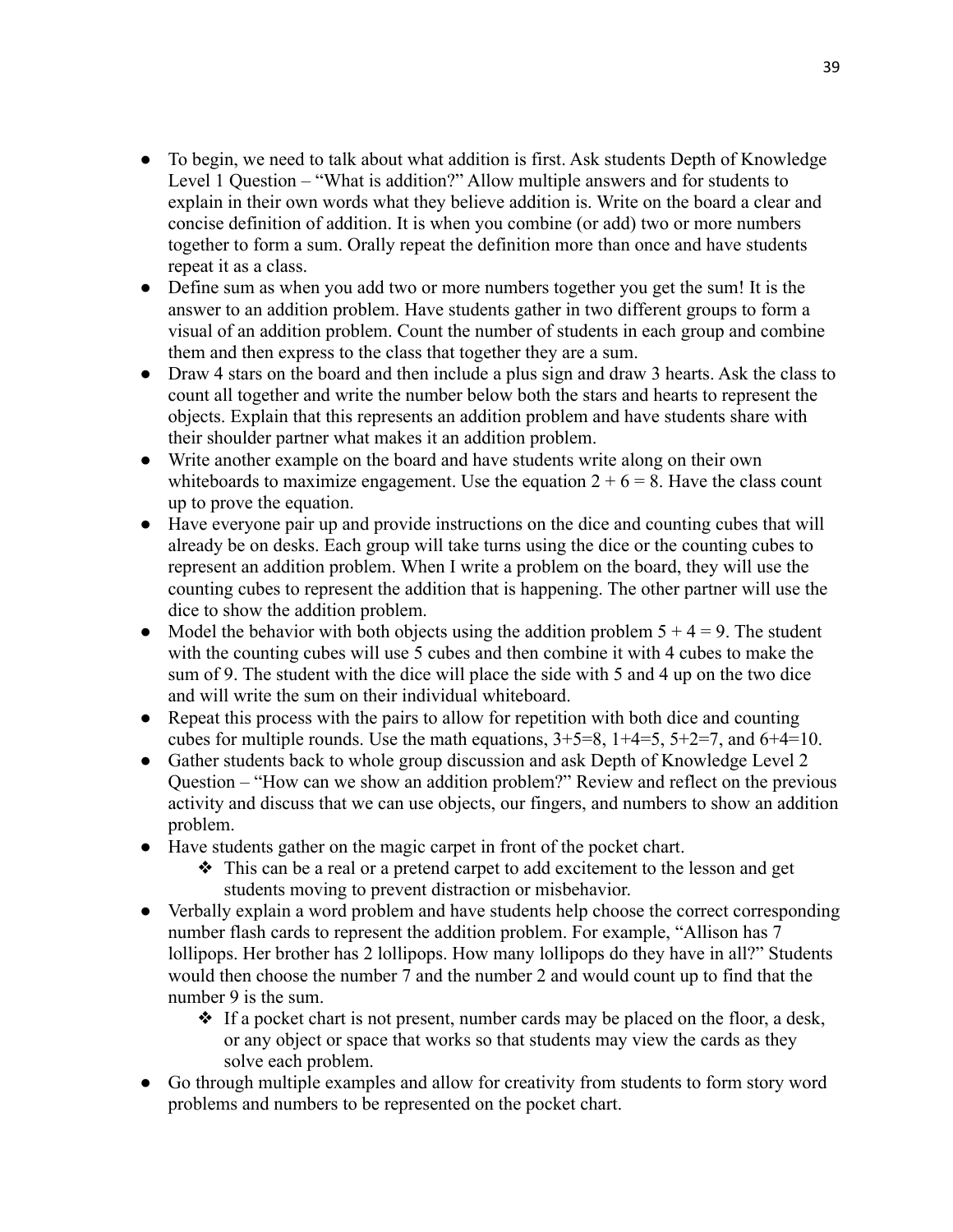● Take a few minutes to review and recap on vocabulary for repetition. Go over the vocabulary words addition and sum once again and use the class as examples for an addition problem.

### **Culmination:**

- **●** "Alright class! Let's clear our desks and get out a piece of paper from our notebooks and a pencil! Model on the whiteboard how to number their paper from 1-5.
- "Let's discuss Depth of Knowledge Level 3 Question 'How do we know if our work is correct when we solve an addition problem?'" Discuss different ways to check work and its importance in our lives. Examples of answers can include (counting up, using objects to represent problem, using math family problems to prove answer, etc.)
- **●** Next time we will be subtracting within 10 and will write more math problems!

### **Assessment:**

- **●** The students will write at least 5 different addition problems with 100% accuracy.
	- ❖ Allow accommodations such as oral assessment, kinesthetic learning style for students to incorporate during assessment, or extra time.
	- ❖ This assessment is simply an example of an assessment that can be used to document and account for the understanding of individual students. As long as there is concrete evidence of a students' improvement and level of achievement, assessments may be individualized to follow the given framework and can be altered to an extent for personal teaching styles.

### **Depth of Knowledge Questions:**

- Depth of Knowledge Level 1 Question "What is addition?"
- Depth of Knowledge Level 2 Question "How can we show an addition problem?"
- Depth of Knowledge Level 3 Question "How do we know if our work is correct when we solve an addition problem?"
	- ❖ These depth of knowledge questions seek to further and deepen learning past surface level and allows students to build the habit and mental skills of forming connections and applying the knowledge they have attained to other areas of their life. The level one question is designed to be a retrieval or recall question and can be explicitly found from the lecture or lesson. This is the easiest and most common type of question, but we must not stick to this level of questioning in our classrooms because it allows no room for cognitive growth. Level two questions have the purpose of asking the student to apply the knowledge learned, but in a limited capacity to slowly introduce the cognitive skills of application and synthesizing information. Level three questions cannot be retrieved from the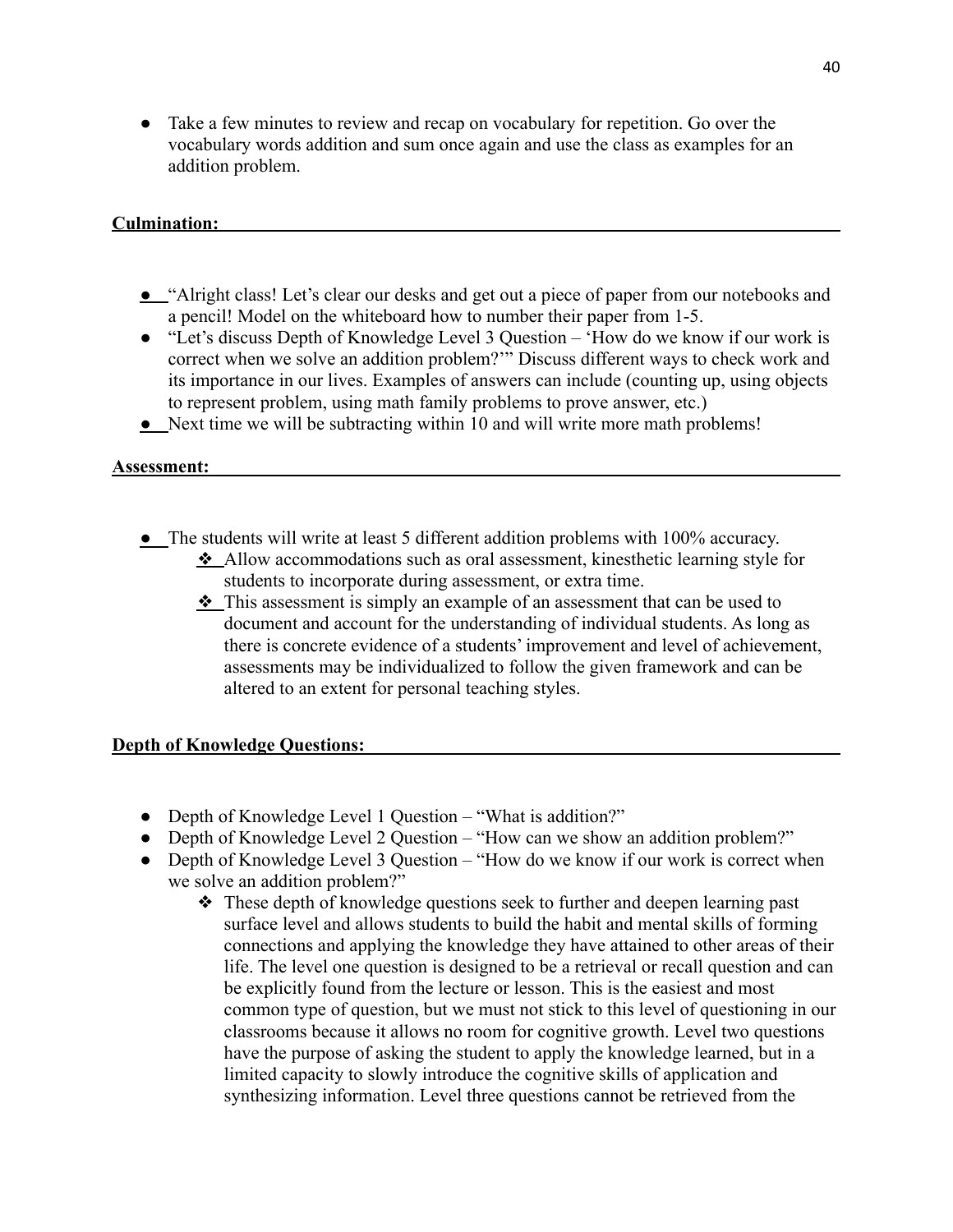content given but rather the answer has to be formed through personal implications to prove that insightfulness and understanding has occurred and mastered after time and practice.

#### **Accommodations:**

ADHD/ADD: This lesson has implementations and activities that helps a student with ADHD or ADD to focus and continue to be engaged throughout the entirety of the lesson. The hands on and kinesthetic learning style combined with the visual and auditory aspects seeks to fully emerge the student into the learning experience that is occurring.

| ∼ ∼<br>` |  |  |
|----------|--|--|
|----------|--|--|

# Let's Add Grading Sheet

| Score    |               | $\mathfrak{D}$ | 3            | 4           | 5               |
|----------|---------------|----------------|--------------|-------------|-----------------|
| Math     | Only one      | Only two       | Three        | Four        | All five        |
| Problems | addition      | addition       | addition     | addition    | addition        |
|          | problem is    | problems are   | problems are | problems    | problems are    |
|          | written or    | written or     | written or   | are written | written and or  |
|          | explained.    | orally         | orally       | and or      | orally          |
|          |               | explained.     | explained.   | orally      | explained.      |
|          |               |                |              | explained.  |                 |
| Accuracy | Only one of   | Two addition   | Three of the | Four of the | All five of the |
|          | the addition  | problems       | addition     | addition    | addition        |
|          | equations are | given are      | problems     | problems    | problems are    |
|          | accurate.     | accurate.      | written are  | are         | accurate.       |
|          |               |                | accurate.    | accurate.   |                 |

 $\mathcal{L}_\mathcal{L} = \{ \mathcal{L}_\mathcal{L} = \{ \mathcal{L}_\mathcal{L} = \{ \mathcal{L}_\mathcal{L} = \{ \mathcal{L}_\mathcal{L} = \{ \mathcal{L}_\mathcal{L} = \{ \mathcal{L}_\mathcal{L} = \{ \mathcal{L}_\mathcal{L} = \{ \mathcal{L}_\mathcal{L} = \{ \mathcal{L}_\mathcal{L} = \{ \mathcal{L}_\mathcal{L} = \{ \mathcal{L}_\mathcal{L} = \{ \mathcal{L}_\mathcal{L} = \{ \mathcal{L}_\mathcal{L} = \{ \mathcal{L}_\mathcal{$  $\mathcal{L}_\mathcal{L} = \{ \mathcal{L}_\mathcal{L} = \{ \mathcal{L}_\mathcal{L} = \{ \mathcal{L}_\mathcal{L} = \{ \mathcal{L}_\mathcal{L} = \{ \mathcal{L}_\mathcal{L} = \{ \mathcal{L}_\mathcal{L} = \{ \mathcal{L}_\mathcal{L} = \{ \mathcal{L}_\mathcal{L} = \{ \mathcal{L}_\mathcal{L} = \{ \mathcal{L}_\mathcal{L} = \{ \mathcal{L}_\mathcal{L} = \{ \mathcal{L}_\mathcal{L} = \{ \mathcal{L}_\mathcal{L} = \{ \mathcal{L}_\mathcal{$  $\mathcal{L}_\mathcal{L} = \{ \mathcal{L}_\mathcal{L} = \{ \mathcal{L}_\mathcal{L} = \{ \mathcal{L}_\mathcal{L} = \{ \mathcal{L}_\mathcal{L} = \{ \mathcal{L}_\mathcal{L} = \{ \mathcal{L}_\mathcal{L} = \{ \mathcal{L}_\mathcal{L} = \{ \mathcal{L}_\mathcal{L} = \{ \mathcal{L}_\mathcal{L} = \{ \mathcal{L}_\mathcal{L} = \{ \mathcal{L}_\mathcal{L} = \{ \mathcal{L}_\mathcal{L} = \{ \mathcal{L}_\mathcal{L} = \{ \mathcal{L}_\mathcal{$ 

Comments: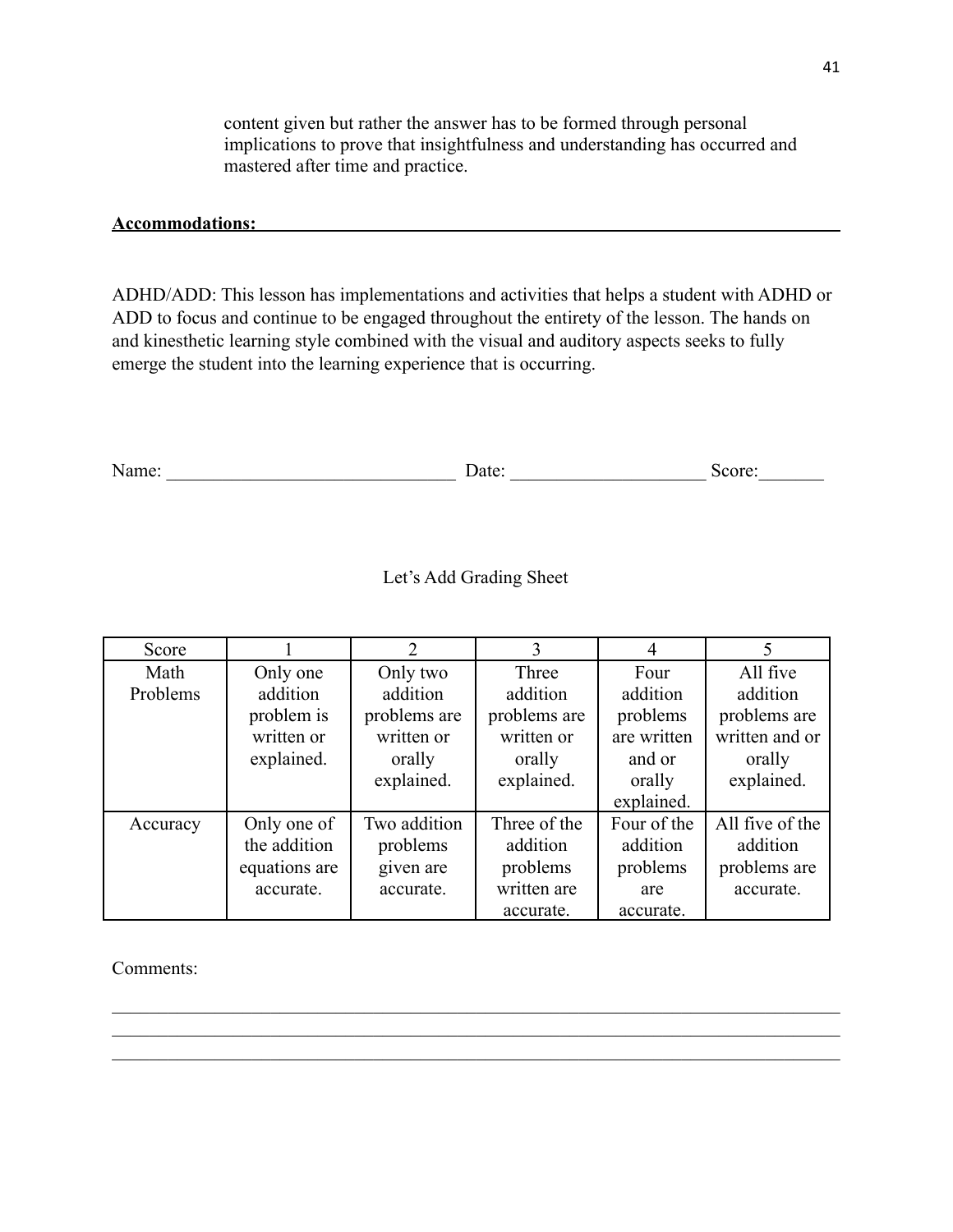### **Arkansas Curriculum Standards:\_\_\_\_\_\_\_\_\_\_\_\_\_\_\_\_\_\_\_\_\_\_\_\_\_\_\_\_\_\_\_\_\_\_\_\_\_\_\_\_\_\_\_\_\_\_\_\_\_**

- AR. Math. Content. 2. OA. C. 3 Determine whether a group of objects (up to 20) has an odd or even number of members (e.g., by pairing objects or counting them by 2s)
- Write an equation to express an even number (up to 20) as a sum of two equal addends
	- ❖ The schools in Haiti are not held nationally or globally accountable to these standards because it does not originate from the Haitian educational requirements. However, this lesson plan can be utilized and implemented regardless because it is based on foundational skills that can be translated globally rather than solely used for Arkansans.
	- ❖ This standard is not going to be assessed by Arkansas guidelines, but gives the lesson plan a concrete foundation of where it came from and provides a valid resource of origination.

#### **Objective:\_\_\_\_\_\_\_\_\_\_\_\_\_\_\_\_\_\_\_\_\_\_\_\_\_\_\_\_\_\_\_\_\_\_\_\_\_\_\_\_\_\_\_\_\_\_\_\_\_\_\_\_\_\_\_\_\_\_\_\_\_\_\_\_\_\_\_\_**

- The students will use manipulatives to explore even and odd numbers and will be able to solve both oral and hands-on problems with at least 90% accuracy.
	- ❖ This objective is not to be assessed on for governmental documentation if it does not align with the Haitian education system but gives insight on how to assess a students' understanding based on the objective given at the beginning of the lesson.

#### **Arkansas Teaching Standards:\_\_\_\_\_\_\_\_\_\_\_\_\_\_\_\_\_\_\_\_\_\_\_\_\_\_\_\_\_\_\_\_\_\_\_\_\_\_\_\_\_\_\_\_\_\_\_\_\_\_\_**

- Standard #2: Learning Differences
- Standard #4: Content Knowledge
	- ❖ These teaching standards for the state of Arkansas serve the sole purpose for this lesson plan to represent the knowledge and understanding the educator has regarding the learning differences of his or her students and the knowledge needed for the content being taught.

#### **Materials/Technology:**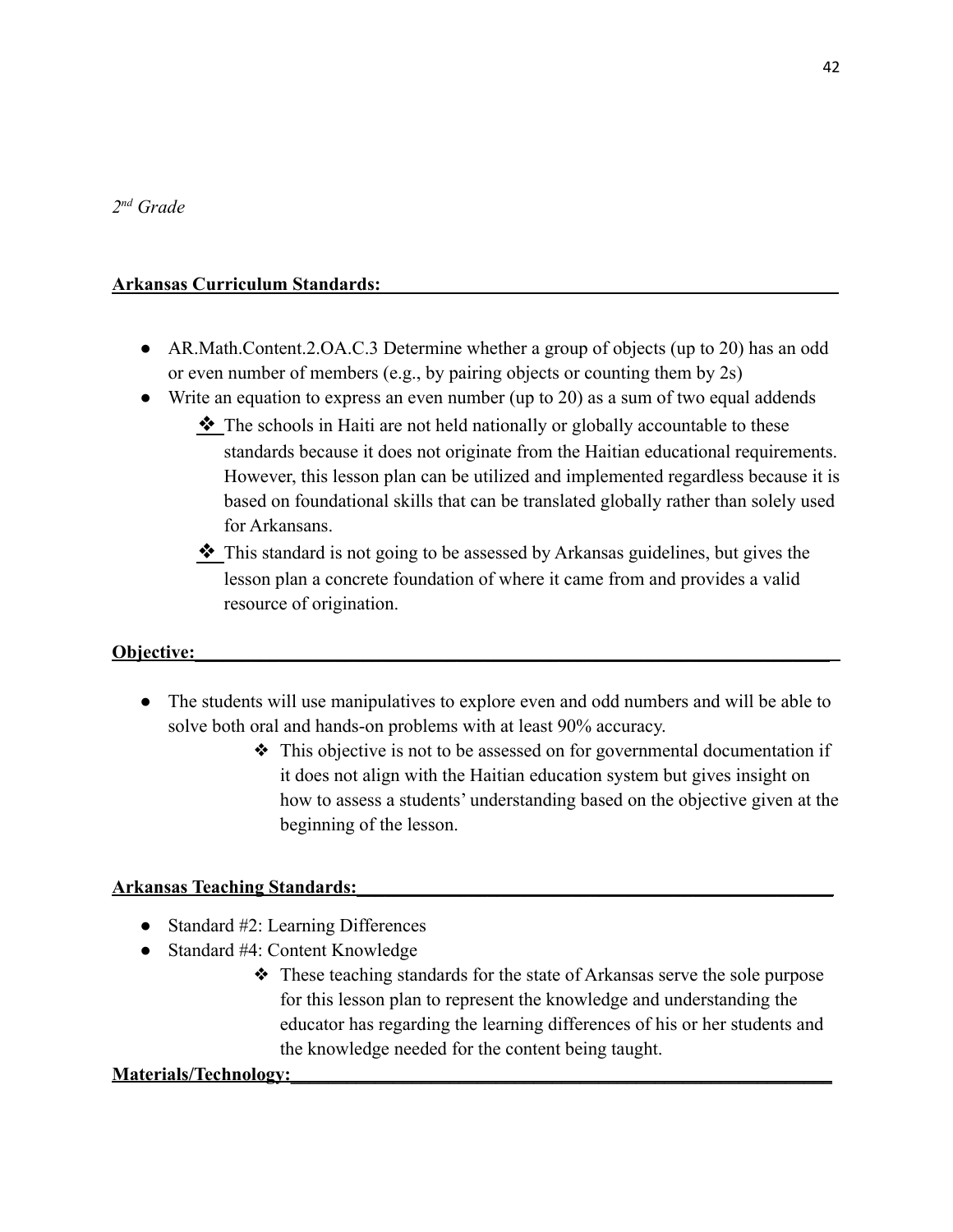- $\bullet$  M&M'S
- Picture cards for visuals
- Sticky notes
- Blocks
- Crayons
- Markers
- Manipulatives that are available
- Notebook paper
- Pencils
- Adding Odd and Even Numbers Quick Math Tricks [\(easycalculation.com\)](https://www.easycalculation.com/funny/add-odd-even-numbers.php)

### **Introduction**:

- ❖ This lesson plan does not have to be followed verbatim or in the exact sequential order but gives an example of how to teach this standard and represents multiple learning styles and techniques of how to explain even and odd numbers to second graders.
- ❖ Even and odd numbers may be taught with visuals that are available and do not have to be limited to the materials that were listed above.
- "Welcome back, class! I have a special treat for everyone today. But first, we have to use our treats for a math mystery before we begin."
- Pass out the 11 M&M'S and instruct the students to first count them by ones and organize them on their desk.
- Next, have them count by twos and make separate groups on their table.
- Once this is complete, students will probably question or make remarks that they have one that is left by itself without a partner.
- "Well, it looks like we have found the mystery that must be solved today. What are we going to do with our lonely M&M that does not have a partner?"
- "Today, we are going to be solving our mystery by learning all about even and odd numbers!"

Students may then eat their candy if instructed to do so by the teacher.

Procedures:

• "To solve our mystery, we must first begin by learning some new vocabulary terms." Ask Depth of Knowledge Level 1: "What is an even number? An odd number?" Instruct students to work with their shoulder partner and decide on a final answer for both terms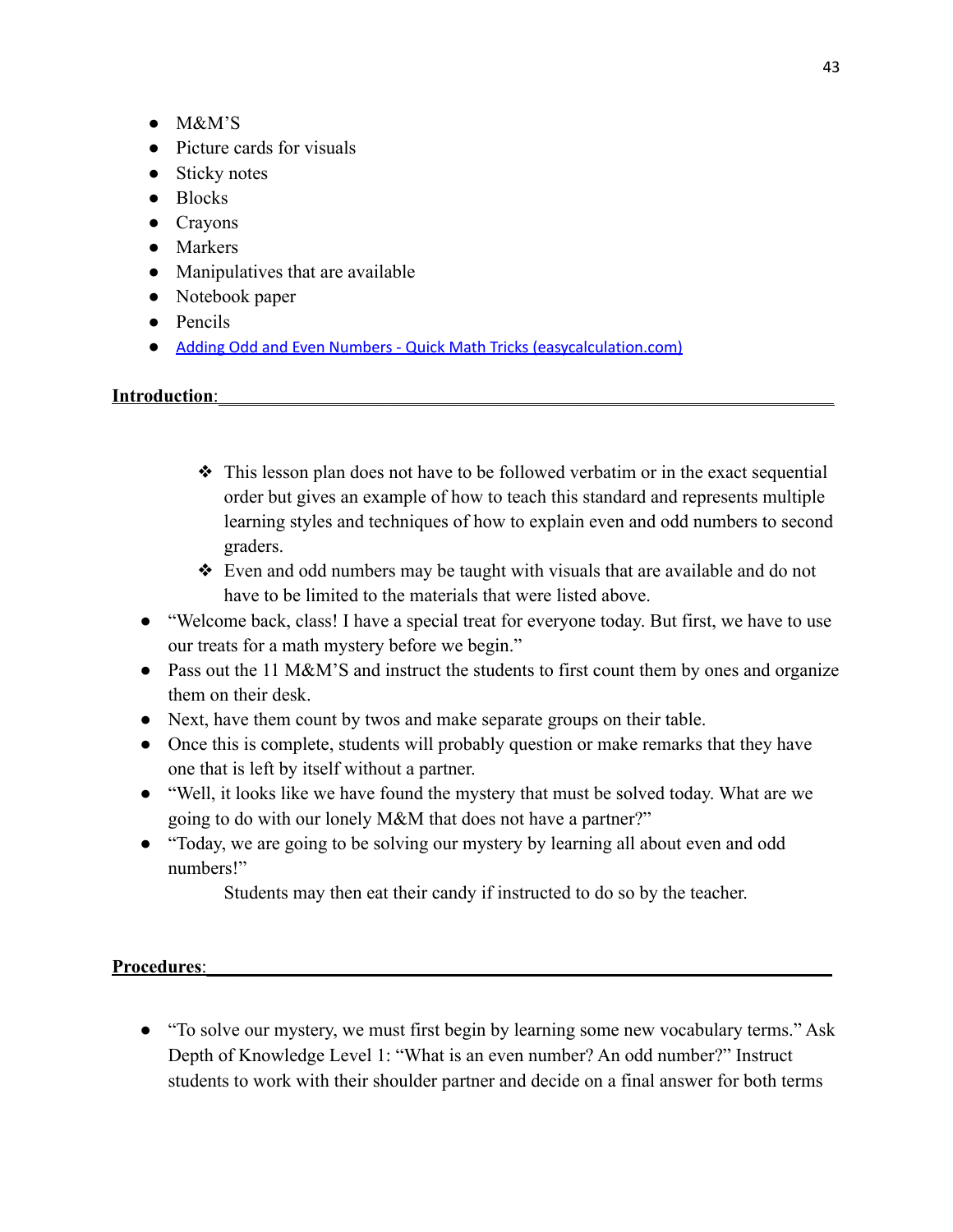and write it on a sticky note. That sticky note will then be stuck to either the chalkboard, whiteboard, or wall as a chalkboard splash activity.

The chalkboard splash activity is an example of a TPT strategy. (Total participation strategy).

- Once the chalkboard splash activity is completed, read each note one by one and either affirm the thinking or graciously and smoothly redirect so that no confusion or misunderstanding can take place in the beginning.
- Define an even number as being divisible by 2 (it can be divided into 2 parts equally with no leftovers- refer to M&M example to clarify). An odd number cannot be divided into two parts equally.
- Use the whiteboard to draw examples. Draw symbols and pair them in groups of two by circling the symbols. Write the total number of symbols to the side.
- Draw multiple examples by one another to visualize the different ways to group and whether there is a remainder or not.
- Have the class practice counting by twos and threes to improve and practice their mental math skills and addition.
- Pass out manipulatives of blocks, crayons, markers, or whatever is available and on hand in the classroom.
- Instruct the class that you will call out a number and they will organize that specific number into groupings. Once everyone has grouped their number of manipulatives together, the class will take turns explaining the different ways students chose to group and why it is or is not correct.

Groupings do not have to be paired into twos but can be unique to each student if they can explain whether it is even or odd, and why they grouped their manipulatives the way they did.

- Repeat this activity for multiple rounds and use numbers such as 13, 10, 9, 16, 7, and 4.
- Have the class stand up from their desks, and group them together based on personal characteristics of the classroom. Use this as repetition for even and odd number groupings and practice for counting in groups.

Once students have sat back at their desks, ask Depth of Knowledge Level 2: "How can we figure out whether an answer will be even or odd without counting?"

- After a few responses have been shared, explain that there are three rules that can be followed to know what the solution of a problem will be before we count.
- The total of two numbers follow these rules:

If two even numbers are added together, the answer will be even.

- If two odd numbers are added together, the answer will be even.
- If an odd number and an even number are added together, the answer will be odd.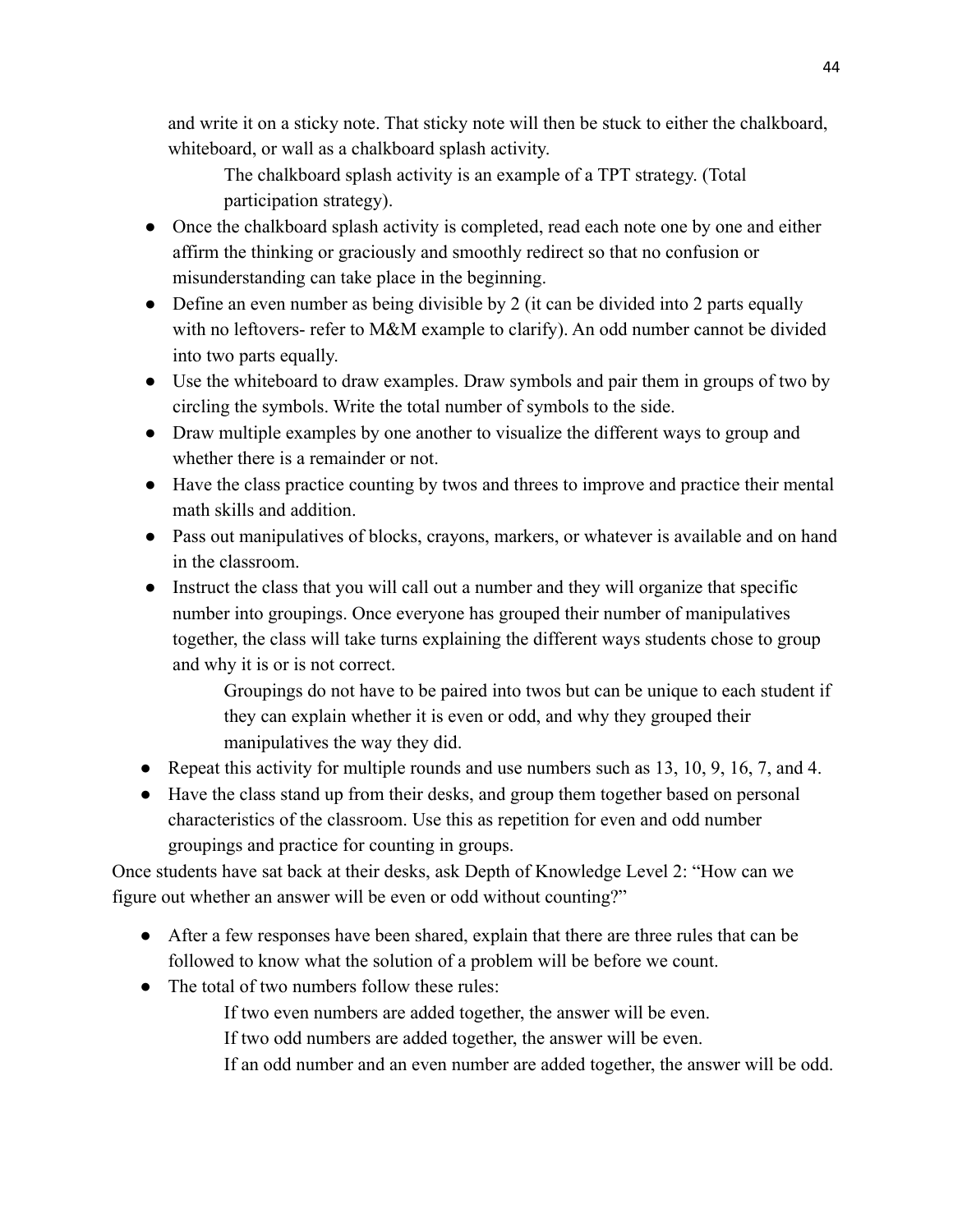- Allow time for students to work with their table team to explore these rules and test their validity.
- Take a few minutes to also write these examples on the board.
	- $3+3=6$ ,  $5+5=10$ ,  $8+8=16$ ,  $7+7=14$ ,  $4+4=8$ .

Have the class brainstorm the similarities that all these equations have with one another.

- Once students have recognized that every solution is an even number, ask the class to come up with a formula that represents this finding.
- Allow time for collaboration and discussion but guide the conversation to discover individually that N+N= even number.

**Culmination:\_\_\_\_\_\_\_\_\_\_\_\_\_\_\_\_\_\_\_\_\_\_\_\_\_\_\_\_\_\_\_\_\_\_\_\_\_\_\_\_\_\_\_\_\_\_\_\_\_\_\_\_\_\_\_\_\_\_\_\_\_\_\_\_\_\_**

- "Friends, we need to begin wrapping up our math lesson for today. While we get ready to look at our homework for the day, let us have a group discussion over Depth of Knowledge Level 3: "How can we use math in our everyday lives? Why is it important?"
- Allow time for students to process the question and answer. Have them share with their shoulder partner and table team, and then allow a few volunteers to share with the class.
- Allow the last depth of knowledge question to spark discussion for a few minutes and explain the importance of mathematics in our everyday lives and how we can properly utilize it and implement in into our conversations and thought processes.

### **Assessment:\_\_\_\_\_\_\_\_\_\_\_\_\_\_\_\_\_\_\_\_\_\_\_\_\_\_\_\_\_\_\_\_\_\_\_\_\_\_\_\_\_\_\_\_\_\_\_\_\_\_\_\_\_\_\_\_\_\_\_\_\_\_\_\_\_\_\_**

- The students will answer questions over even and odd numbers and will represent equations in different ways according to instructions with at least 90% accuracy.
	- ❖ To provide more opportunities for accommodations and modifications, students may be assessed orally, kinesthetically, or through written work to provide an equitable educational experience. The most important guideline is that students have a mastered understanding of the objective and standard.

# **Depth of KnowledgeQuestions:**

Depth of Knowledge Level 1: "What is an even number? An odd number?"

Depth of Knowledge Level 2: "How can we figure out whether an answer will be even or odd without counting?"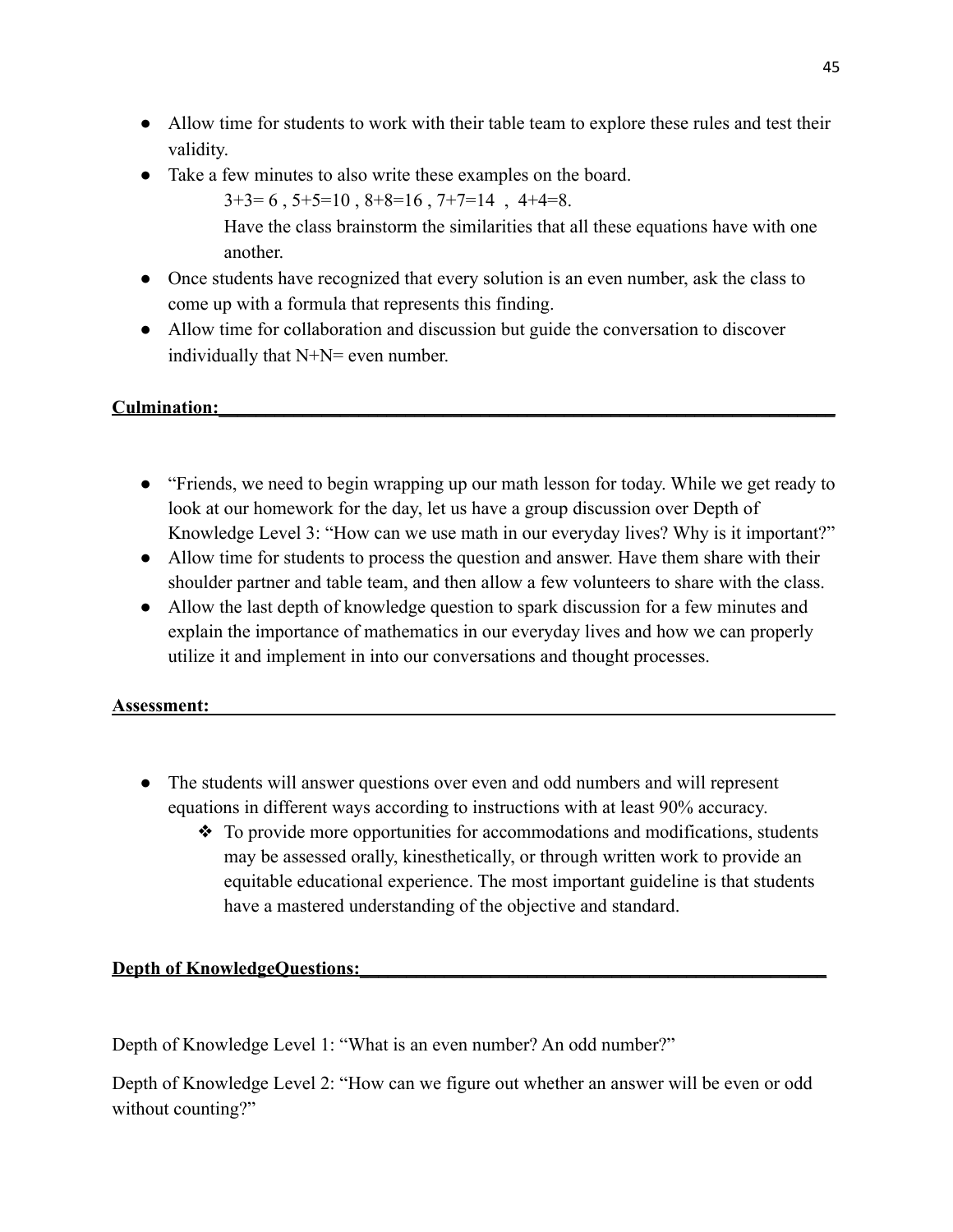Depth of Knowledge Level 3: "How can we use math in our everyday lives? Why is it important?"

#### **Accommodations:\_\_\_\_\_\_\_\_\_\_\_\_\_\_\_\_\_\_\_\_\_\_\_\_\_\_\_\_\_\_\_\_\_\_\_\_\_\_\_\_\_\_\_\_\_\_\_\_\_\_\_\_\_\_\_**

ADHD: This lesson is designed to be accommodational for students with ADHD because of the active and continuous movement and learning that is designed to occur. Students will not have a lot of downtime, so this allows students with ADHD to stay focus and engaged throughout the entirety of the math lesson.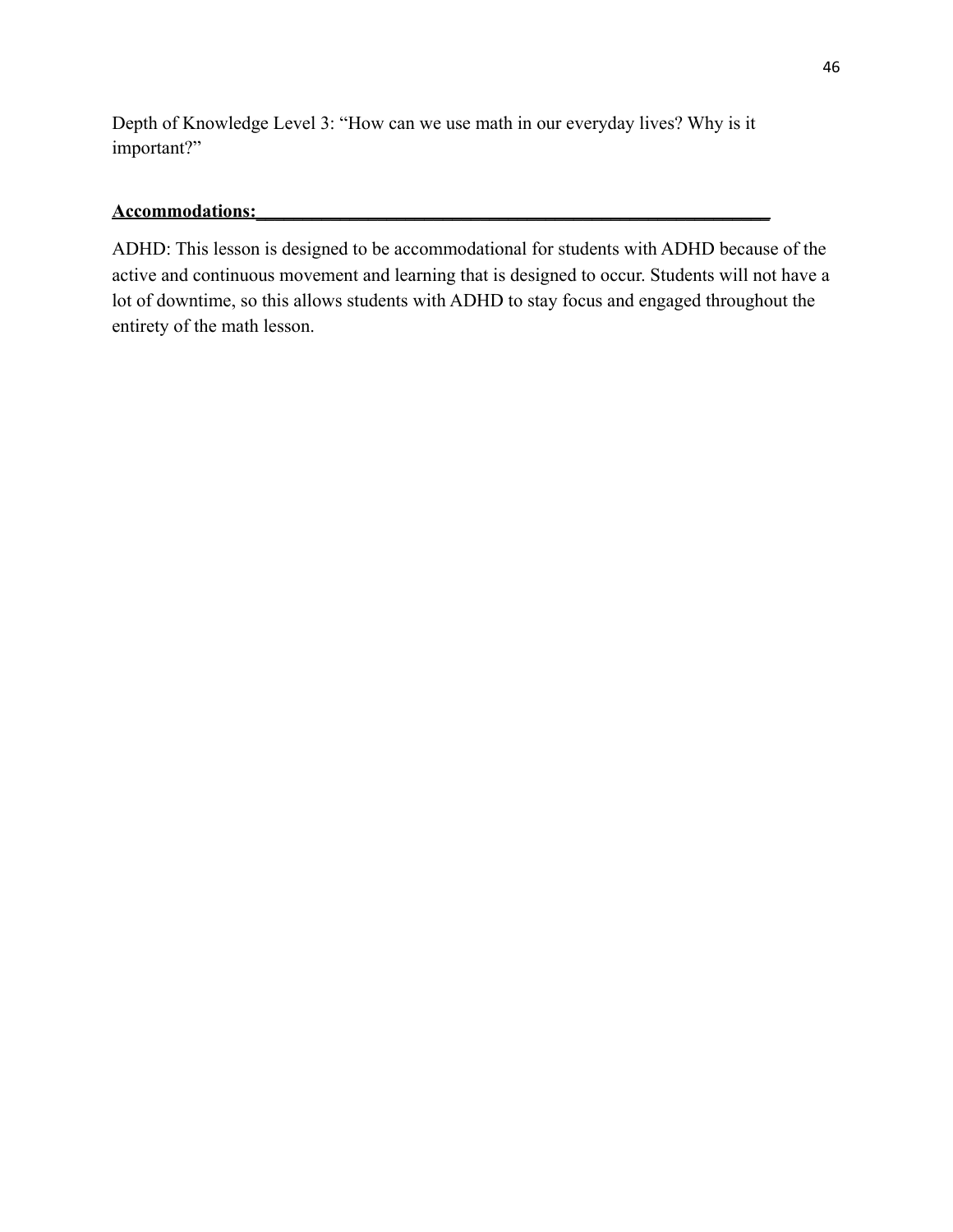### *3 rd Grade*

### **Arkansas Curriculum Standards:\_\_\_\_\_\_\_\_\_\_\_\_\_\_\_\_\_\_\_\_\_\_\_\_\_\_\_\_\_\_\_\_\_\_\_\_\_\_\_\_\_\_\_\_\_\_\_\_\_**

- AR.Math.Content.3.MD.A.1 Tell time using the terms quarter and half as related to the hour (e.g., quarter-past 3:00, half-past 4:00, and quarter till 3:00)
- Tell and write time to the nearest minute and measure time intervals in minutes
- Solve word problems involving addition and subtraction of time intervals in minutes
	- (e.g., by representing the problem on a number line diagram)
		- ❖ Haitian students will not be held to the Arkansas standard to complete their education, but this standard allows a basis for a foundational skill that needs to be learned by all individuals. Students need to be able to identify the time from an analog clock rather than simply reading the time from a digital clock.

### **Objective:\_\_\_\_\_\_\_\_\_\_\_\_\_\_\_\_\_\_\_\_\_\_\_\_\_\_\_\_\_\_\_\_\_\_\_\_\_\_\_\_\_\_\_\_\_\_\_\_\_\_\_\_\_\_\_\_\_\_\_\_\_\_\_\_\_\_\_\_**

- The students will understand how to tell time and use proper vocabulary regarding time and will be assessed both orally and computationally with 100% accuracy.
- The assessment given for the students can be monitored and completed orally, through pictures, words, or math problems according to accommodations and modifications that are needed.
- Students will not be assessed nationally according to the guidelines of the United States but need to complete an assessment and meet the given objective to determine if there is understanding for this foundational skill.

# **Arkansas Teaching Standards:\_\_\_\_\_\_\_\_\_\_\_\_\_\_\_\_\_\_\_\_\_\_\_\_\_\_\_\_\_\_\_\_\_\_\_\_\_\_\_\_\_\_\_\_\_\_\_\_\_\_\_**

- Standard #3: Learning Environment
- Standard #4: Content Knowledge
	- ❖ The Arkansas Teaching Standards provide a guideline and a way to identify how

the classroom environment and the students will be interacted with and how the lesson is approached from the teacher's point of view, experience, and knowledge of the content.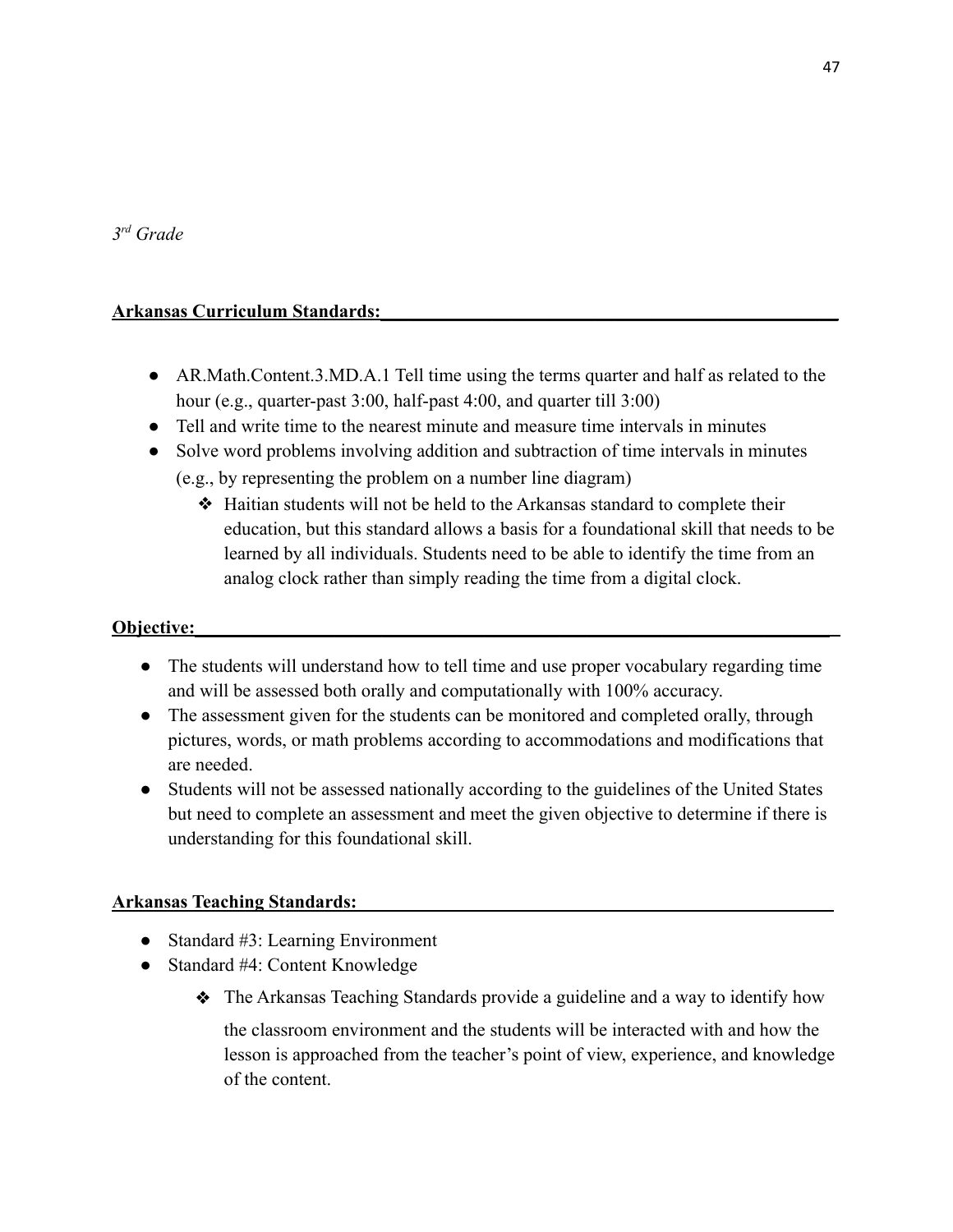❖ These teaching standards represent the state of Arkansas but can be utilized in any state or country because it communicates that the standard of conduct is exceptional and met by the cooperating teacher and is adequately prepared to teach the students in their care.

#### **Materials/Technology:**

- Analog clock
- Digital clock
- Braille clock
- Sticky notes
- Telling Time Record Worksheet
- What Time Is It? Wristwatch activity
- Crayons
- Scissors
- Tape
- Musi
- Flashcards
- Whiteboards
- [5 Hands-On Ways to Teach Telling Time WeAreTeachers](https://www.weareteachers.com/5-hands-on-ways-to-teach-telling-time/)
- Learning Resource big classroom clock kit
	- ❖ These materials do not have to be followed exactly but provide an optional

pathway on how to teach time and the terminology that corresponds to telling time in an adequate and experiential way.

#### **Introduction:**

- ❖ This lesson plan is not meant to be followed verbatim or even in the same sequence but provides an optional method of how to teach about time and how to interact with clocks while using appropriate terminology. This lesson plan represents a way to interact with students in an experiential, hands-on, and visual way to keep them intrigued and involved throughout the entirety of the lesson.
- "Welcome back, friends! I am so happy that you all could make it to school today because I have a fun lesson for us to learn today."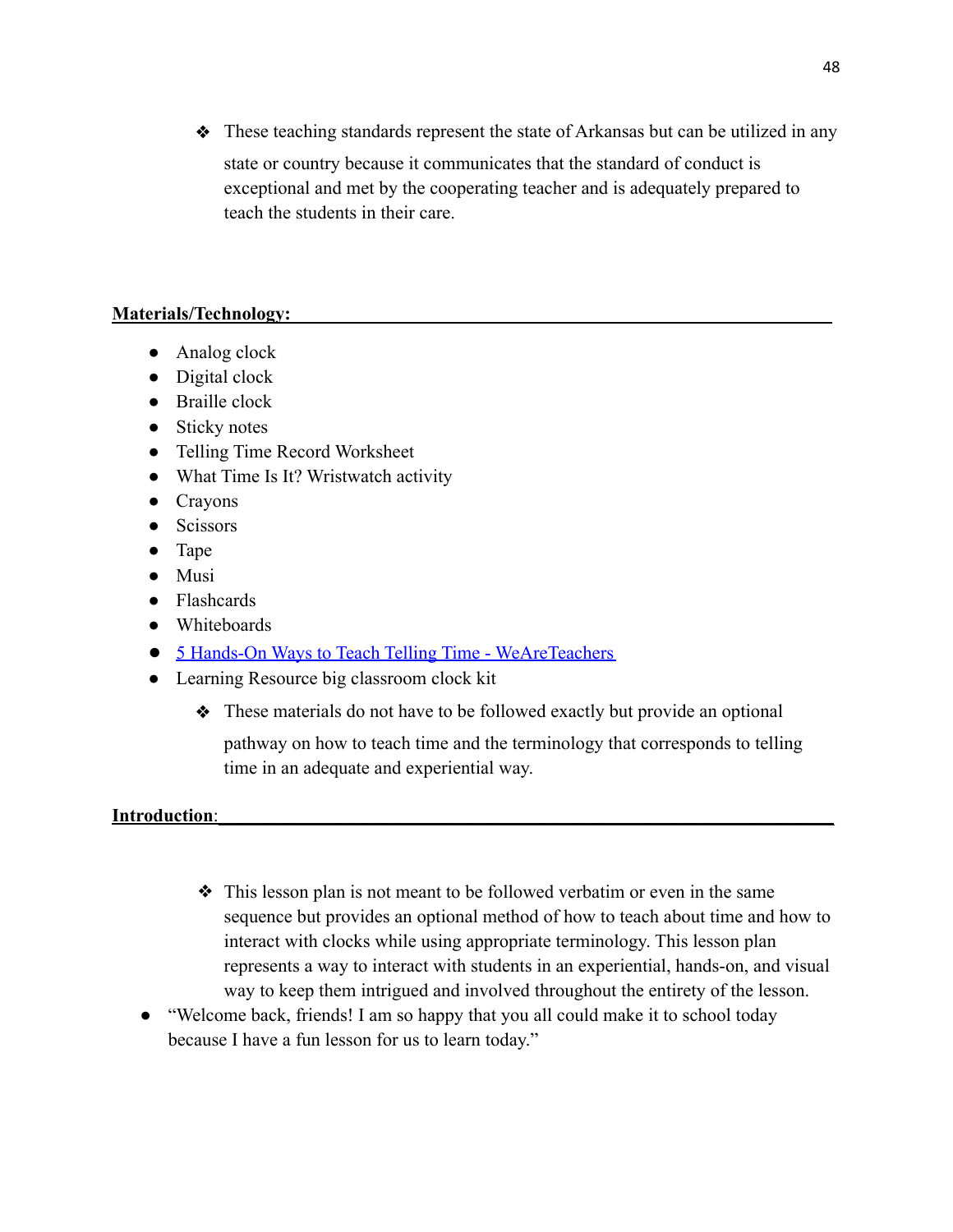- Show the same time represented by an analog clock, digital clock, and orally. Have the class say the time in unison for each one to incorporate repetition and allow them to see the same time displayed in multiple ways.
- Explain to the class that today we are going to practice telling time, using the correct vocabulary for clocks, and introduce word problems that involve time intervals.

#### Procedures:

- **●** Begin the lesson by showing the current time from an analog clock and writing that time on the board. Ask students to talk with their shoulder partner of why they think that time is either correctly or incorrectly written.
- **●** Have a few students share their thoughts and then discuss that the shorter hand represents the hour, and the longer hand represents the minutes. Draw an example of an analog clock that shows the time, 3:30. Have students work as a team to identify the time, and then ask them how they came to their conclusion.
- **●** Use an analog clock and explain that the minutes are not visible like how we say it. For example, the 30 minutes from 3:30 is not represented by a 30 shown on the clock, it is represented by the number 6.
- **●** Explain to the class that each number on the clock when finding the minutes is counted by  $5's$ .

(i.e 1=5, 2=10, 3=15, 4=20, 5=25, 6=30, 7=35, 8=40, 9=45, 10=50, 11=55, 12=60 or  $0.$ )

- **●** Have a volunteer come up to the board and count the minutes on the analog clock in intervals of 5. Ask the class to collaborate with their table partners on what they believe the dash marks on the clock are used for.
- **●** Use a chalkboard splash TPT (Total participation technique) for this question and have each table decide on a final answer and use their sticky notes to write down their answer and then stick it to the chalkboard or whiteboard.
- **●** Read off the answers and have the class give their final answer based on the chalkboard splash responses. Either affirm or reroute the thinking based on what it decided upon but reiterate regardless that the dash marks on the clock are for counting by 1's and represent 1 minute each. There are 4 dashes in between each number.

Gather everyone onto the floor as one group and ask Depth of Knowledge Level 1: "What does half-past, quarter to, or fifteen past mean when dealing with time?" Have students raise their hands and share so that as a group everyone can listen to multiple responses.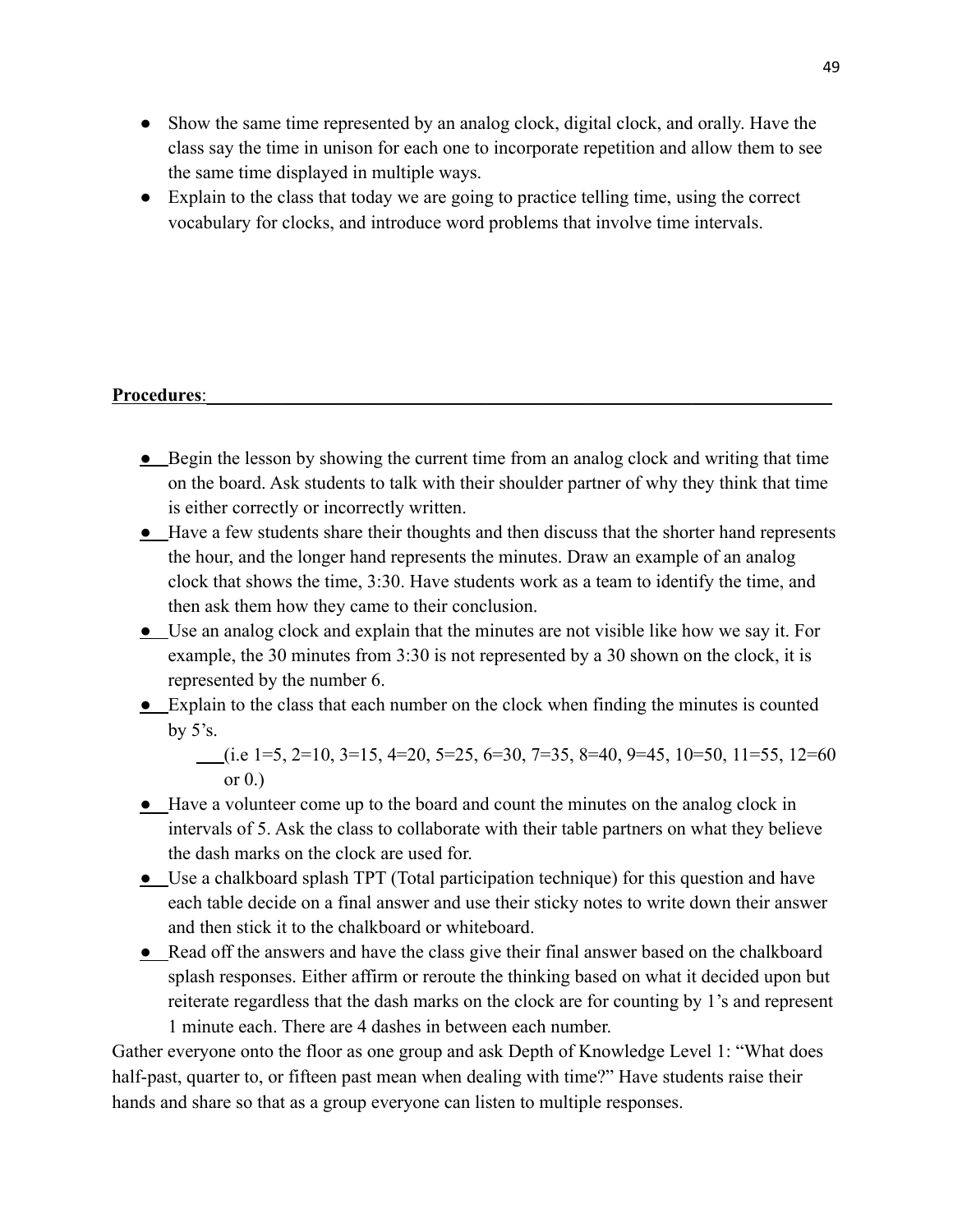- **●** Use both an analog and digital clock and point arrows to the 15, 30, and 45 mark. Write down the vocabulary, half-past, quarter to, and fifteen past. Have volunteers come up to the board and label the arrows of which vocabulary phrase matches which spot on the clock.
- **●** Have students explain their thought process and why they chose what they did and explain that half-past is halfway on the clock and between each hour, and 30 minutes is halfway through one hour. Quarter to means 15 minutes, and a quarter to 6 o' clock is 5:45 because that is 15 minutes until 6:00.
	- Address the possible misconception that when counting money, a quarter equals 25 cents, but that in time it is not identified as 25 minutes. Rather, we divide the clock and hour into four equal parts, and a quarter of that is 15. (a quarter is equal to  $\frac{1}{4}$  of a dollar).
- **●** Fifteen past is simply 15 minutes past the beginning of the hour or the designated time that is stated. It can also be used for fifteen until when talking about the 45-minute marker.
- Send students back to their desks and pass out both the Telling Time Record Worksheet and What Time Is It? Wristwatch activity
- Provide oral instructions to first design their own wristwatch and cut it out. They may color it however they want but they only have a few minutes to work before we begin the activity. Walk around and help them secure the watch with tape to their wrist once they have cut it out.

Before the watch is secured on the wrist, also have students draw a time on their watch. Reiterate that the shorter hand is the hour and the longer is the minute.

- Once that is complete, explain that the Telling Time Record Worksheet will be used to record and document times that are seen.
- Students will get to travel around the room while music is playing, and when the music stops, whoever is closest to them will show their watch and the other person will record the time that is shown and label whose watch they looked at.
- Complete this activity for multiple rounds and then gather students back at their individual desks.
- To regroup and refocus ask Depth of Knowledge Level 2: "Why is it important to be capable of telling time on different clocks?" Have students write their answer on the bottom of their recording time worksheet and then listen to a few responses of students you have called on.
- Use flashcards that represent time in various ways and have students 'pop up' when they know the answer to review before ending the lesson for the day.

# Culmination: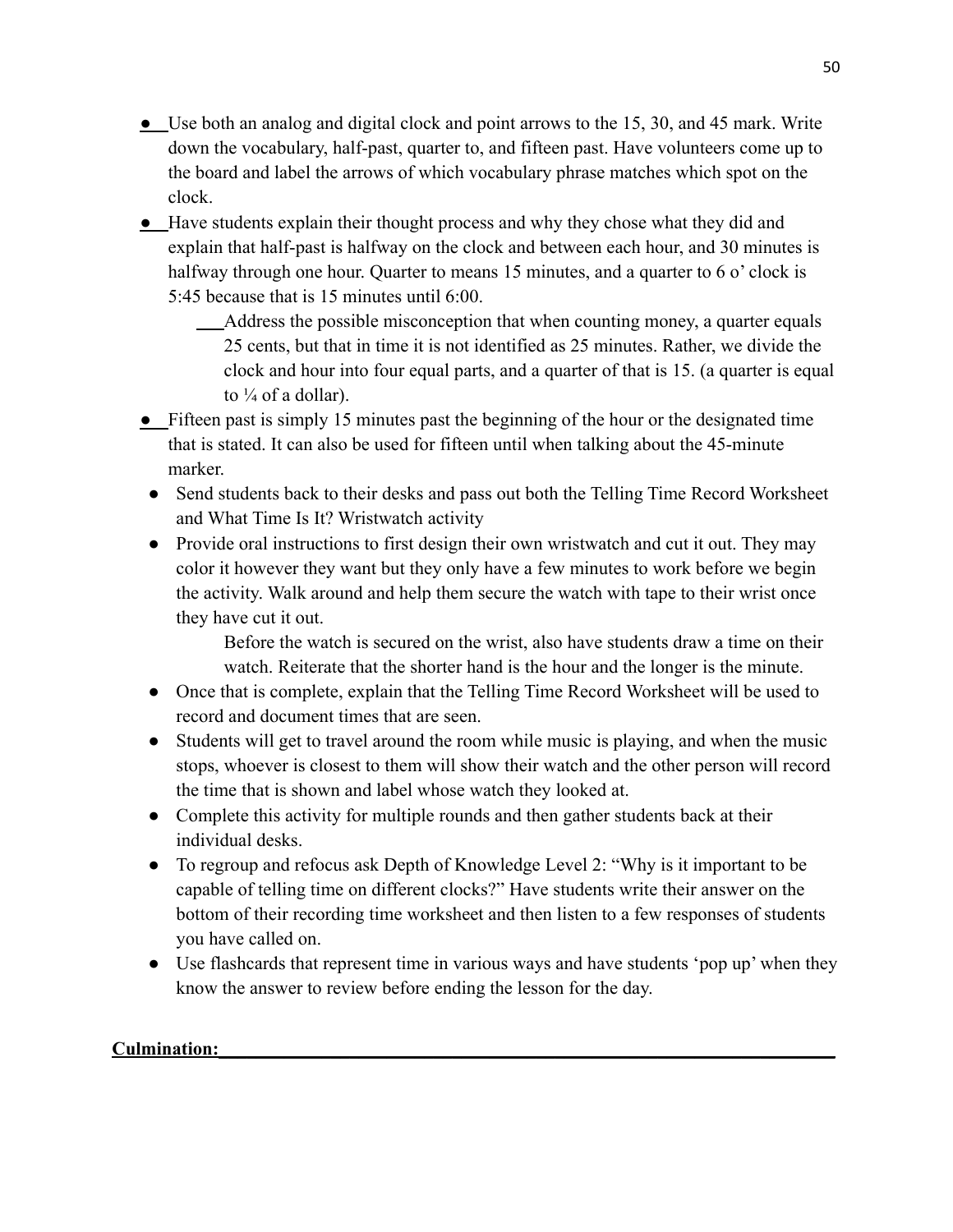- "Alright, class! Everyone sit back down in your seats and we are going to wrap up our lesson over time." Have a few students show their wristwatch that they designed and show what time it is and name a few different ways to identify the time.
- While class is coming to an end, ask Depth of Knowledge Level 3 question, "How would you teach someone who couldn't tell time to read a clock and verbally announce the correct time?"
- Allow time for several students to share ways to explain how to tell time and to write the same time various ways. This incorporates self-generated differentiated instruction and proves full understanding if it can be explained in their own words and taught to another individual.
- Next lesson, we will be using word problems to practice our addition and subtraction skills using time!

### **Assessment:\_\_\_\_\_\_\_\_\_\_\_\_\_\_\_\_\_\_\_\_\_\_\_\_\_\_\_\_\_\_\_\_\_\_\_\_\_\_\_\_\_\_\_\_\_\_\_\_\_\_\_\_\_\_\_\_\_\_\_\_\_\_\_\_\_\_\_**

• The students will complete at least five questions over clocks and time and orally express the correct time with 100% accuracy.

### **Depth of KnowledgeQuestions:**

Depth of Knowledge Level 1: "What does half-past, quarter to, or fifteen until mean when dealing with time?"

Depth of Knowledge Level 2: "Why is it important to be capable of telling time on different clocks?"

Depth of Knowledge Level 3: "How would you teach someone who couldn't tell time to read a clock and verbally announce the correct time?"

#### **Accommodations:\_\_\_\_\_\_\_\_\_\_\_\_\_\_\_\_\_\_\_\_\_\_\_\_\_\_\_\_\_\_\_\_\_\_\_\_\_\_\_\_\_\_\_\_\_\_\_\_\_\_\_\_\_\_\_**

Visual impairment: This lesson is designed to be accommodational for students with a visual impairment because there are braille materials. A large chunk of the lesson is centered over dictation and orally deciphering how to incorporate the correct terminology in everyday speech regarding telling time.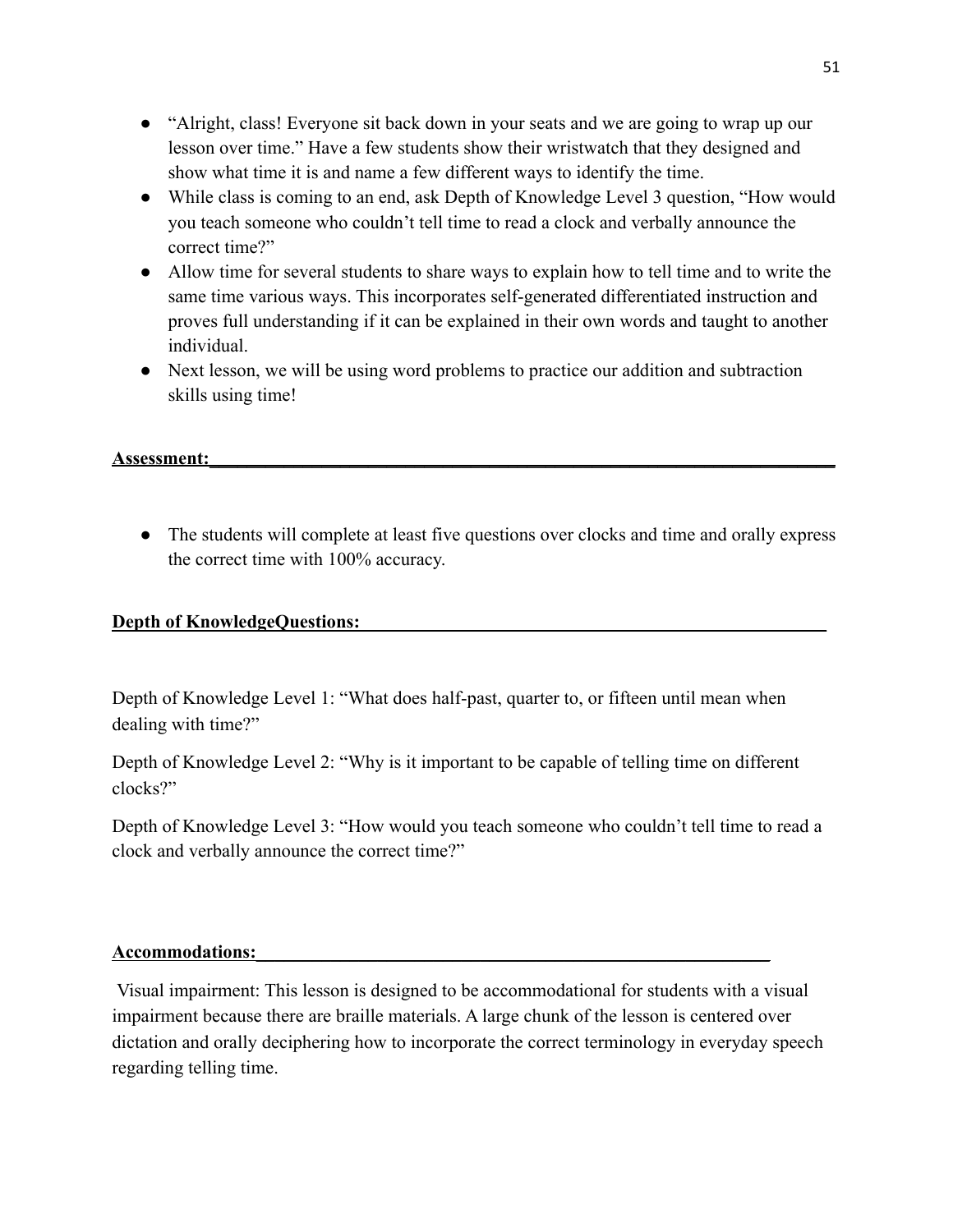### **Arkansas Curriculum Standards:\_\_\_\_\_\_\_\_\_\_\_\_\_\_\_\_\_\_\_\_\_\_\_\_\_\_\_\_\_\_\_\_\_\_\_\_\_\_\_\_\_\_\_\_\_\_\_\_\_**

- **●** AR.Math.Content.4.OA.A.2 Multiply or divide to solve word problems involving multiplicative comparison
- **●** RI.4.4 Determine the meaning of general academic and domain-specific words or phrases in a text relevant to a Grade 4 topic or subject area.
- **●** Students will not be held nationally to these standards since they are not directly applicable, but this provides a guideline and a basis to go off if Haiti education standards are not available or the teacher is not familiar with them. These standards can be used globally and provided a foundational knowledge of mathematics for students to learn the material and be contributors in their society.
- **●** The vocabulary and language used will need to be translated into the language used in the classroom whether that is French or Creole. The general academic and domain-specific words may be altered for a fourth grader in Haiti compared to in Arkansas if needed and if the environment demands so because of age range gathered into one room.

# **Objective:**

- The students will investigate word problems through direct instruction and hands-on activities and will be able to solve at least 5 multiplicative comparison problems with 100% accuracy.
- The assessment given for the students can be monitored orally, through pictures, words, or math equations.

### **Arkansas Teaching Standards:\_\_\_\_\_\_\_\_\_\_\_\_\_\_\_\_\_\_\_\_\_\_\_\_\_\_\_\_\_\_\_\_\_\_\_\_\_\_\_\_\_\_\_\_\_\_\_\_\_\_\_**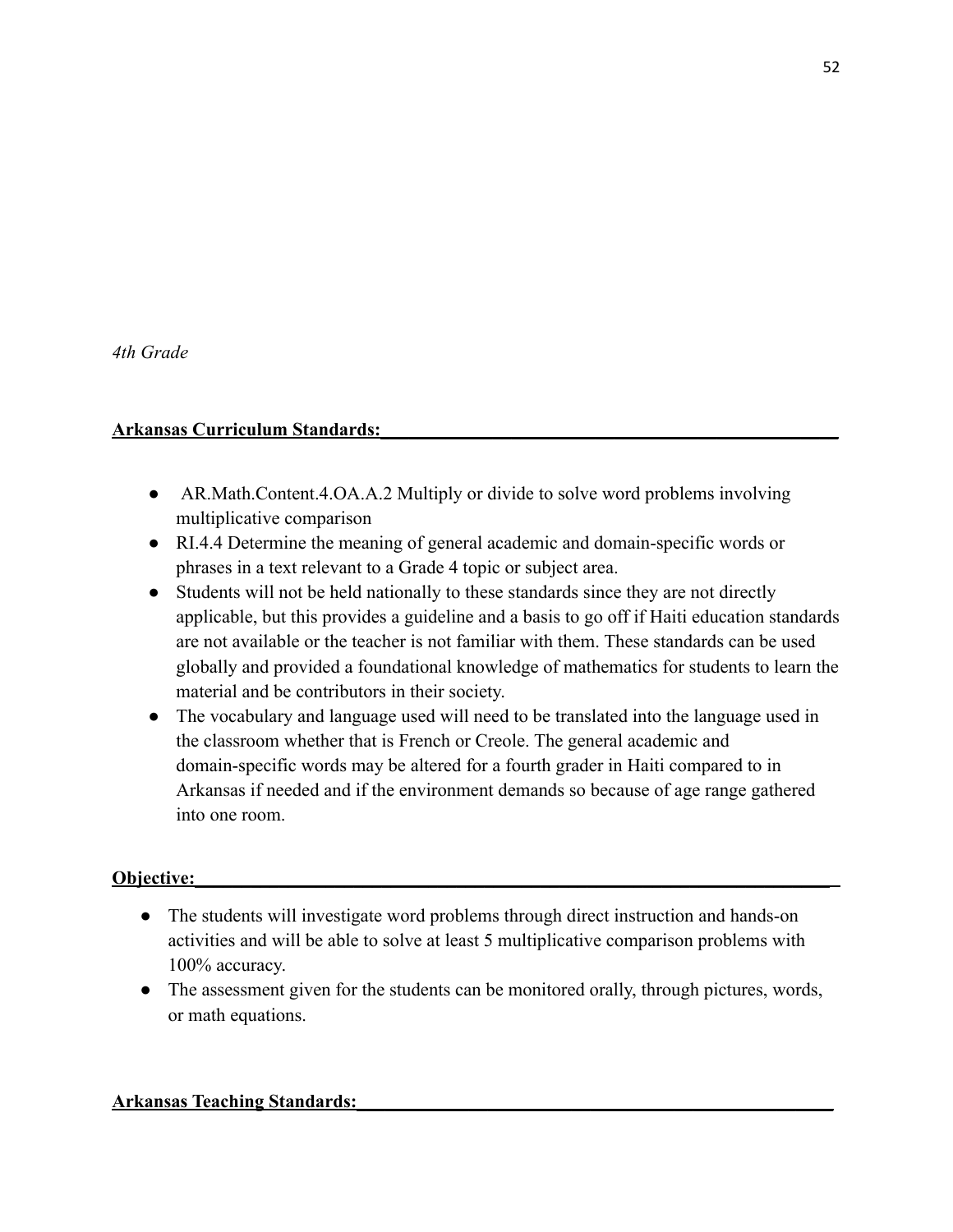- Standard #3: Learning Environment
- Standard #4: Content Knowledge
	- ❖ The Arkansas Teaching Standards provide a guideline and a way to identify how

the classroom environment and the students will be interacted with and how the lesson is approached from the teacher's point of view, experience, and knowledge of the content.

### **Materials/Technology:**

- <https://www.onlinemathlearning.com/multiplicative-comparison-4oa1.html>
- Whiteboard and markers/ chalkboard and chalk
- Paper
- Pencil
- Multiplication flashcards
- Mega notepad
	- $\triangle$  All materials are listed as the ideal materials to use if available but can be easily adjusted and flexible to what is on hand and what can be clearly used to reach the objective goal and for students to understand the concept.
	- ❖ The website is a teacher resource that can be utilized to provide ideas, examples, and learning targets for students of all abilities and ranges of learning.

### **Introduction:**

- ❖ The lesson plan is written in a manner as if the teacher were talking to the students in the classroom- like a script. This is not to be followed verbatim but provides an insightful way of how the lesson ideally should go and a road map to follow if need be.
- "Hello, everyone! I am so excited to start our lesson with all of you today."
- "Let us start with a number talk!"
- "A number talk means that we are going to look at some numbers that I write down and try to solve the problem using different ways to get the answer!"
- Write on the board "32 is \_\_\_\_ times as many as 8."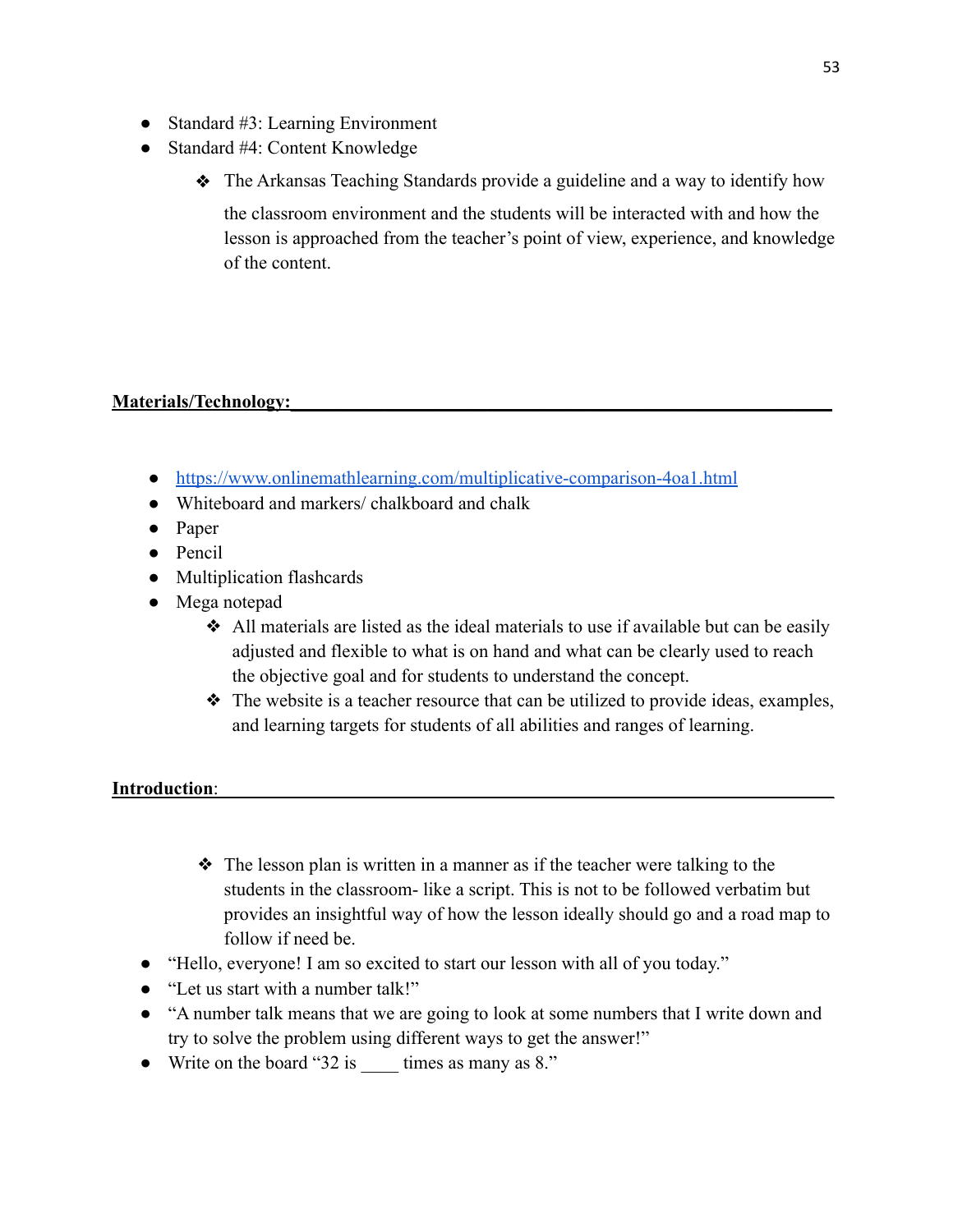- Ask the students to sit quietly and see if they can figure out the answer. Have them give a thumbs up when they think they have the answer.
- Have students share their answer and how they got it.
- Allow the students to listen to the different strategies. Highlighting that students used multiplication and division strategies.
- Review the previous lessons of addition and have students make connections between addition and multiplication. Have students' pair and share how 8x4=32 can connect to  $8+8+8=32$  and why it is the same thing.
- Ask Depth of Knowledge Level 1 Question: "Can anyone tell me what does it mean to multiple? Divide?" Explain to the class that multiplication is adding a number to itself a specified number of times. Division is separating a number into parts to make them smaller than the initial product.
- Ensure that multiplication and division is defined, and students have a strong understanding between the differences of multiplication and addition and between division and subtraction.
- "Today, we will be learning about solving multiplication and division problems that involve multiplicative comparison...which, guess what? All of you just did! We are also going to write our own word problems using some of the vocabulary we have been working on in our reading."

# Procedures:

- To start off, let us define what a multiplicative comparison is. It is a statement that shows how two factors and their product can be read as a comparison. Go ahead and define factor, product, and comparison as well. Students may be used as examples to provide a visual of the vocabulary words.
- Have students define each word in their own terms to assess understanding before moving on. Be patient and use multiple methods of explaining terms to ensure the language barrier is not a hindrance or way of miscommunication.
- When defining factors, students can be grouped together. Have the class count the separate groups and write the number down, and then add them together to find a total. Explain that each group is a factor of the addition problem because on their own they do not make up the whole problem, which is a factor.
- For product, you may use the same example or objects found in the room or from the village to explain that the product is the whole, or final answer to a multiplication problem.
- Comparison can be used in a variety of ways such as comparing colors of clothes that each child is wearing, number of students compared to the number of teachers, etc.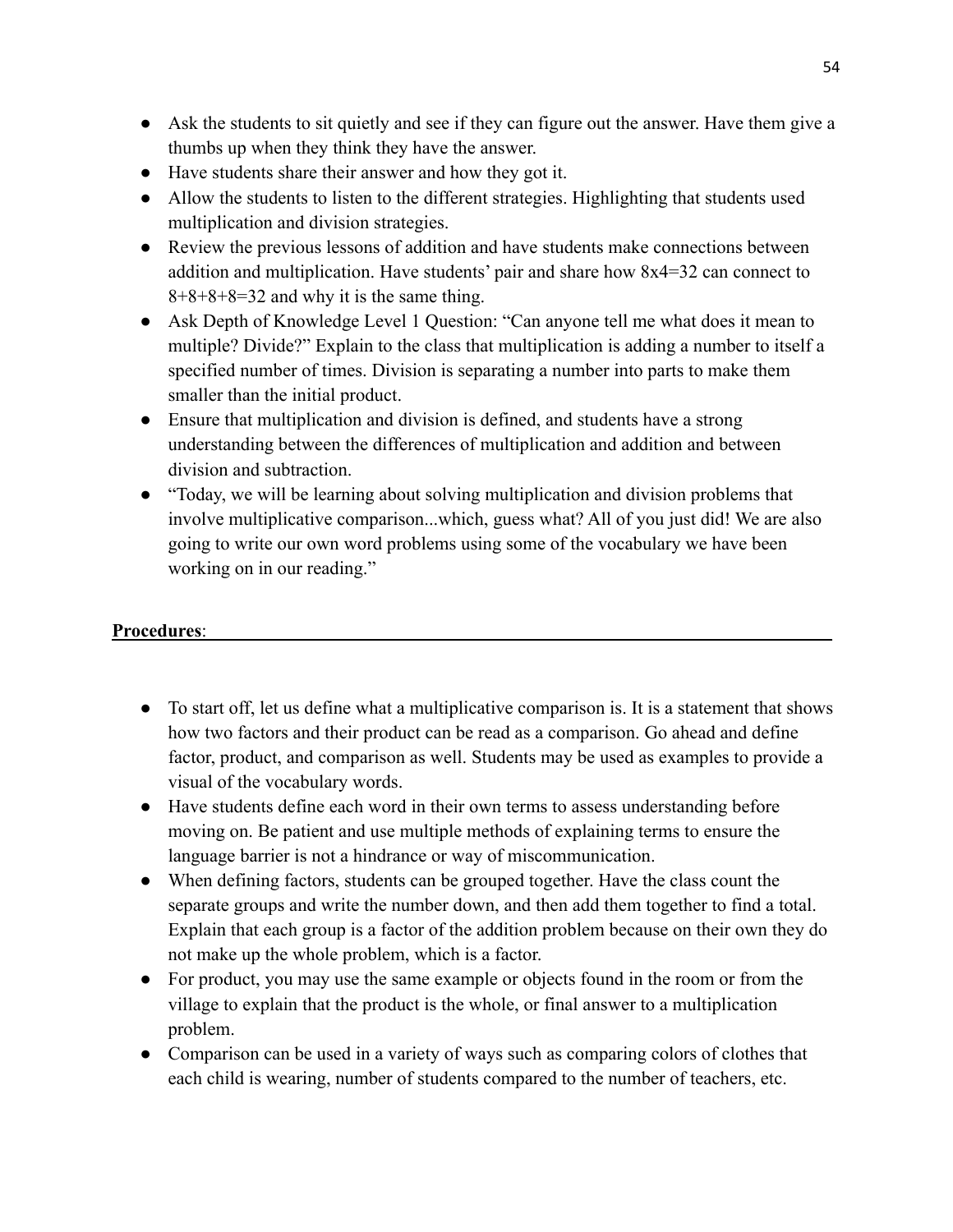- Once students have a grasp on the terminology and vocabulary being used throughout the lesson, continue with the number talk.
- "Let us revisit our number talk multiplicative comparison from earlier."
	- $\circ$  32 is 4 times as many as 8.
- "What is another way that we could write this as an equation?"
	- $0 \quad 32 = 4 \times 8$
	- $0 \times 8 \times 4 = 32$
- Ask the class to discuss as a group what the differences between the math problems are and explain why they are considered the same thing.
- "Now can someone find the factors and the product of the factors in this problem?"
	- 32 is the product. 4 and 8 are the factors.
	- A product results from a process or action.
	- A factor is something that contributes to a result.
- Continued exposure to math terminology will help the child's long-term memory be advanced.
- "So, we can read the statement, 32 is 4 times as many as 8, as a *multiplicative comparison*. We are comparing 32 with 4 times 8."
- "Let us look at some other phrases that we might hear in these kinds of problems."
	- $\circ$  Times as many (i.e 14 is 7 times as many as 2)  $7 \times 2 = 14$
	- $\circ$  Times more (i.e 9 times more than 5) 9 x 5 = 45
	- $\circ$  Times as much (i.e 6 times as much as 10) 6 x 10= 60
	- $\circ$  Times as large (i.e Holly's cupcake is  $\frac{3}{2}$  times as large as Brad's)
	- Write each phrase and example down on whatever materials are available and discuss each one with the class and have them take turns explaining the meaning of each one. Examples can be used within the classroom with hands on materials to aid in the visual and kinesthetic learning for the group.
- Numbered Heads Together (Total Participation Technique strategy) Divide students into groups to work through a couple of word problems. Give every student a number from 1-4. Have all of the 1's gather into a group to work with one another, all of the 2's, 3's, and 4's. This allows students to work with a variety of people and to get up and moving during the lesson to prevent sleepiness, distraction, or misbehavior. Have them find the solution and also write the word problem into an equation.
- Model to everyone how the equation should be written once it is solved.
	- 1) Darlene picked 7 apples. Juan picked 4 times as many as Darlene. How many apples did Juan pick? Answer:  $4 \times 7 = 28$
	- 2) Joelle read 9 books in the fall. George read 7 times as many books. How many books did George read? Answer: 9x 7 = 63
	- 3) Sarah is 12 years old. Michael is x years old. Sarah is 3 times as old as George. How old is Michael? Answer:  $12 / 3 = 4$  x=4
- Bring students back to their tables and go over the word problems as a class.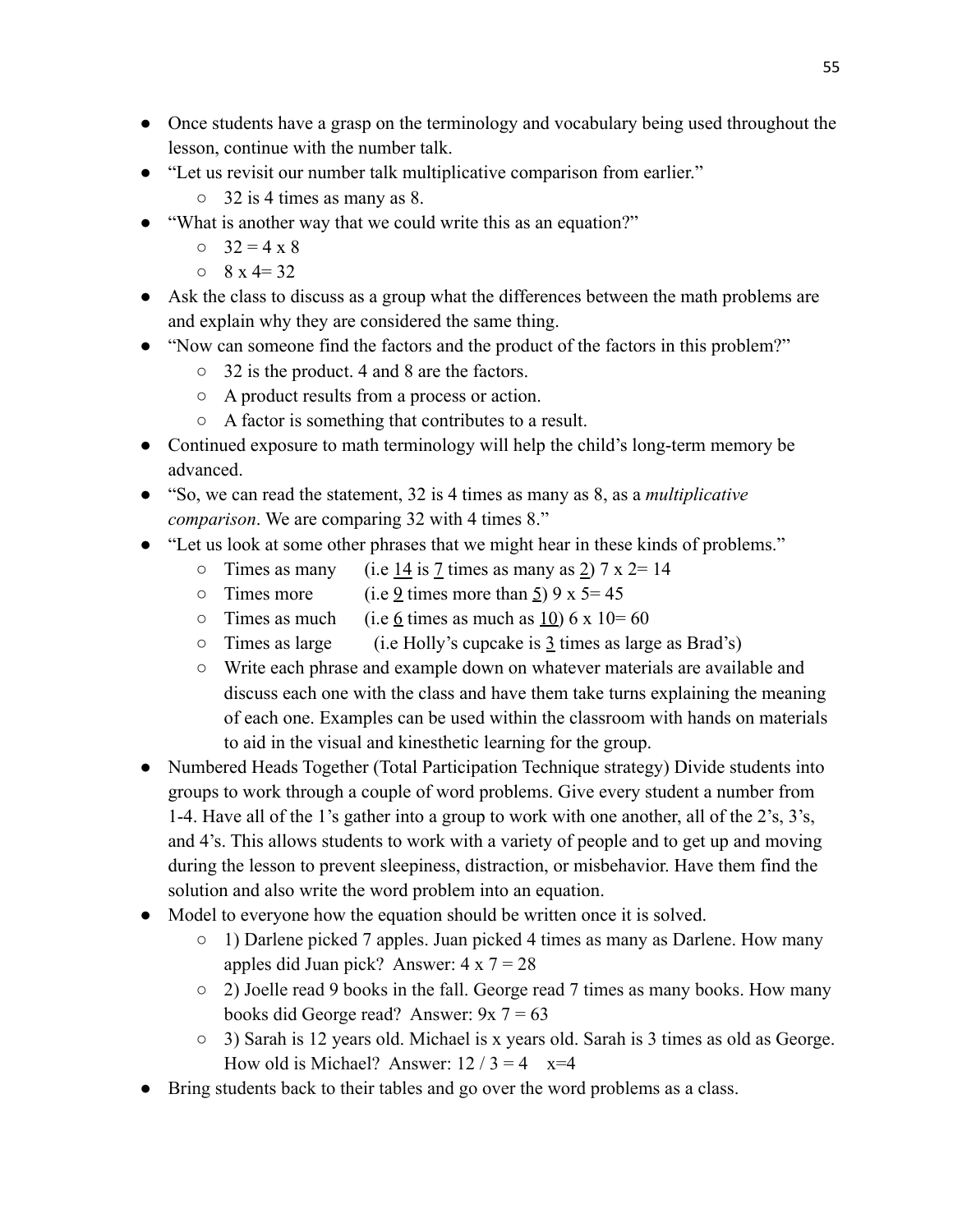- Ask them what they did to solve the problems
- Ask Depth of Knowledge Level 2 Question: How do you pick apart a word problem to begin to solve it?
- $\circ$  Write a problem on the board and ask students to walk through it with you
	- Explain that there are words that will mean the same thing when in a word problem like times means multiplication. (ex. Times as many, times more, and times as much are all keywords for multiplication. Times as large can be a clue for division if the other factor is unknown)
	- Pick apart each word and make sure students understand where they relate in a problem.
	- Ask students to hold up their depth of knowledge cards (Total Participation Technique strategy) to check their understanding
	- If depth of knowledge cards are not available (green light, yellow light, red light), have them hold either a thumbs up for full comprehension, sideways thumb for semi comprehension but needs checking up on, or thumbs down for need assistance immediately to check individual understanding and thought processes.
- Ask students to think of their own multiplication word problem
	- Think Pair Share (Total Participation Technique strategy)
		- Each student comes up with their own word problem and then shares with their neighbor, then as a whole table they share.
		- Students then can trade problems and solve a problem someone else at their table wrote.

# Culmination:

- "Alright, friends! Let us start wrapping up for the day." Allow time for one or two students to present how they worked a multiplicative problem on the board.
- If board is not available for use, have them orally share or write on materials at hand to explain their multiplicative comparison problem.
- Ask Depth of Knowledge Level 3 Question: Why is it important that we learn these math strategies like multiplication and division?
	- ❏ Sample answer: It helps us to solve real world problems that can relate to us personally. For instance, comparing ages and heights in families, discovering the better price of food, etc.
- Allow time for students to work on assessment, and if time runs out assign it for homework.
- Next class we will be working on division comparisons!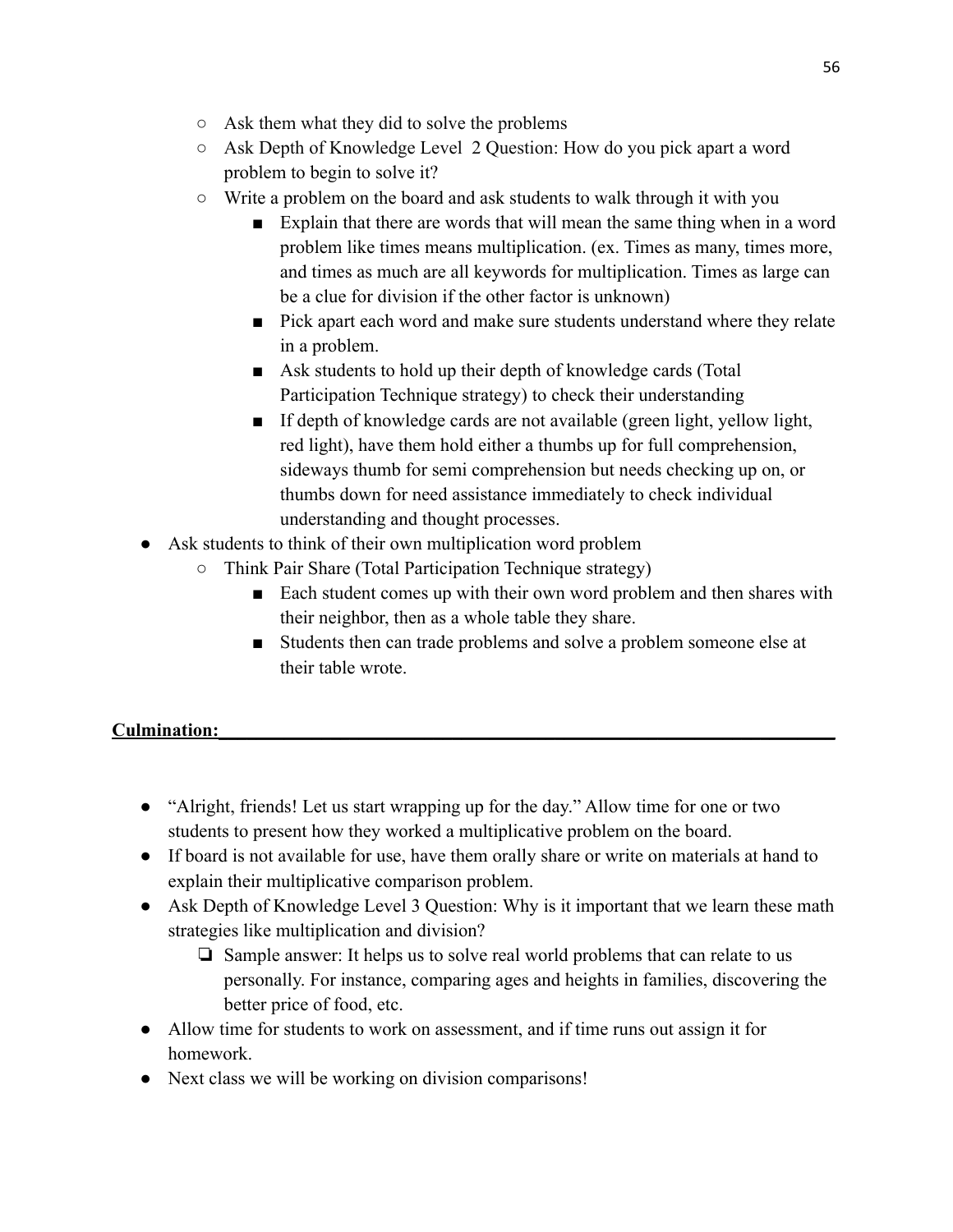• The students will be able to solve at least 5 multiplicative comparison problems with 100% accuracy.

#### **Depth of KnowledgeQuestions:**

Depth of Knowledge Level 1: "What does it mean to multiple? Divide?"

Depth of Knowledge Level 2: "How do you pick apart a word problem to begin to solve it?"

Depth of Knowledge Level 3: "Why is it important that we learn these math strategies like multiplication and division?"

#### **Accommodations:\_\_\_\_\_\_\_\_\_\_\_\_\_\_\_\_\_\_\_\_\_\_\_\_\_\_\_\_\_\_\_\_\_\_\_\_\_\_\_\_\_\_\_\_\_\_\_\_\_\_\_\_\_\_\_**

ADHD: This lesson will cater to students with ADHD because it provides a way for students to succeed with all learning styles due to the variety of teaching methods. Students with ADHD will have means to have their focus redirected due to the fast pace and mixture of differentiated instruction.

Assessment Sample:

| Animal         | Bat      | Dog    | Squirrel | Goat      | Cat |
|----------------|----------|--------|----------|-----------|-----|
| Hours of sleep | $20$ hrs | 14 hrs | hrs      | hrs<br>IJ | hrs |

1. Harry noted that bats sleep 4 times as much as cats do. To show how many hours cats sleep, form a multiplicative comparison statement to complete the chart.

Complete the statement:

2. Goats sleep times as long each day as squirrels do.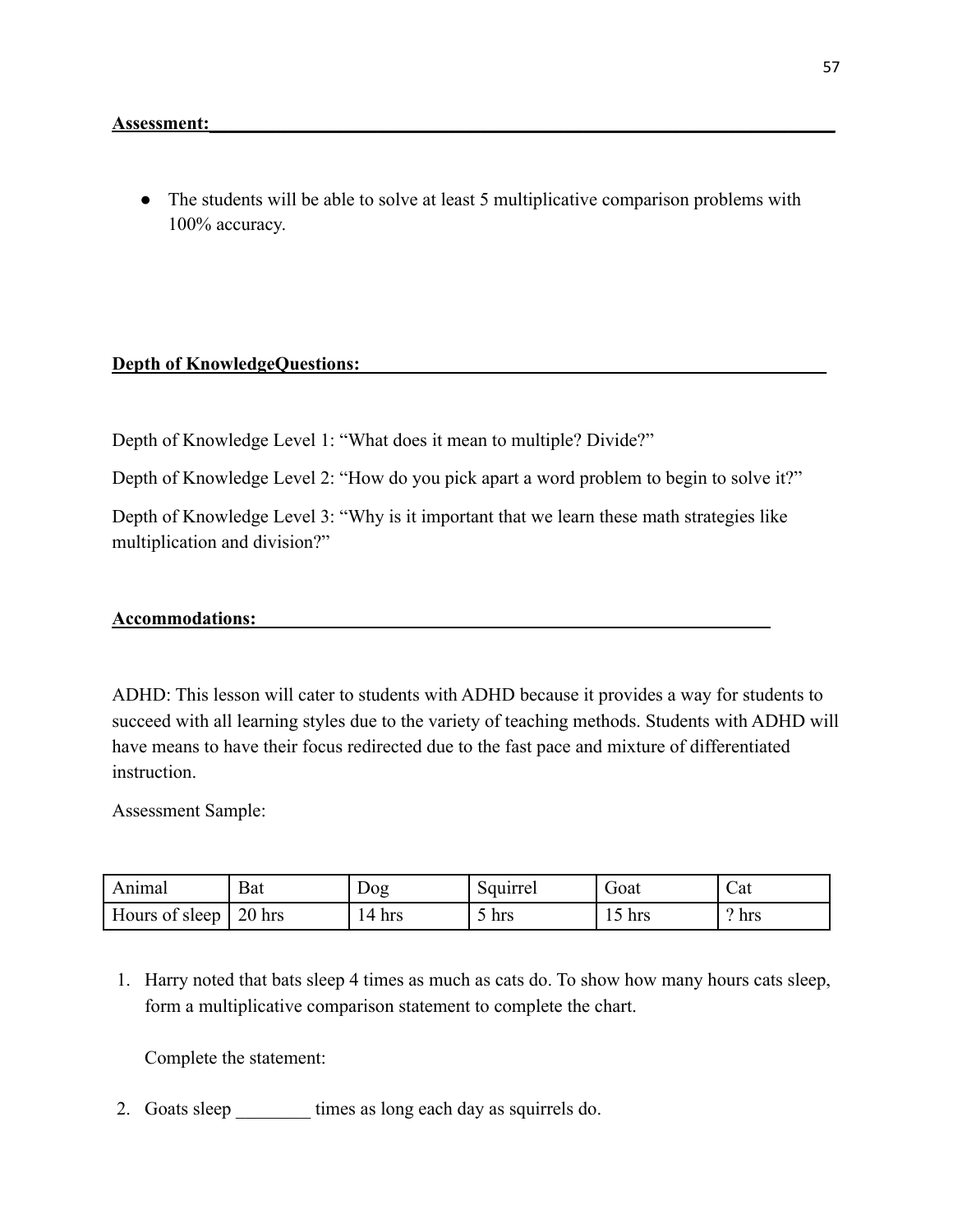- 3. Bethany was measuring out candles for the birthday cake and realized that Nathan had 9 times more candles than she did. Bethany had 7 candles. How many did Nathan have? Form a multiplicative comparison to represent the word problem.
- 4. 32 fish is 8 times as many as 4 fish. Form a multiplicative equation to represent the statement.
- 5.  $21 = 7 \times 3$ . Write a comparison statement that accurately represents the multiplicative equation.

*5th Grade*

### **Arkansas Curriculum Standards:\_\_\_\_\_\_\_\_\_\_\_\_\_\_\_\_\_\_\_\_\_\_\_\_\_\_\_\_\_\_\_\_\_\_\_\_\_\_\_\_\_\_\_\_\_\_\_\_\_**

- **●** AR.Math.Content.5.NF.B.6 Solve real world problems involving multiplication of fractions and mixed numbers. For example: Use visual fraction models or equations to represent the problem.
	- ❖ These standards are not meant to be globally assessed, but rather ensures that the skills being taught in this lesson are valid and reputable. This lesson contains foundational skills that every individual should understand regardless of location or residence.
	- ❖ Haitians will not be held accountable to the Arkansas standards, but will follow the guidelines of Haiti's educational program that is set into place.

### **Objective:**

• The students will use real life examples to understand multiplication of fractions and mixed numbers and will solve at least 5 questions with at least 85% accuracy.

### **Arkansas Teaching Standards:\_\_\_\_\_\_\_\_\_\_\_\_\_\_\_\_\_\_\_\_\_\_\_\_\_\_\_\_\_\_\_\_\_\_\_\_\_\_\_\_\_\_\_\_\_\_\_\_\_\_\_**

- Standard #3: Learning Environment
- Standard #4: Content Knowledge
	- ❖ These standards are not listed to inform Haitians of what Arkansas does, but rather is a useful addition to let the audience and educator know and be aware that they are to be knowledgeable in the areas of how the learning environment operates and is organized so that optimal learning can occur and that they have mastered the content knowledge to pass along to students.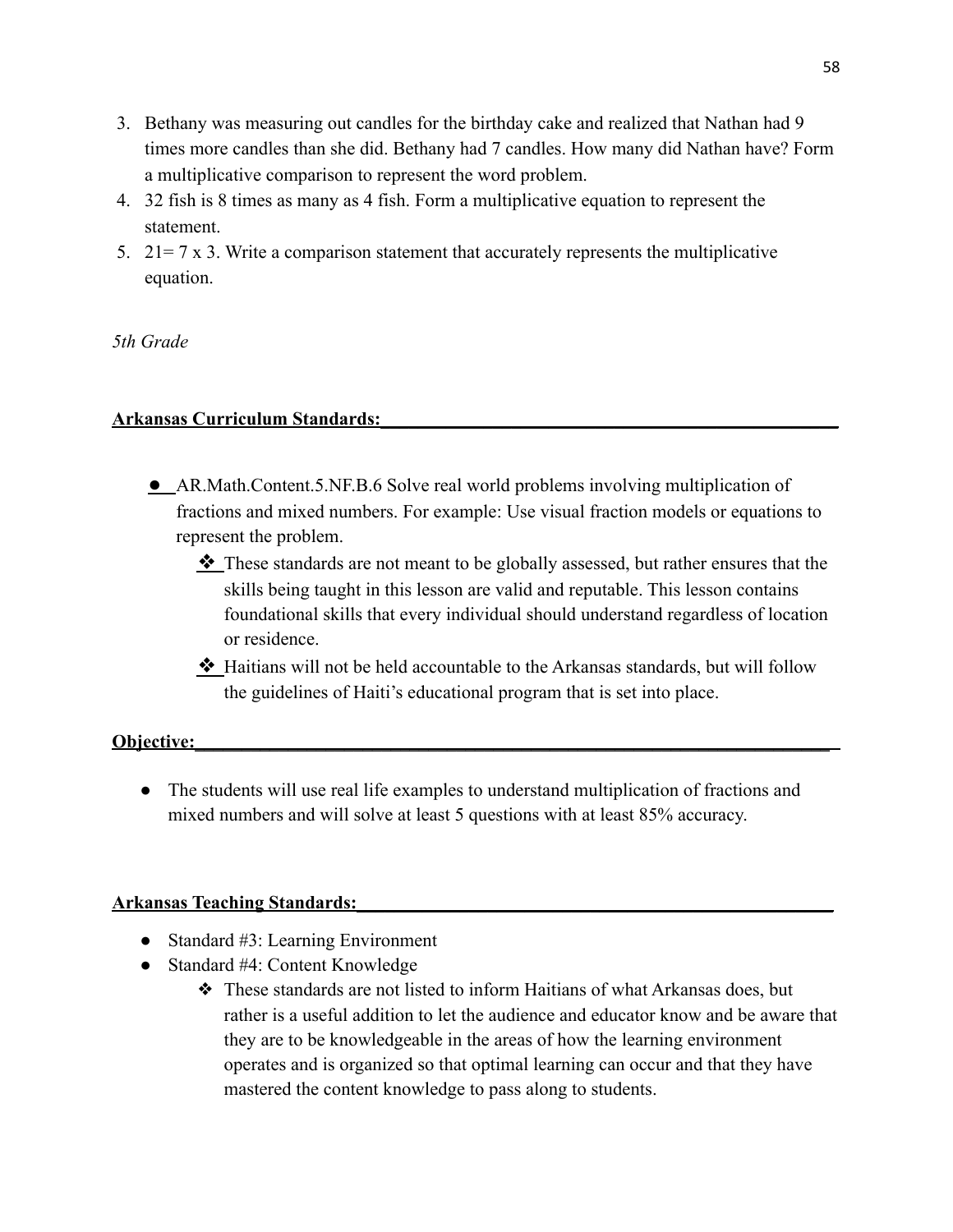### **Materials/Technology:**

- Market prices from villages
- Whiteboard or chalkboard
- Manipulative blocks
- Pencil
- Paper

# **Introduction:**

- ❖ This lesson plan does not have to be followed exactly but utilizes an optional way to teach multiplying fractions and mixed numbers.
- ❖ Note that if students are struggling with the current content or even have mastered it at a quicker pace than expected, follow the flow of the classroom and either slow it down and try explaining it a new way, or provide opportunities for advanced content and learning. Never hinder or hurt the child's learning experience because of a perceived notion that a lesson plan must be followed verbatim. Every student learns in a different way and at a different pace, so we must provide an equitable experience for all.
- Write on the board examples of negative numbers, whole numbers, mixed numbers, and fractions.
- As students are getting settled, have them identify the similarities and differences of all the numbers on the board.
- Have multiple volunteers share characteristics that they noticed of all the examples.
- "Okay, friends! We have been exploring negatives numbers and whole numbers, and today we are going to discover how to multiply mixed numbers and fractions!"

# Procedures:

• Begin the math lesson by asking Depth of Knowledge Level 1: "What is a fraction? Mixed number?" Have students use the TPT strategy (Total participation strategy) of Numbered Heads Together to define these two words.

> Numbered Heads Together is a technique to utilize to ensure every student participates and gets to share their thoughts and opinions. Give each student a number between 1-4 and have each correlating number gather in one group to discuss the vocabulary terms.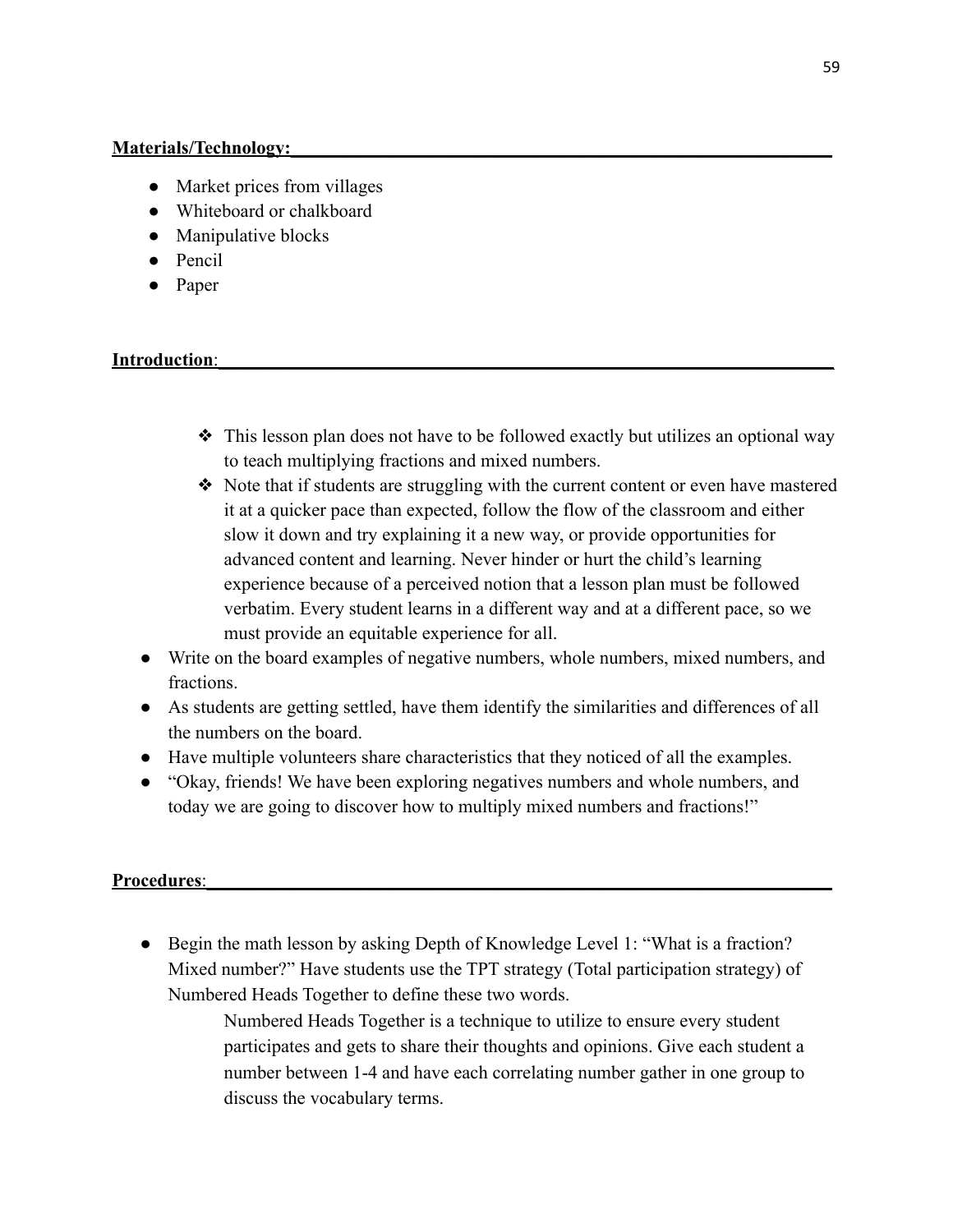All the ones will be in a group, all the twos, the threes, and the fours.

- Allow time for students to gather with their groups, discuss the meaning of the terms, and then share their findings and thoughts with the whole class.
- Either affirm thoughts or nonchalantly redirect to prevent misunderstanding and to spare emotions from embarrassment.
- Share that a mixed number is a whole number along with a fraction to denote that it is in between two consecutive whole numbers.
- A fraction is a part of a whole and is represented by a numerator (the top number), a horizontal line, and the denominator (the bottom number below the line).
- Use relatable and current prices from the village trade markets or prices in the city to utilize for the next real-world examples.
- Write the prices on the board and read aloud a word problem to the class. Instruct them that they must find an equation that matches the word problem and provides a way to solve the unknown. Read a word problem of choice that has the students buying multiple of one product that is written as either a fraction or a mixed number.
- Students may collaborate as a team but must agree on one final answer to share with the teacher.
- Once students have given an answer, explain that a multiplication problem that involves mixed numbers or a fraction will be written as though it were normal equation.
- Ask Depth of Knowledge Level 2: "How do we know what to multiply when working with fractions and mixed numbers?"
- Allow for several responses and then share the following content:
- A mixed number typically needs to be changed to a fraction before multiplying. When there is fraction where the numerator is larger than the denominator, it is known as an improper fraction.
	- A mixed number must be changed into an improper fraction before it can be multiplied by either a whole number or another fraction.
- To change a mixed number into an improper fraction, you simply multiply the denominator by the whole number, and then add the numerator. That number is then the new numerator and is placed over the original denominator.
- To multiply, you treat it like a normal multiplication problem.
	- If there are two fractions being multiplied, first multiple the two numerators, and then multiple the two denominators. The new numerator is then placed on top of the new denominator.
	- If multiplying a fraction with a whole number, place the whole number over 1 so that the value is not altered, and then repeat the above process.
- Use multiple examples on the board and repeat each step aloud as it is being done by hand.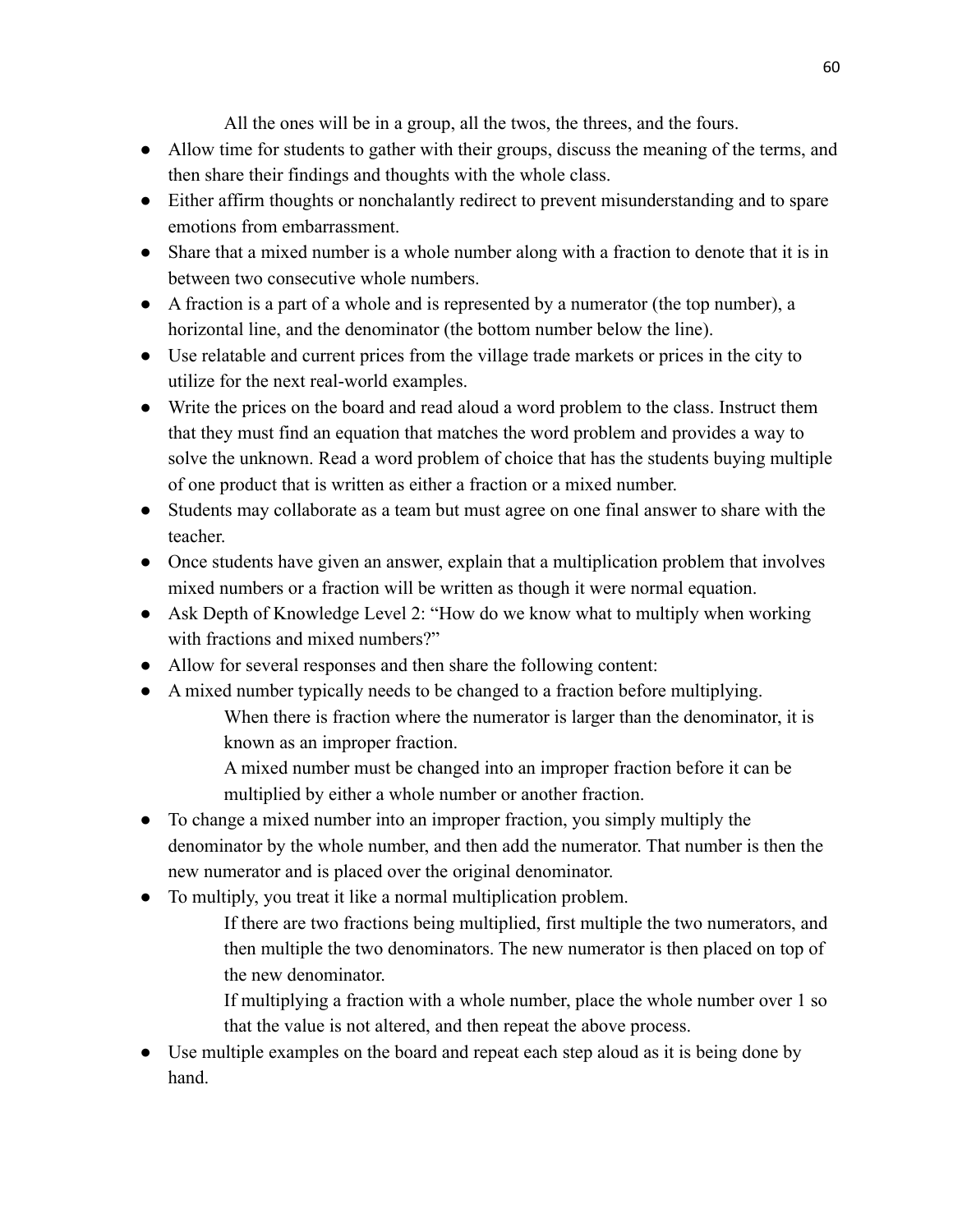- Have the students explain the process to check for understanding and give examples to work on with their table team and individually.
- Pass out manipulative blocks to visualize parts of a whole and to have a hands-on experience of working with a mixed number or fraction.

### Culmination:

- "Okay, friends! Great work today! We discovered how to work with mixed numbers and fractions and multiply them together!"
- Before completing wrapping up for the day, ask Depth of Knowledge Level 3: "Why is math important for us to learn about?" Listen to the class' responses and stimulate a class discussion on math and its relevance in our world.

### **Assessment:\_\_\_\_\_\_\_\_\_\_\_\_\_\_\_\_\_\_\_\_\_\_\_\_\_\_\_\_\_\_\_\_\_\_\_\_\_\_\_\_\_\_\_\_\_\_\_\_\_\_\_\_\_\_\_\_\_\_\_\_\_\_\_\_\_\_\_**

- The students will solve at least 5 multiplication problems with fractions and mixed numbers with at least 85% accuracy.
	- ❖ This assessment needs to be documented in writing to assess full understanding, but accommodations and modifications may be implemented.
	- ❖ If a student needs a manipulative, extra time, oral instructions, or further explaining, allow for those aids to be utilized.

### **Depth of KnowledgeQuestions:**

Depth of Knowledge Level 1: "What is a fraction? Mixed number?"

Depth of Knowledge Level 2: "How do we know what to multiply when working with fractions and mixed numbers?"

Depth of Knowledge Level 3: "Why is math important for us to learn about?"

### **Accommodations:\_\_\_\_\_\_\_\_\_\_\_\_\_\_\_\_\_\_\_\_\_\_\_\_\_\_\_\_\_\_\_\_\_\_\_\_\_\_\_\_\_\_\_\_\_\_\_\_\_\_\_\_\_\_\_**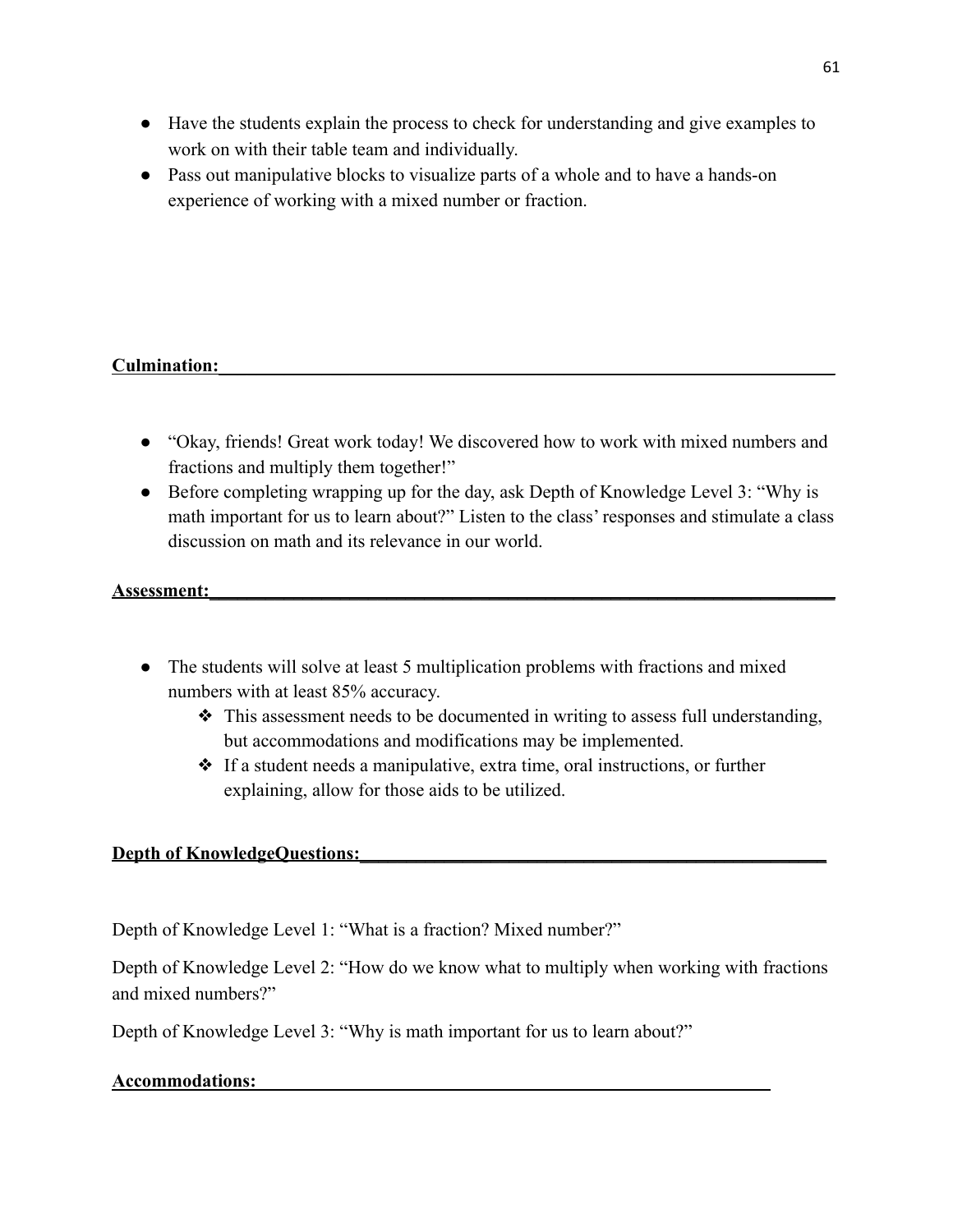Misbehavior: This lesson plan helps to prevent misbehavior because of the active and engaging nature. Students do not have a lot of downtime or independent work time, so it has left little room for unplanned or uncharted chaos.

*6th Grade*

# **Arkansas Curriculum Standards:\_\_\_\_\_\_\_\_\_\_\_\_\_\_\_\_\_\_\_\_\_\_\_\_\_\_\_\_\_\_\_\_\_\_\_\_\_\_\_\_\_\_\_\_\_\_\_\_\_**

- **●** AR.Math.Content.6.NS.C.5 Understand that positive and negative numbers are used together to describe quantities having opposite directions or values, explaining the meaning of 0 (e.g., temperature above/below zero, elevation above/below sea level, credits/debits, positive/negative electric charge)
	- ❖ This standard may or may not be applicable or comparable to the Haitian educational program that is implemented in their country but provides a reputable foundation for the lesson plan that is printed below. Haitians will not be accountable to the Arkansas State of Education Department but will still need to have a full understanding of the foundational skill that is listed above regardless of the system of education they respond to.

# **Objective:**

• The students will use manipulatives to discover and understand the concept of positive and negative numbers and will complete at least 5 questions with 100% accuracy regarding the standard.

# **Arkansas Teaching Standards:\_\_\_\_\_\_\_\_\_\_\_\_\_\_\_\_\_\_\_\_\_\_\_\_\_\_\_\_\_\_\_\_\_\_\_\_\_\_\_\_\_\_\_\_\_\_\_\_\_\_\_**

- Standard #4: Content Knowledge
- Standard #5: Application of Content
	- ❖ These standards represent the understanding educators have and the recognition of the important and relevance of the content being taught in everyday life, and how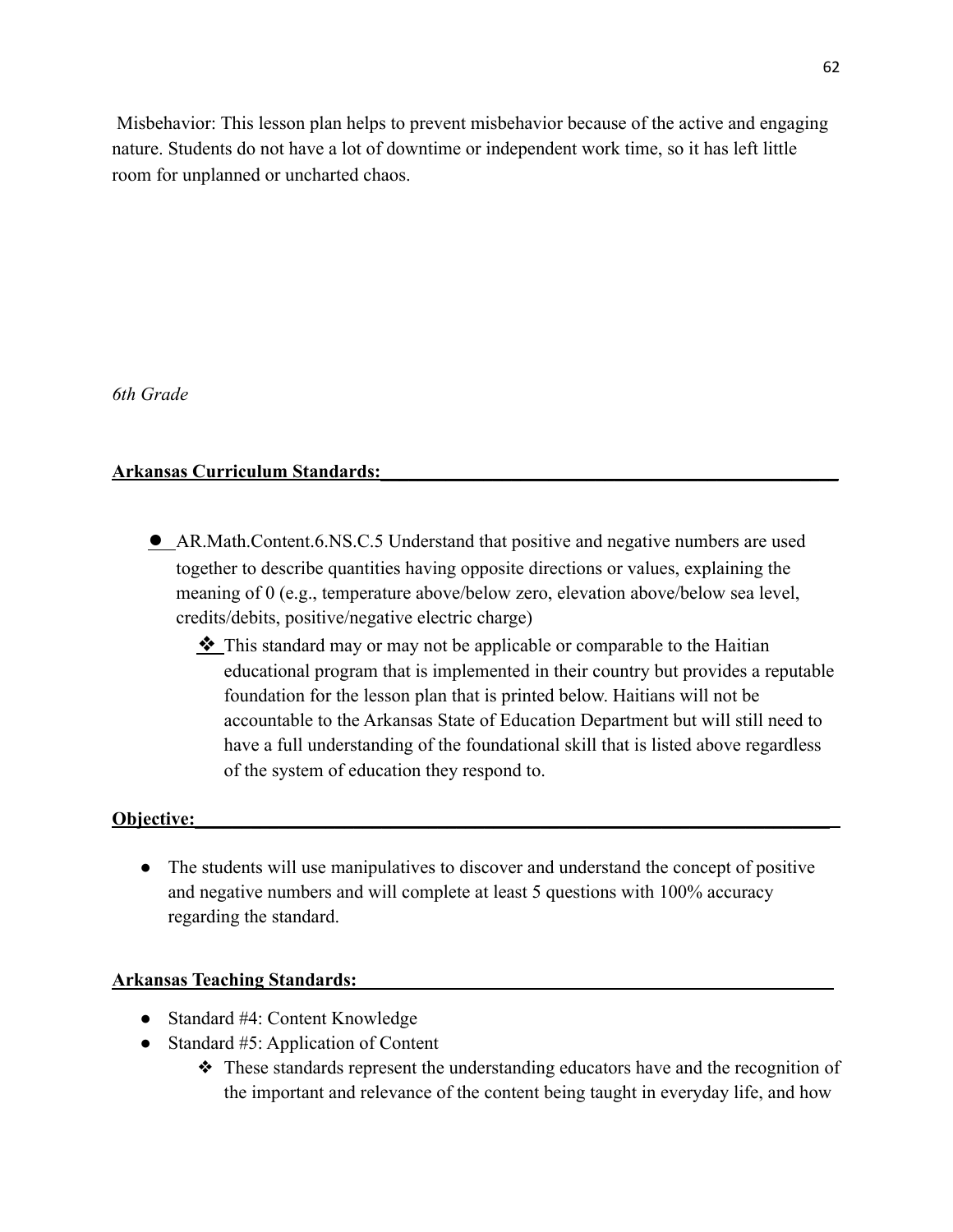to teach the content in a way that is understandable and experiential for all students.

# **Materials/Technology:**

- Thermometer
- Number line
- Whiteboard
- Chalkboard
- Pencil
- Paper
- Manipulatives (counting blocks)

**Introduction:** 

- ❖ This lesson plan is not designed to be followed verbatim but provides a step-by-step process of an optional method and technique of how to explain and teach positive and negative numbers using real world examples.
- $\triangle$  The quotes are not meant to be read as a script but rather provides insight on how to speak to students and clarity on how it is imagined that the lesson would go if taught in real time.
- Have a number line placed on the floor and welcome students back to class. Review the previous lesson and recap on what has been learned up until this point.
- Have a few volunteers come to the number line and give them a specific number to stand on.

Some numbers will be positive, and some will be in the negatives

- Discuss what is different between the numbers and the placement on the number line.
- Next, have the students on the negative numbers walk and count the steps to reach their peers on the positive numbers.
- Exclaim that today we will be learning about positive and negative numbers and how it applies to our everyday lives!

# Procedures:

- Begin by asking Depth of Knowledge Level 1: "What is a positive number? A negative number?" Have a few volunteers respond and share their thoughts and wording in various ways to define the given terms.
- Explain that a positive number is anything greater than 0, and a negative number is anything less than 0.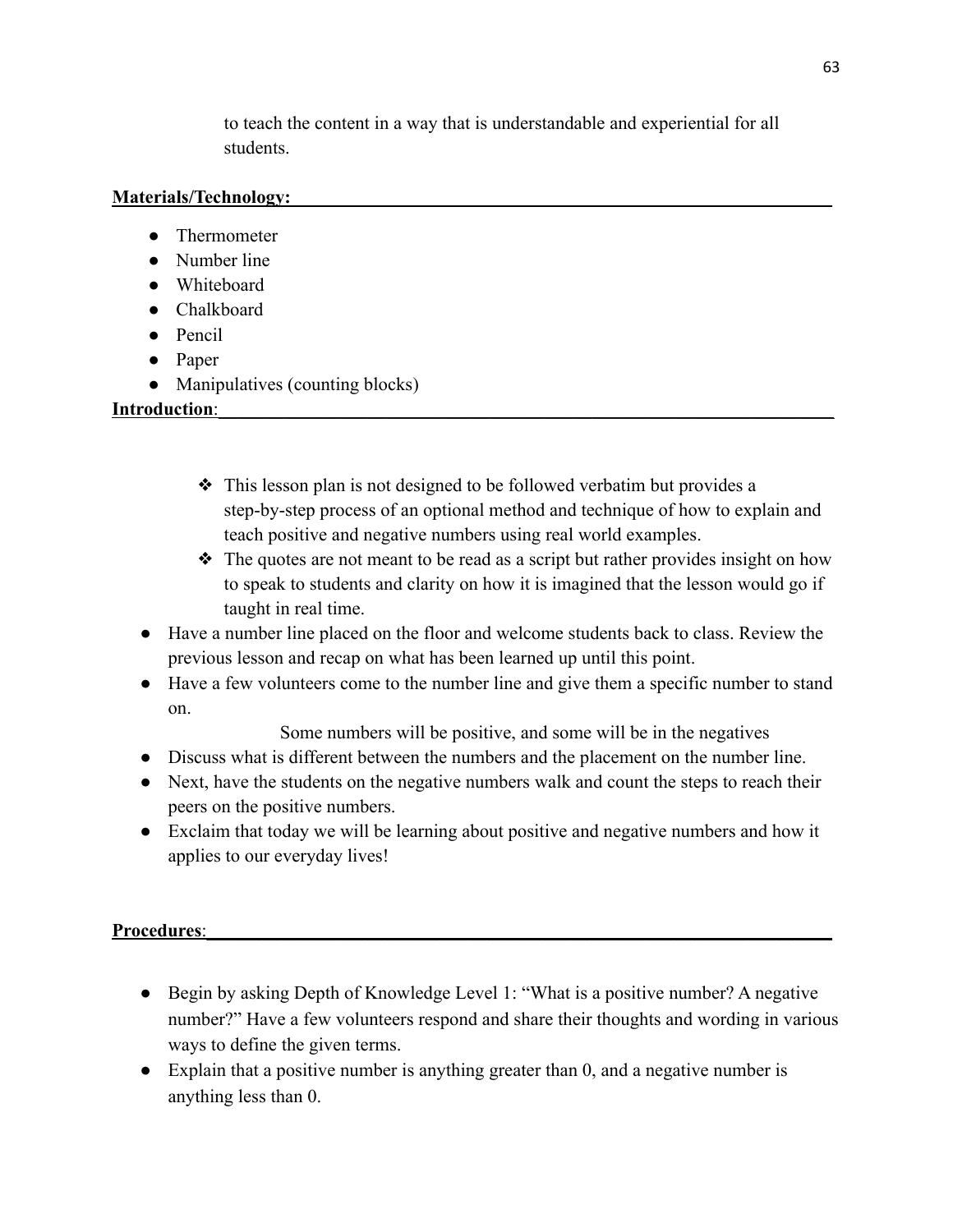Note that 0 is neither negative or positive but simply neutral and a space marker to divide between negatives and positives.

- Use real life examples such as a thermometer, credit and debit card, sea level, and other local examples to further explain the concept of positive and negative numbers according to their context.
- Pass a thermometer around and have students look at different pictures of places with varying temperatures.
- Have them identify and discuss differences they see in the pictures alone, and then look at the values of the temperature.
- Ask the class to work with their table team to find the connecting characteristics between the temperature and the pictures of the different locations.

Allow time for discussion but work towards the end goal of discovering that the lower the temperature, the colder the environment will be. This in turn affects the weather and the elements such as snow, ice, drought, fires, etc.

● Introduce credit and debit cards and repeat the same process to discuss how money can be correlated to find patterns with positive and negative numbers.

> For example, the more money you have, the higher the positive number will be, but the higher the tax and interest rate can be.

If you have negative numbers on your debit card, you are in debt because you owe money.

- Have students use the manipulative counting blocks to work with their team and play a trading game. Have them barter and "buy" blocks from one another and allow them to discuss and experience negative and positive numbers based on how many blocks they have.
- Once the activity is completed, collect the blocks, and refocus the attention of the class. Write an addition problem on the board that contains negative numbers and ask Depth of Knowledge Level 2: "How do we solve addition problems when there are negative numbers?"
- Allow multiple students to answer and then explain that addition problems follow two regulations when working with positive and negative numbers.

If two negative numbers are being added, the second negative becomes a positive. If a negative number and a positive are added together, it acts as a subtraction problem.

• Allow students to collaborate and work as a team to implement these regulations into practice problems.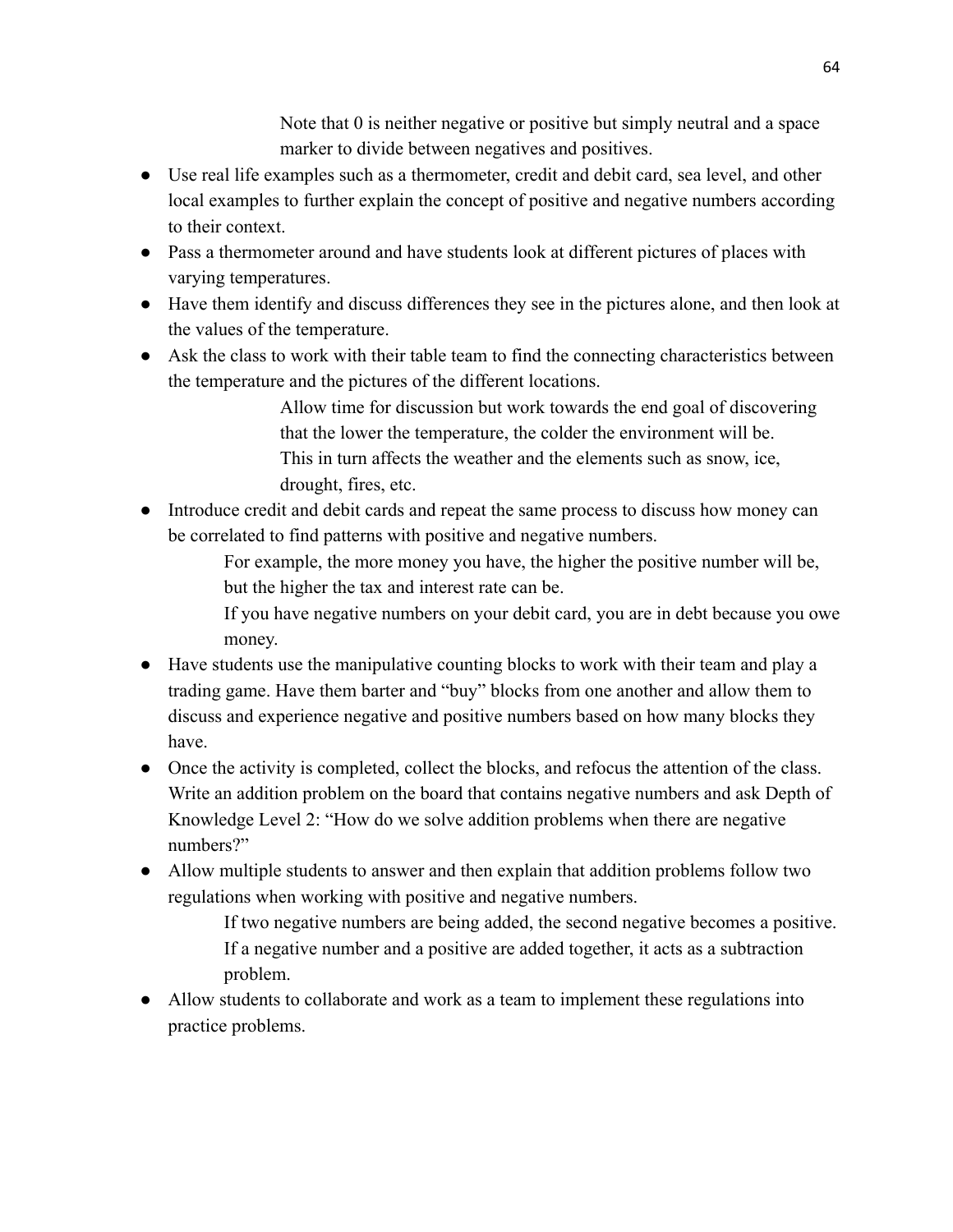### Culmination:

- "Alright, class! It is time to put away those materials and face the front of the classroom again." Ask Depth of Knowledge Level 3: "How is this applicable to our everyday life? Why is it important?" to wrap up class and end on a thought-provoking note.
- Allow time for discussion and to hear the voices of the class.

### **Assessment:\_\_\_\_\_\_\_\_\_\_\_\_\_\_\_\_\_\_\_\_\_\_\_\_\_\_\_\_\_\_\_\_\_\_\_\_\_\_\_\_\_\_\_\_\_\_\_\_\_\_\_\_\_\_\_\_\_\_\_\_\_\_\_\_\_\_\_**

- The students will solve at least 5 questions that revolve around positive and negative numbers with 100% accuracy.
	- ❖ Accommodations and modifications may be implemented for the assessment if needed. Students may have extra time, oral instructions, further explanations, or manipulatives to provide an equitable assessment for all students based on individual needs.
	- ❖ Haitian students will not be globally assessed according to Arkansas standards or requirements but will answer to their Head of Education in Haiti.

#### **Depth of KnowledgeQuestions:**

Depth of Knowledge Level 1: "What is a positive number? A negative number?"

Depth of Knowledge Level 2: "How do we solve addition problems when there are negative numbers?"

Depth of Knowledge Level 3: "How is this applicable to our everyday life? Why is it important?"

#### **Accommodations:\_\_\_\_\_\_\_\_\_\_\_\_\_\_\_\_\_\_\_\_\_\_\_\_\_\_\_\_\_\_\_\_\_\_\_\_\_\_\_\_\_\_\_\_\_\_\_\_\_\_\_\_\_\_\_**

Visual impairment: This lesson plan allows for accommodations to be met for students with a visual impairment because there are hands-on manipulatives used throughout the lesson that can be individually passed around and investigated. This allows for a close-up and personal look at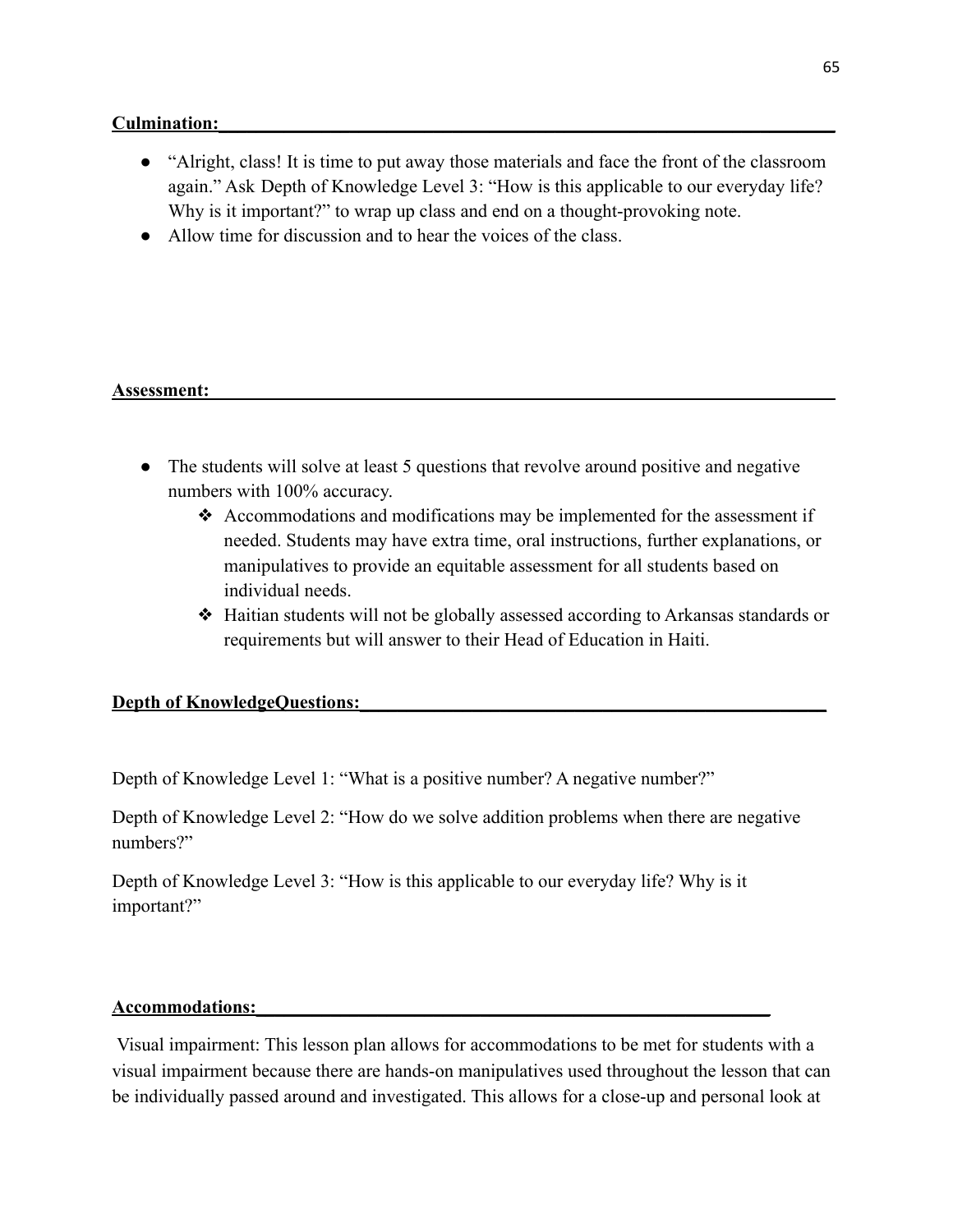the materials being used for this lesson and prevents any vision trouble from far away views at what is being discussed and used to explain content.

#### Relevance and Implications

While this thesis explores and expounds on the country of Haiti and the growth and progression of their educational system throughout history, it also provides an insight to the methods and strategies that educators use in their classroom to encourage diversity and heterogenous learning groups. The issue at hand was equitable education and how to strive to achieve that regardless of geographical location. For Haiti, the main issue, if not the biggest, is that there is not a sufficient number of educators in the field and not enough consistent or qualified individuals to follow through with educating the younger generation. Haiti has struggled with the financial aspect of paying their teachers, and for this reason there are few who continue in the teaching field from year to year. Rather than the curriculum being the sole focus for Haiti, the first task at hand should be to train and equip the individuals in the school and focus on keeping the staff as consistent as possible.

It is a continuous process to work on improving an educational system, and there will never be a curriculum, district, or program that ceases to need improvement. However, while circumstances and times are troubling and unknown, as educators we must continue to trudge ahead in hopes and desires of giving our students the best learning environment and experience as we can. The field of education does not thrive because of one man's work, but rather a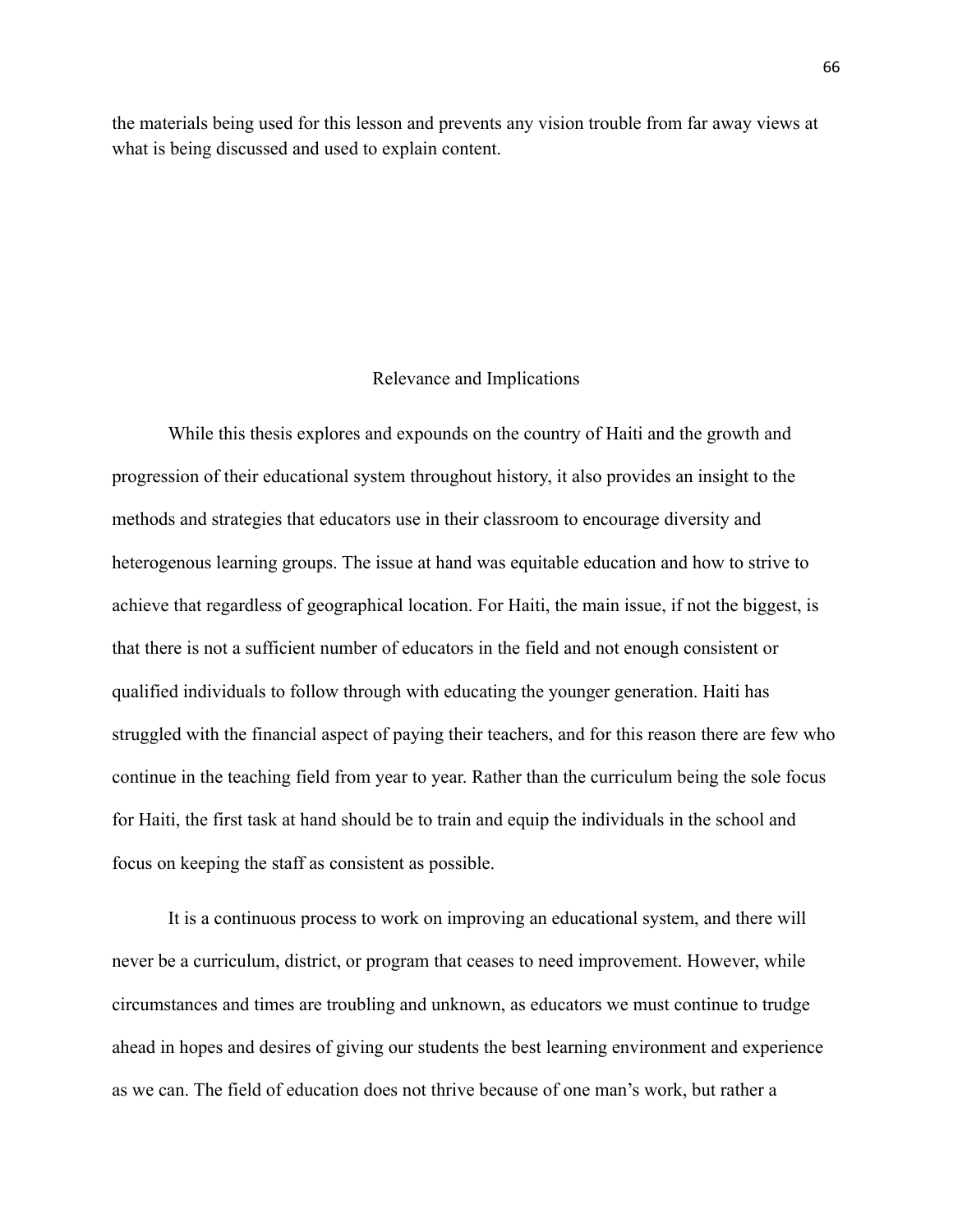collaborative and communicative effort. The growth that we see in the educational field is done in increments rather than massive leaps, and together we can work as one towards the purpose and goal of influencing the minds of the generations behind us.

#### References

- *5 Important Aspects of Haitian Culture.* (2017, December 1). Retrieved from Restavek Freedom : restavekfreedom.org/2017/12/01/5-important-aspects-haitian-culture/.
- Bastien, R. (1961). Social and Economic Studies vol. 10, no. 4. *Haitian Rural Family Organization*, 478-510.
- Charles, J. (n.d.). *Slew of Presidential Decrees Have Some Wondering If Haiti Is on the Road to Dictatorship*. Retrieved from Miami Herald:

www.miamiherald.com/news/nation-world/world/americas/haiti/article247954080.html.

*Education in Haiti*. (n.d.). Retrieved from Global Partnership for Education:

www.globalpartnership.org/where-we-work/haiti.

.

Foundation, B. (n.d.). *Haitian Culture and Tradition* . Retrieved from Brice Foundation: www.bricefoundation.org/haitian-culture-and-tradition.

Gaffield, J. (2020, July 12). *Perspective- Haiti was the First Nation to Permanently Ban Slavery*. Retrieved from The Washington Post:

www.washingtonpost.com/outlook/2020/07/12/haiti-was-first-nation-permanently-ban-slavery/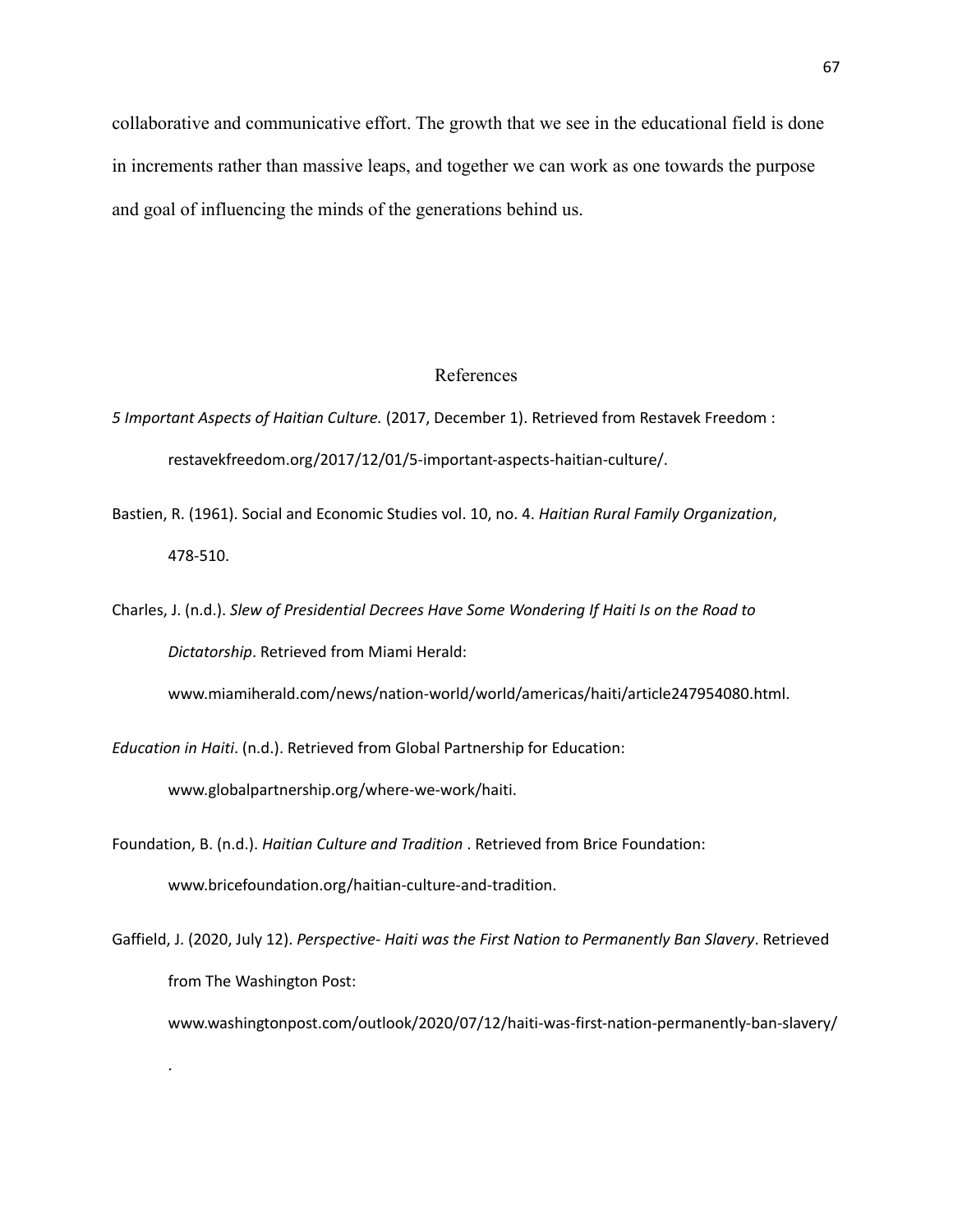*Gender Roles and Family LIfe*. (2015, November 26). Retrieved from

https://comm220choby.wordpress.com/gender-roles-and-family-life/

*Haiti*. (n.d.). Retrieved from Children of the Nations:

cotni.org/where-we-serve/haiti?gclid=Cj0KCQiAifz-BRDjARIsAEElyGJxZwWzzH3z8Ep6yvLRh03aJ6

qENcNz\_DRY\_nW6CXRao9zMjGopaMcaAnO-EALw\_wcB.

*Haiti History Timeline*. (n.d.). Retrieved from Math: www.softschools.com/viewTimeline.action?id=414.

*Haiti Literacy Rate 1982-2021.* (n.d.). Retrieved from MacroTrends:

https://www.macrotrends.net/countries/HTI/haiti/literacy-rate

Marsh, A. P. (2020, June 28). *In Haiti, Coronavirus Spreads in Slums, Showing Challenge for Latin America.* Retrieved from Reuters:

www.reuters.com/article/us-health-coronavirus-haiti-feature-idUSKBN23Z0N2.

- Meleen, M. (n.d.). *Haitian Culture, Family Values, and Beliefs.* Retrieved from https://family.lovetoknow.com/haitian-family-values-religion-superstitions
- Mortel, R. (2018). *Go, and Do the Same: Schooling a New Generation for Haiti.* Cathedral Foundation Press.
- Okrent, A. (2013). Haiti is Teaching Kids in the Wrong Language. *The Week- All You Need to Know about Everything that Matters* .
- Roulston, R. L.-E. (2012). *Breaking the Poverty Barrier: Changing Student LIves with Passion, Perserverance, and Performance.* Solution Tree Press.
- Satake, M. V. (n.d.). *Haiti: Belo's Song of Peace.* Retrieved from Haiti's History: www.pbs.org/frontlineworld/rough/2007/12/haiti\_belos\_sonlinks.html.